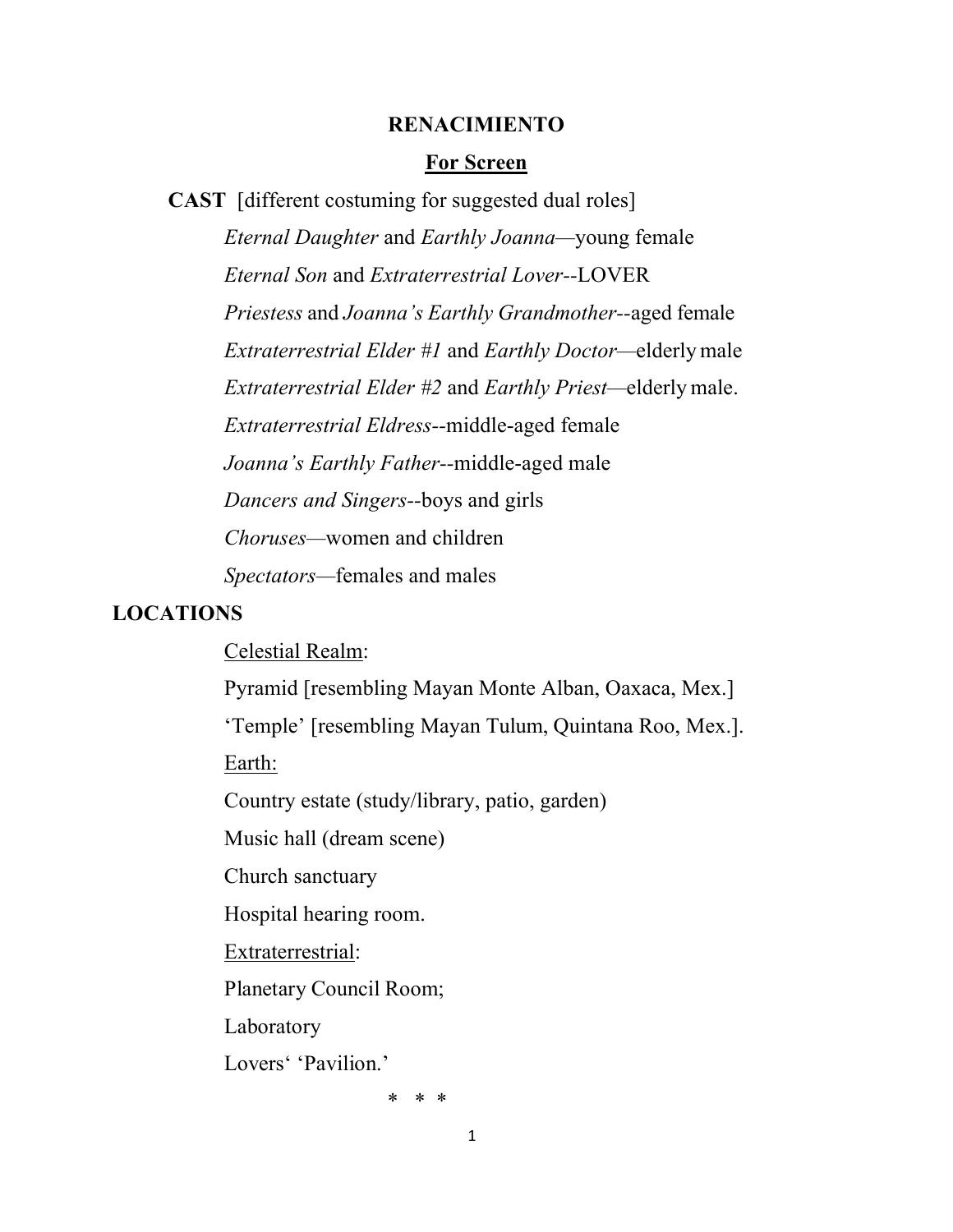STATIC STARRY SKY – NIGHT [Suggested music, Ripple, *Grateful Dead.*]

ETERNAL MOTHER VOICE-OVER Oh what confusion! ETERNAL FATHER VOICE-OVER Don't tell me--another tempest in our universe! ETERNAL MOTHER VOICE-OVER Afraid so, my love--between nitrogen and hydrogen ages. And after only six hundred years! Time again to convene the Quadrinity. You summon the Daughter; I will call the Son....

VIEW moves from darkness to light….

EXTERIOR-- CELESTIAL REALM--VIEW: clear blue sky descends to a pyramid.

*(ETERNAL MOTHER and ETERNAL FATHER are seated at [optionally seated, at top or at base], ETERNAL SON at their feet;ETERNAL DAUGHTER approaching….)*

ETERNAL MOTHER *(to Eternal Son)*

*You* remember what it was like, to be a child in the world--able to *accept* all that Consciousness could contain? Knowing with each breath— ETERNAL SON That there had to be more to human existence, than adult consciousnesses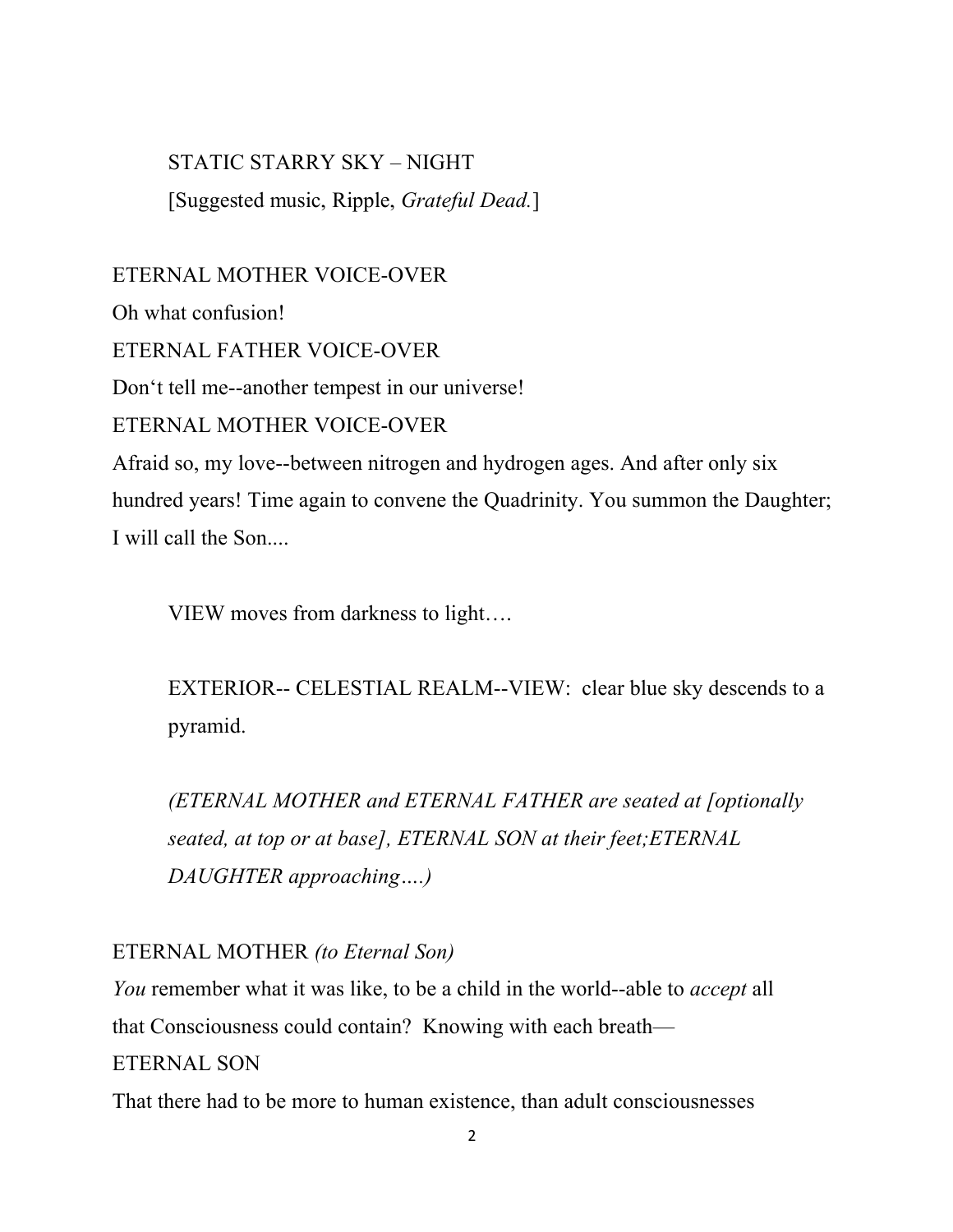normally betrays?

ETERNAL FATHER *(dispensarily)*

Yes, yes…. We know every child is born pure.

ETERNAL MOTHER *(resignedly)*

If only all that each one came in contact with equally was so!

*(ETERNAL DAUGHTER arrives to sit beside Eternal Son…)*

ETERNAL FATHER

We've tried to convey it before and failed. Yet Daughter's to try *again*?

ETERNAL SON

Not for us, to question that which contains all but recognizes none. *(Rests his hands on Eternal Daughter's shoulders.)* It does seem that for a particular nature, Time's call again has come. *(Leans over her shoulder to address her.)* What say you…does it worry you?

# ETERNAL DAUGHTER

To be human on Earth again?--not this time; I think I took it too much to heart before. *(He chuckles)* Don't laugh; I mean it! True, burning at a stake kept me from pressing further; but better, then, to come back to my true abode than serve any more time *there.* Imagine!--not able to fly toward the sun when felt drawn. ETERNAL SON

Think it would have made a difference if you had been in male form?

ETERNAL DAUGHTER *(Expels a sardonic breath.)*

Indeed! They've respected *form,* Brother, always more than mind.

ETERNAL MOTHER

But now they are ready surely!=-to see it's one's nature*,* not form that counts….

ETERNAL DAUGHTER *(softly defiantly)* Oh to have it done once and for all.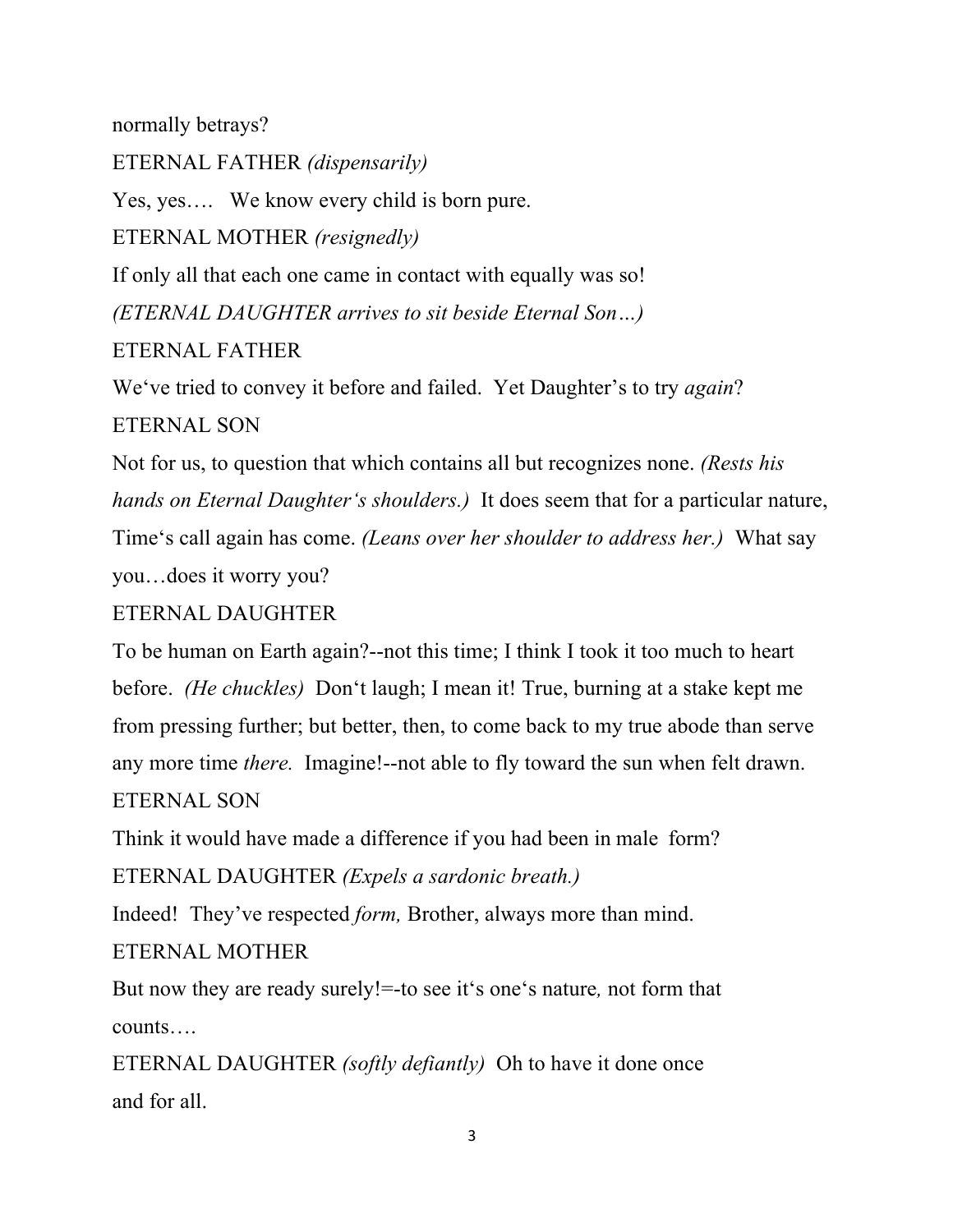# ETERNAL FATHER

Well, then…it's agreed? Seems time for Earth finally to understand, that evolution ordains freedom from ignorant dictates of instinct. *(Rises; takes Daughter's hands and lifts her to stand before him.)* I think you are to be a different kind of heroine this time.

ETERNAL SON

And they don't burn people at the stake anymore.

ETERNAL DAUGHTER *(Turns toward him.)*

Or nail them to a pole? *Ah,* progress! How *is* it done these days? Never mind--I'll find out soon enough.

ETERNAL MOTHER *(wistful)*

Hopefully, one day, every child born on Earth will have its own room. *(Rises;* 

*goes to Daughter and embraces her)* But you will not need to endure long, before you return directly back to us!

ETERNAL DAUGHTER *(Looking from Eternal Mother to Eternal Father)*

But I still have some time? Before I prepare?

ETERNAL FATHER

Yes; go now if you wish—

*(Eternal Daughter exits; suggested music, Rolling Stones, "She's Like a Rainbow"…)*

But be at the Temple when called!

VIEW rises through music. EXTERIOR--CELESTIAL REALM, *(SAME DAY; ETERNAL DAUGHTER arrives at Temple parapet and is greeted by PRIESTESS.)*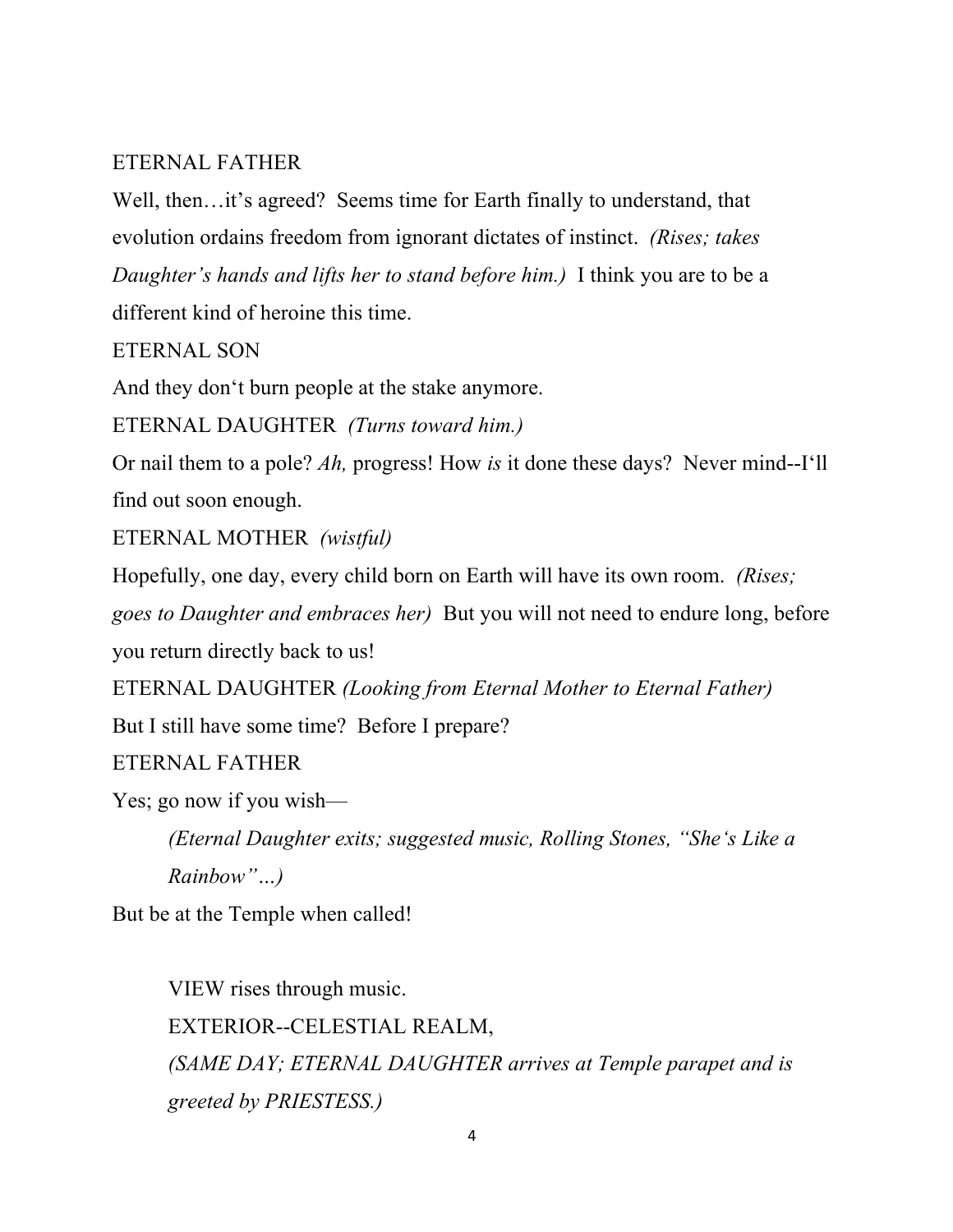# PRIESTESS (teasingly)

And you thought your missionary duties fully performed.

# ETERNAL DAUGHTER

Seems experience can be a handicap as well as a boon.

# PRIESTESS

Chance or choice, ey?—the eternal riddle of consciousness we only can serve, never solve. *(decisively)* So…you are to be in that world again--in the flesh, in the total sense of the word.

ETERNAL DAUGHTER *(pensively)*

An earthly child again.... A *human female* again….

PRIESTESS *(Lifts a finger authoritatively--)*

*This* time, however, on one thing you can depend. A moment will come when each thought will be marked compulse *or impulse,* and a second voice will become clarified in your mind. Each, a *consciousness with no gender--* together capable of creating something greater than that which is parceled between them. ETERNAL DAUGHTER

And what, precisely, is my 'alter-ego' expected to do? **PRIESTESS** 

*That* is for you to discover. Ready for the particulars?

*(Eternal Daughter nods acquiescently, if reluctantly.)*

In the winter of Earth year 2000 *anno domini,* a female child will be born to a servant family in a country village--

# ETERNAL DAUGHTER

And I am to be her.

# **PRIESTESS**

Yes. The mother will have died in childbirth. The child will grow up with her father and maternal grandmother. At age 18 she will establish telepathic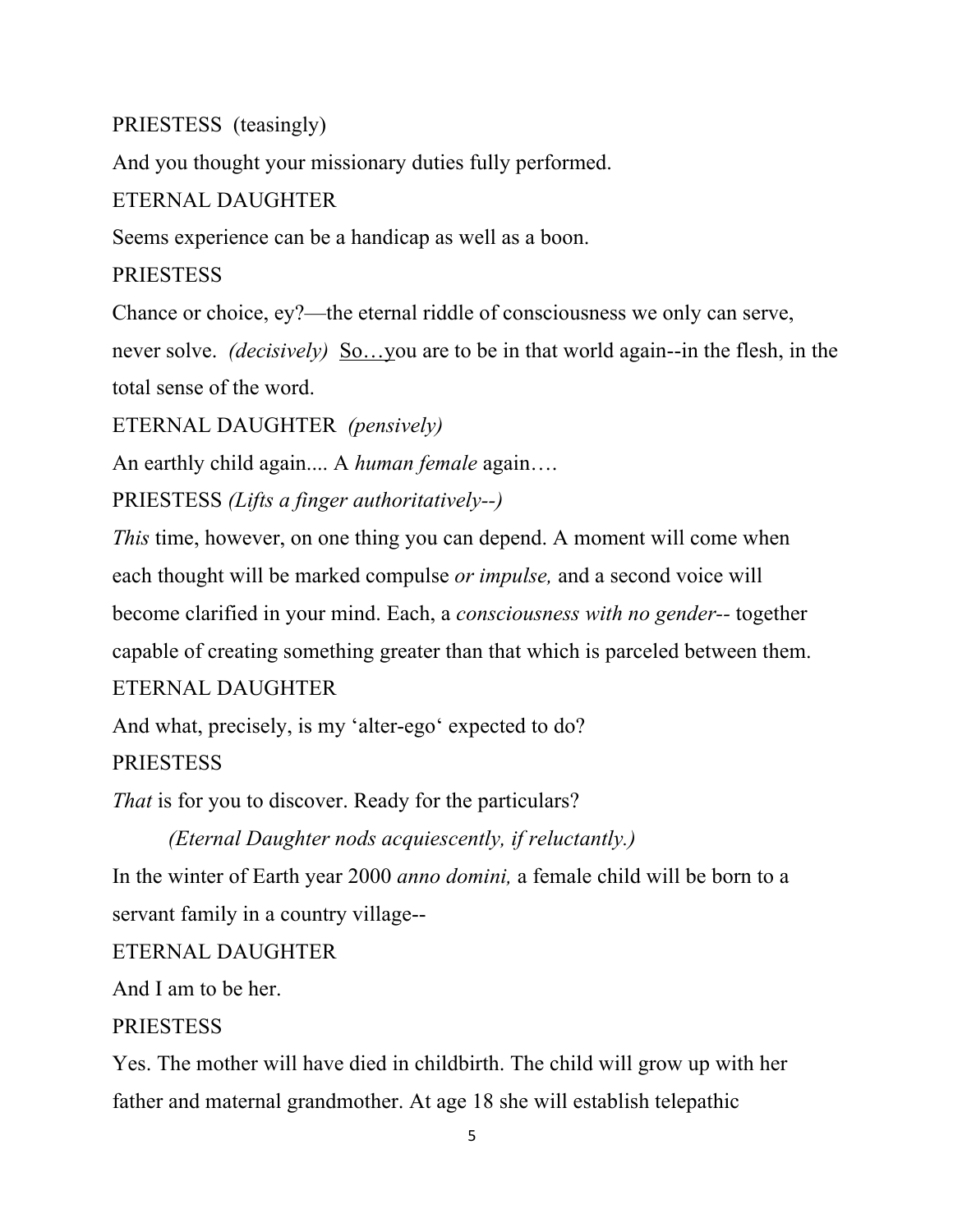communication with a boy from the hydrogen age-- ETERNAL DAUGHTER *Not* another immaculate conception! **PRIESTESS** So it may *appear....*

*(Eternal Daughter leans on the parapet wall and gazes into distance--)*

**FADEOUT** 

# EXTERIOR—EARTH—NIGHT ON A GRASSY KNOLL…

*(Joanna and grandmother have paused to share bread and cheese on return from market….)*

JOANNA

Do you think *anyone* knows, Grandmother, why the world exists?

GRANDMOTHER

No. Nor do I believe there is any way by which we can *determine* why. No….

no matter how much a soul might try, it must continue not to know—

JOANNA

OH, LOOK—there! That star—

GRANDMOTHER

Yes…I see it…so bright!

JOANNA

It twinkles red, too. And it seems to be moving…is it?

GRANDMOTHER

It's too low in the sky to tell, with the wind blowing the trees on the horizon; but I believe *so--and look now!* My God! It seems to be coming *toward* us. See how it rises a bit and flares? Joanna, tell me this old lady's not imagining things.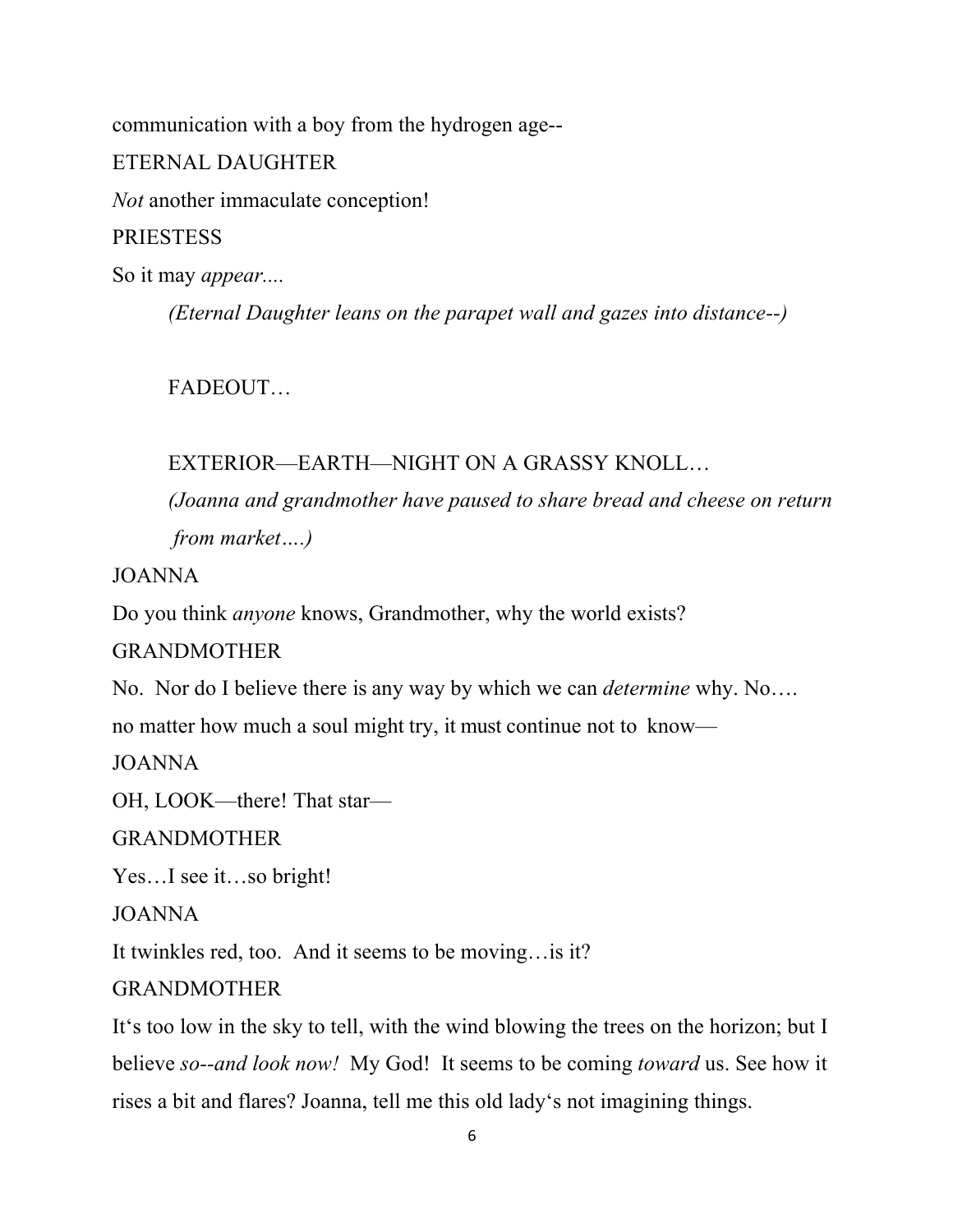JOANNA *(absorbedly)*

No…so beautiful! No…I see what you are seeing…. *(then wistfully)* Grandmother? GRANDMOTHER Yes? JOANNA What gives us thought? GRANDMOTHER *(ignoring question)* See how it moved away, then toward us again? JOANNA *(holds up a hand; whispers to self…)* What is this feeling?....as if it is an old friend---*(turns to Grandmother)--* I'm afraid when I have such thoughts….

GRANDMOTHER *(Takes Joanna's hand and encourages her to look upward.)*  Don"t be afraid, Joanna. Of what is there to be frightened on a night such as this? Look at the golden triangle! Just think: you could take a piece of cardboard and, without much trouble, make it a size that if you held it at arm's length it would fill the golden triangle—

*(But Joanna is fixed on the strange star.)*

JOANNA

Grandmother, look now! Our star is shooting upward—

*(Grandmother looks but the object has disappeared. Joanna closes her eyes with an incredulous sigh; then looks pleadingly at Grandmother…)*

I don't understand! Do you know the thought I had, which came out of the air? My heart said, *I saw you!* Why do I feel I should know something that I *don't*? GRANDMOTHER

Perhaps.... Perhaps because you can't remember why….

JOANNA *(embracing Grandmother)* My *dear* Nanna…. Shall I tell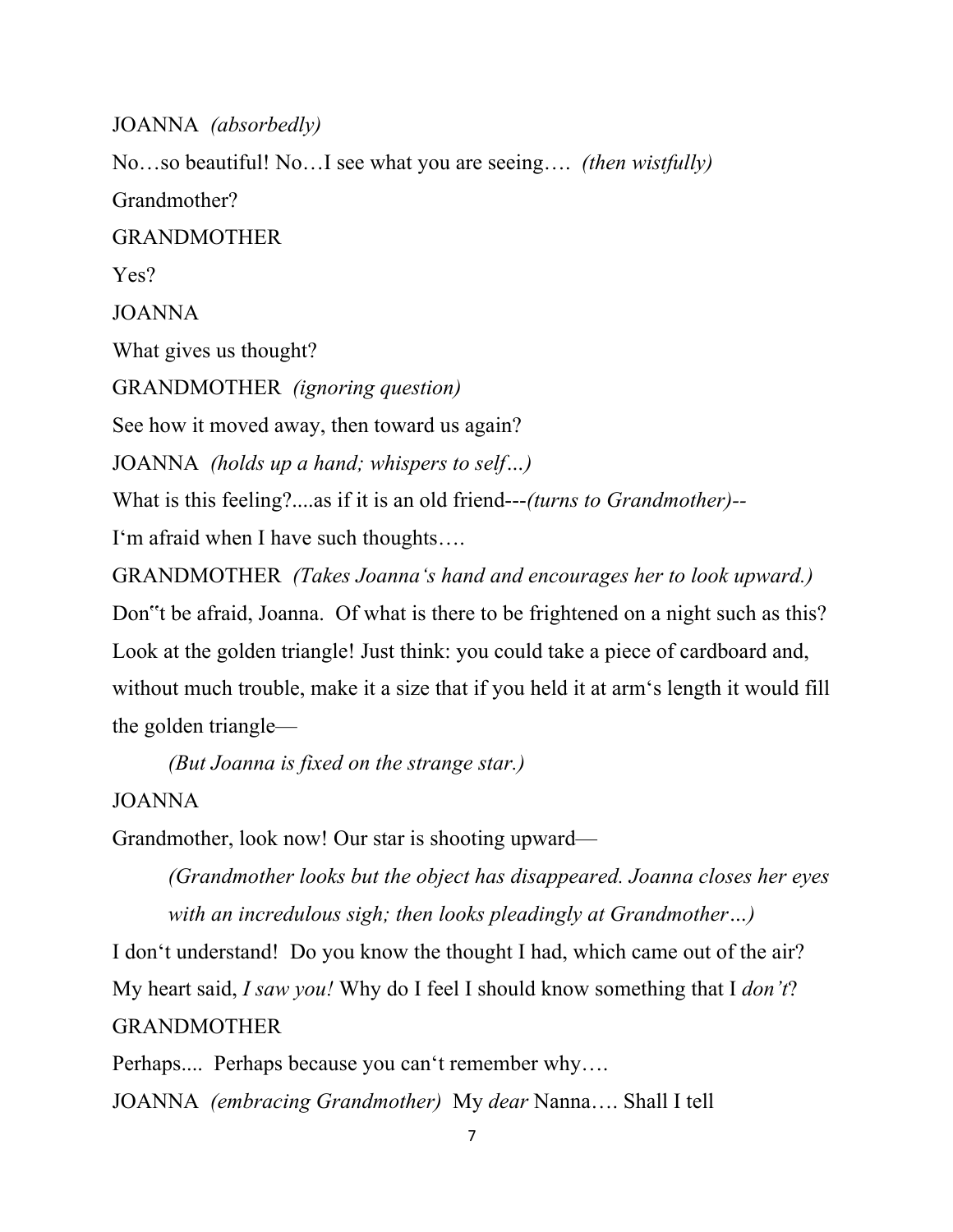you the words I thought I *heard'?* (*Grandmother nods encouragement--) "That was as near as I dare come…."*

> DISSOLVE BACK TO TEMPLE PARAPET and Eternal Daughter and Priestess …

# **PRIESTESS**

Are you listening?

JOANNA

Oh. Sorry.

# **PRIESTESS**

As I was saying, we know that these journeys are complicated—Psyche's geography swamped; memories scattered debris…*(sweeps a hand across* 

*scene)…*you will sense wispy dreams of this reality and vague yearnings for it. But it will be precisely *that*—the core of your imprisoned being—which will move you and, consequently, *them*.

ETERNAL DAUGHTER *(resignedly)*

I shall have the "faith that moves mountains."

**PRIESTESS** 

You will need it. *(commandingly)* Now! Come, sit. If you are going to prove that peace, love and freedom will travail until 'Mary', her messenger and her son are restored to *their* humanity, we have much to review…

VIEW lifting—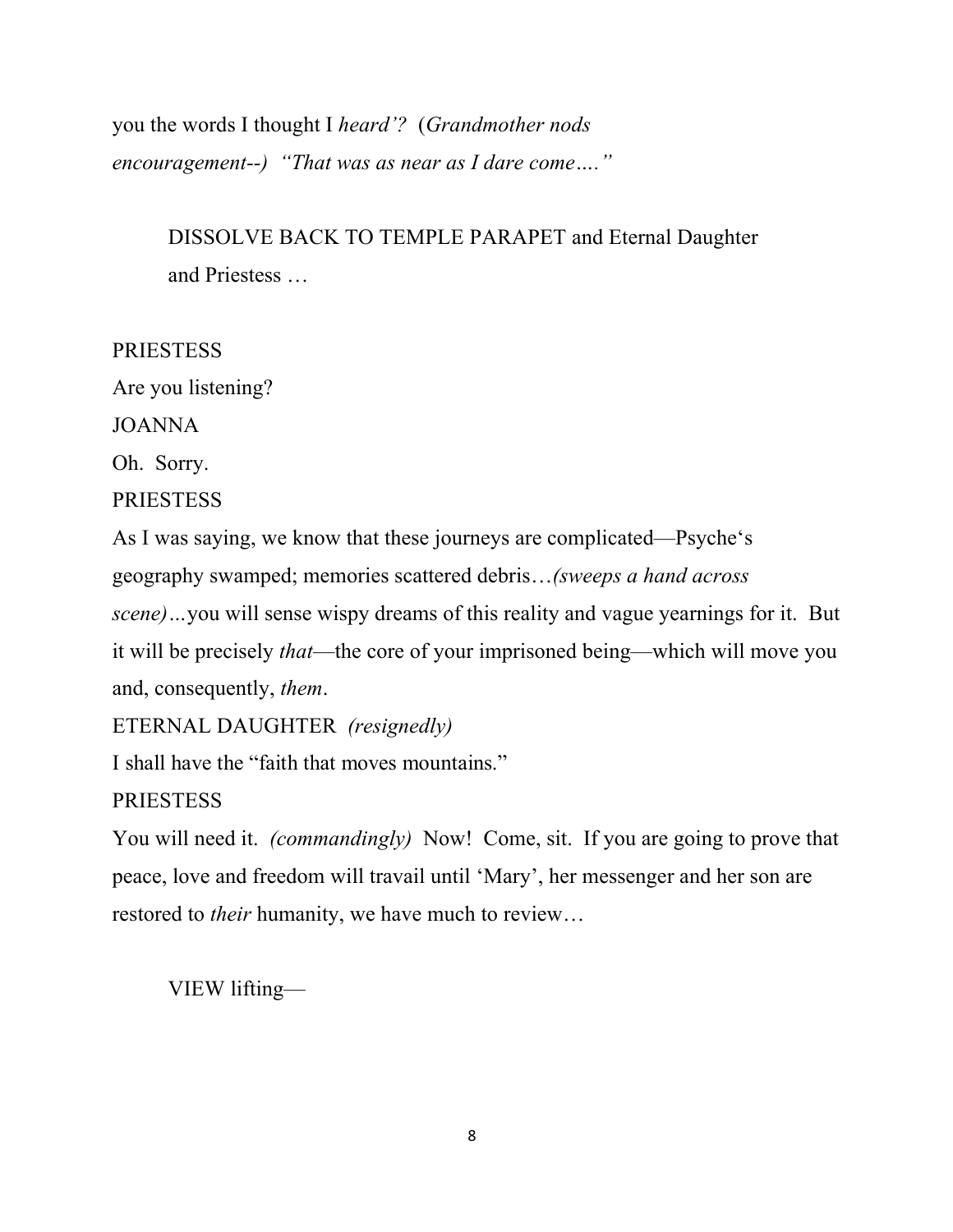#### PRIESTESS VOICE-OVER

… the histories of Psychology...the histories of Science... *(her voice trailing off) ...*in short, the history of Humankind and all of its philosophies....

VIEW *floats along ocean and back down to a courtyard beneath the Temple parapet, where a flock of white-skirted little girls in ballet shoes, ribbons flowing and long hair blowing, billow and dance and sing:*

> *I virgin smoke I virgin dance I virgin sing I virgin romance I virgin every man entrance I virgin* live— *Exodus!*

*(Schoolboys enter to notes of a Sibelius symphony; girls and boys unite in a recitatory exercise of fundamental laws [*OR VIEW MOVES *to an open conservatory, where only the schoolboys recite--)*

> *We do not worship idols false… We do not use the word,"god," vainly… We do hallow each seventh day… We honor each other in every way… We do not lie… We do not kill… We do not cheat… We do not steal… We do not deliberate another"s mate…*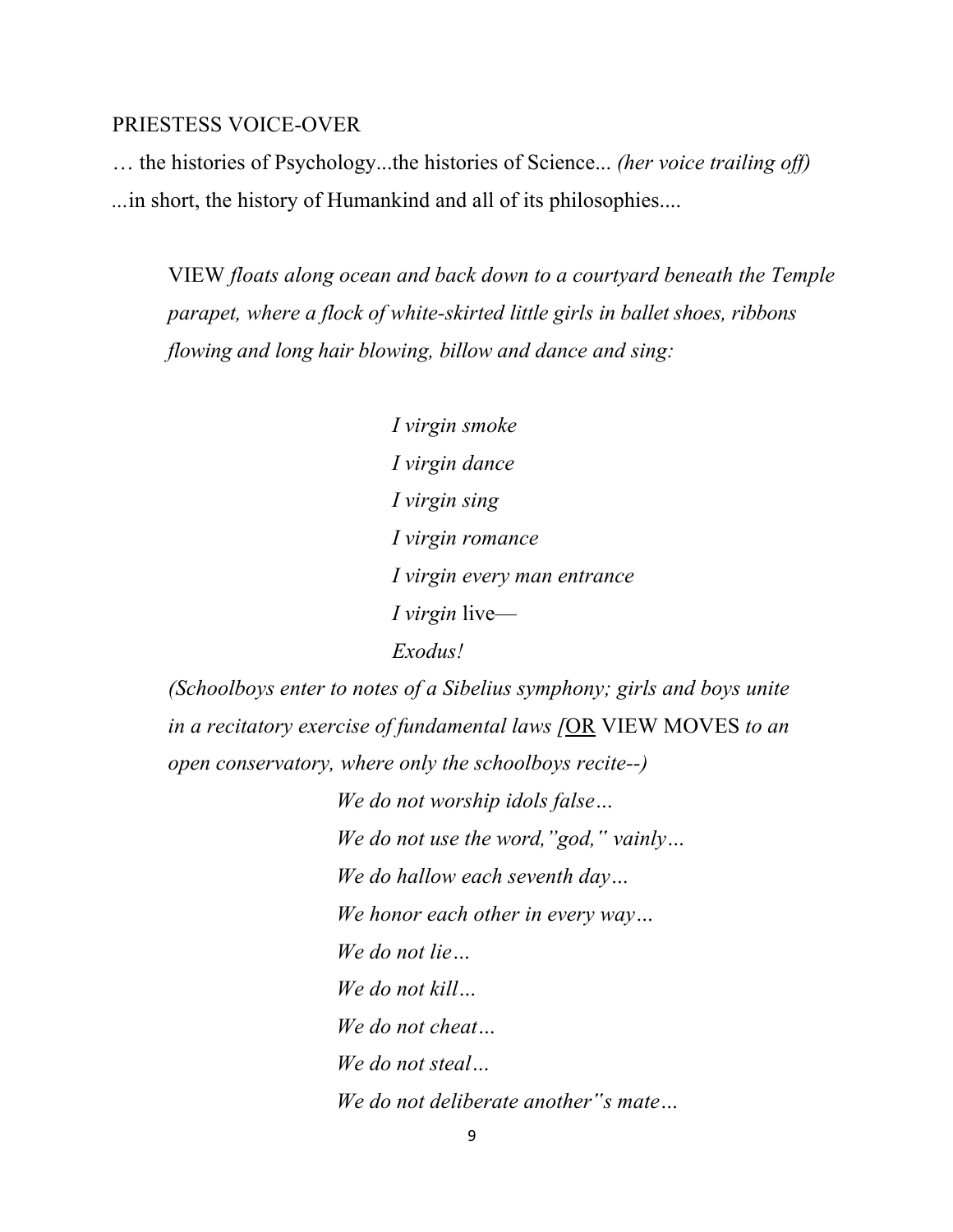*We do not de-liberate another"s fate.... We love the one near us as dearly as our self, And hold love of Life above all else….*

#### DISSOLVE TO EXTERIOR - EARTH – DAY--

*A raised patio; at left beyond patio, a garden; at patio right, open doors into study/library. (FATHER and GRANDMOTHER sit at patio table, which shows remains of a Sunday breakfast, the open room behind. Grandmother works a piece of needlepoint. JOANNA faces the table as she sits on a low wall above the garden; she holds a pen and open journal….)*

JOANNA

Listen.... *(Rises, open journal in hand, and reads aloud)* "I may be of the labor class but I promise not to be discouraged in my studies although…truth is…I don't like it! This is my life: I arise early, often as early as five o'clock. The house is quiet, then. An hour at dawn, an hour at noon—―

FATHER *(Rudely interrupts without glancing from newspaper he is reading)* Machiavelli was right.

JOANNA

What?

FATHER

I *said,* Machiavelli was right.

JOANNA

About what?

FATHER

That life is fifty percent fate and fifty percent free will.

GRANDMOTHER *(looks from handiwork to him)* Well, that may have been fine for *Machiavelli* to say but I'm not sure it is for you. One cancels the other out,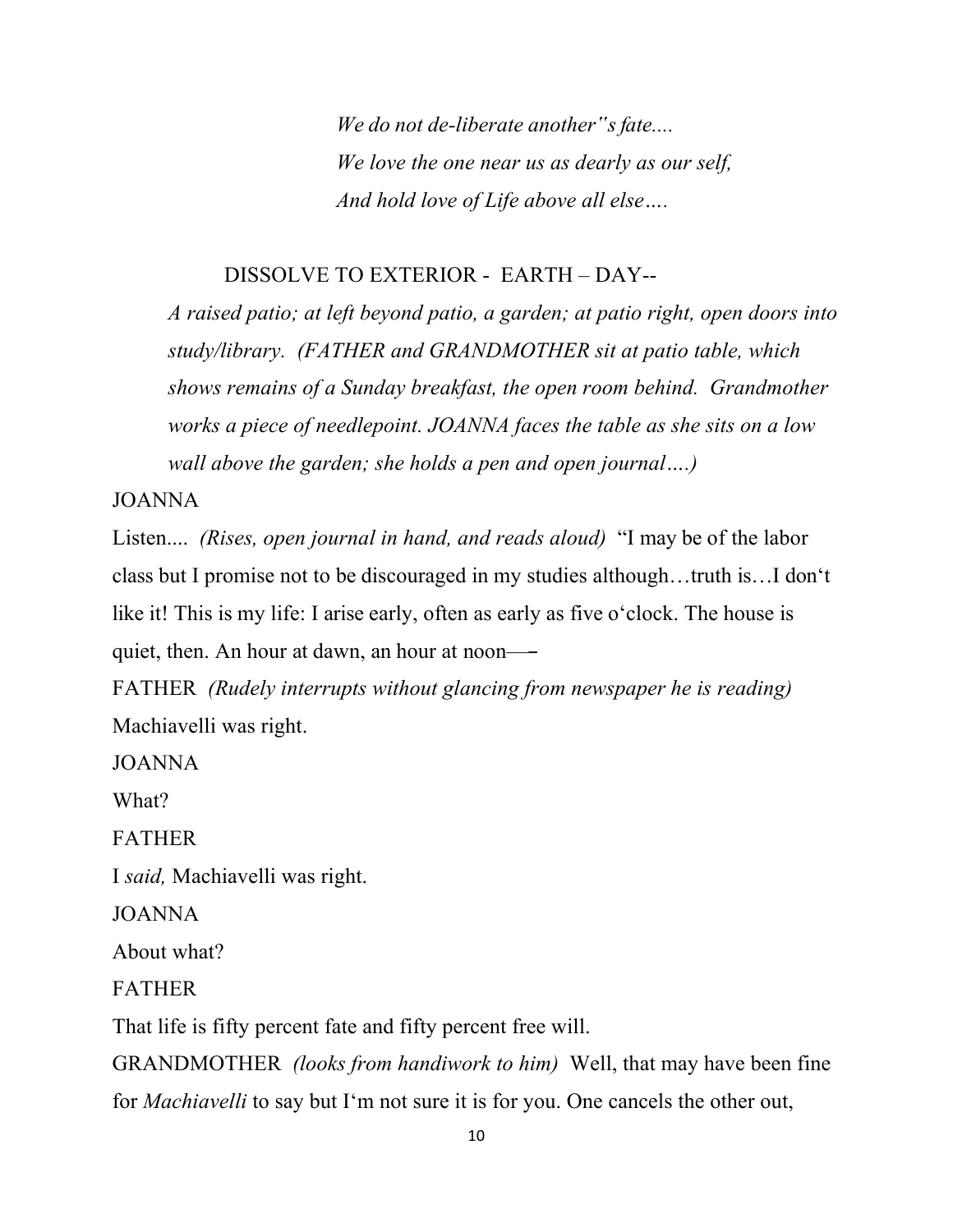anyway--doesn't it?

FATHER *(tosses newspaper aside) I* thought, just *one* morning, to read in peace. But, no. Instead, I'm served *her* bookish prattle and *your* usual cynicism.

# GRANDMOTHER

Huh! *Listen* to *him*. The owners out of town and he forgets he is a servant here; nothing better to do than take his ease in the morning sun.

*(Father abruptly pushes from table and exits through the library. Grandmother lays down her work, rises and goes to Joanna…)*

I hate the way he always cuts you off. And you let him have his way!

JOANNA

Less, of late.

\GRANDMOTHER

But still you brood about it.

JOANNA

I don't want to talk about that now. Our free time in the sun is so short.

*(Grandmother kisses Joanna and returns to her chair; Joanna continues hesitantly….)*

I had another strange dream last night.

GRANDMOTHER *(hands working steadily*)

Tell me about it.

JOANNA

I'm not sure you will like hearing it.

GRANDMOTHER

Please. It gives me something to listen to, other than my own thoughts….

JOANNA *(begins tentatively)*

I was wearing a strange costume...metallic, I think. Yes…silver. And I was standing at the rear of a large, crowded strange hall. An organ—oh! I *think* it was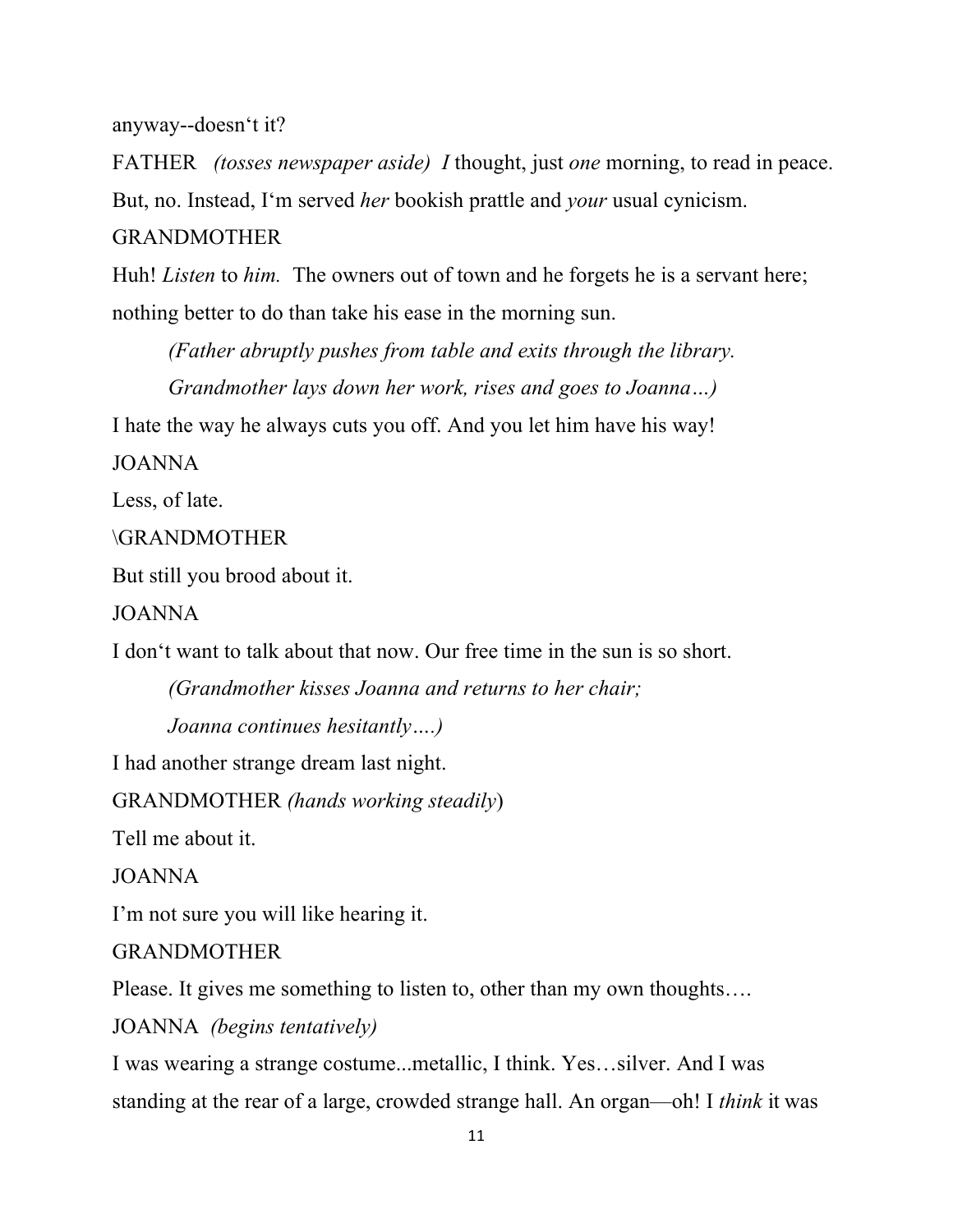an organ—was playing*....(Joanna hesitates...*

DISSOLVE to dream scene... INTEROIR CROWDED MUSIC HALL.

*A commanding note appears to summon Joanna from where she stands at back of hall. As she walks toward the sound a path between the crowd opens specifically for her, until she reaches a semi-circle of persons before a stage. They are standing man, woman, man, woman in continuing order, with one space open expressly for her.*

*The man to Joanna's right--of saintly stance and profile, clothed in deep burgundy suede; the epitome of an archangel--does not look at her as she becomes locked into the circle.*

*All eyes are meeting upon the shining face of a singing young boy. The band's music grows compellingly until it reaches unbearable intensity. Then it is as if the ceiling parts and a chorus of souls join in chorus…*

### DISSOLVE BACK TO PATIO…*.*

#### GRANDMOTHER

Go on.

#### JOANNA

Then…I can't explain it! Something—an undulating wave?—came from the right and crawled across my pelvis! Those are the only words to describe the sensation. I turned and looked at the man on my right but, arms crossed at his chest, he gave no indication of having felt anything. He kept his face directly forward, as indeed did everyone else in the circle.. And… *(shows doubt as to revealing more)…*another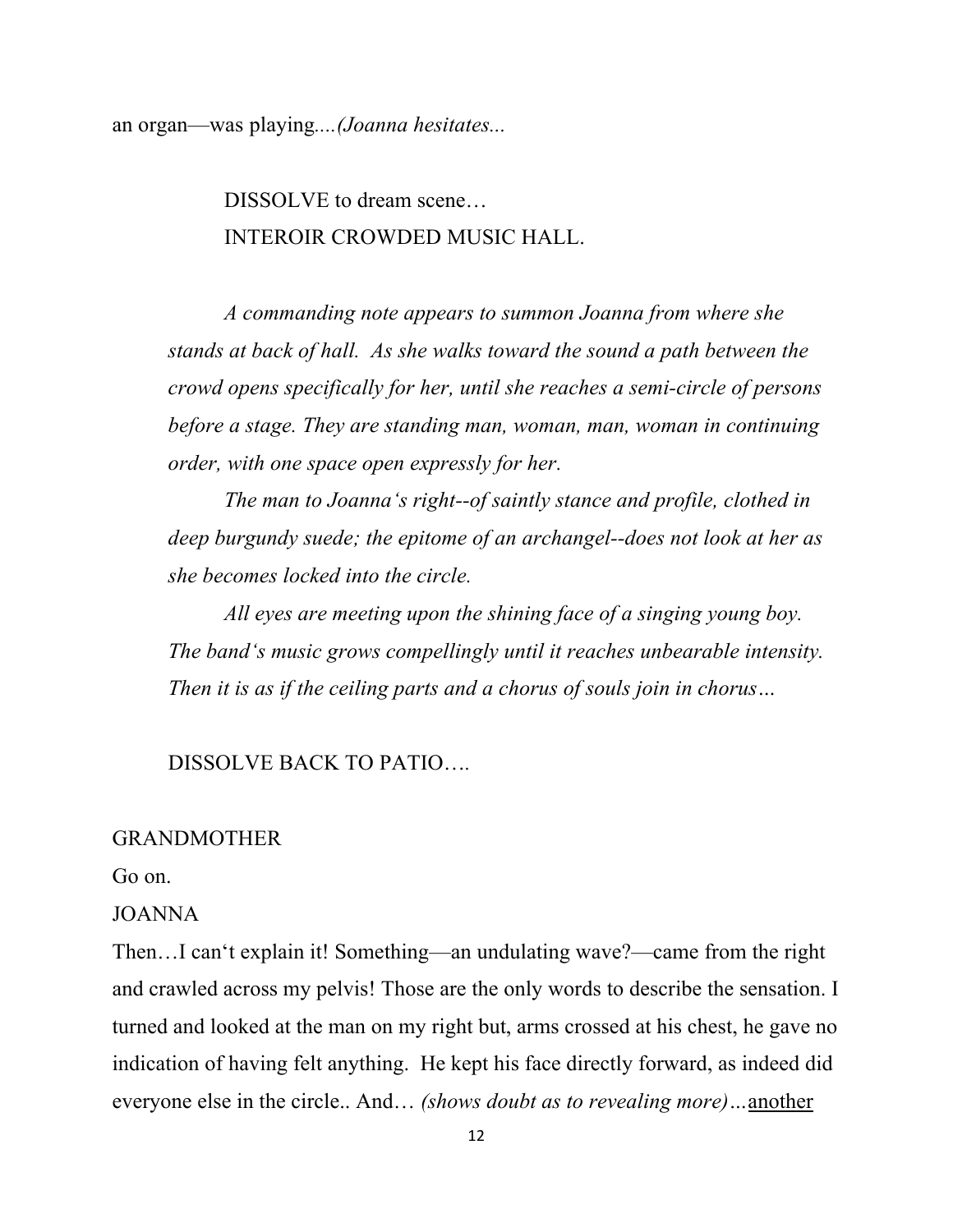strange thing…. So strange it *was!* Although I never looked down, I knew! In the front of my costume there was a diamond-shaped cut- out that framed— GRANDMOTHER

All right--that *is* enough. Sometimes you go too far even for me! JOANNA *(tosses herself across the patio wall)*

What an incredible thing Life is! If all imaginable is possible, might all that is dreamt be, too? *(turns to Grandmother)* If I were an alien intelligence—if I knew it would frighten you to make myself known all at once—what *better*  way to gain entry into Consciousness than through dreams? Wakefulness is a prisoner of body, but dreams are not…. And lately it's as if something, or some*one*, is talking through my mind—

> *(Father returns, retrieves newspaper, reseats himself. Joanna resume reading aloud from her journal….)*

"Life only *pretends* to revolve around choice. One either can believe in free will, or that all acts are predestined by causes over which we have no control. In *either*  case, however, does one have a *choice as to disposition*?"

*(Father pointedly rustles newspaper; Joanna ignores it--)* "One philosopher said the reason we must think in terms of a "beginning" to existence is due to the paltriness of our imagination… *(leafs a page…)* And here.: "In disposing of the argument of 'first cause,' we have philosopher Mill's account of when he asked of his father, 'Who made me?' His father replied that the question couldn't be answered because it immediately suggested the question, 'Who made God'." *(chuckles)* I wonder why Mills didn't ask his father, "What happened to God's mother?'

FATHER *(Rises agitatedly, pushes chair hard under the table)* It's not healthy for a woman to be so concerned with such matters.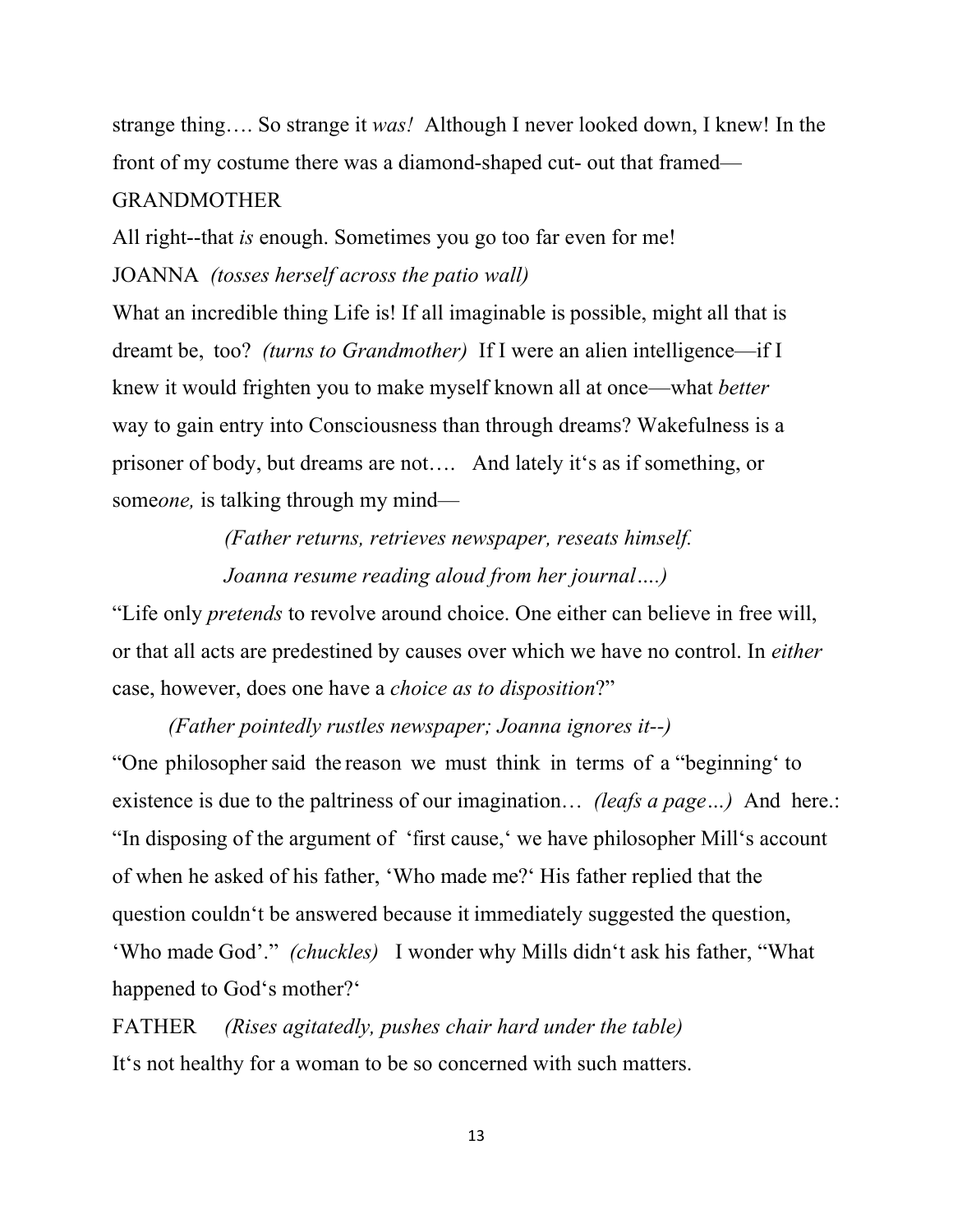JOANNA

*Not healthy?* Ahhh…woman has no vested interest, then, in freedom? And yet—

FATHER

And yet what??

JOANNA

Nothing…. I only wish I could make you understand…. Man and woman are like raindrops on the windowpane—separate but of the same substance.

FATHER *(to Grandmother)*

Just where is all of this leading? She says such crazy things!

JOANNA

Oh. And you. Everything *you* say has value. I, instead, must take to my

books late at night as if committing a crime. *(turns her back)--*

*(Father rises, goes to Joanna, smooths her hair)*

# FATHER

You've been studying shadows again.

*(Joanna turns to him with a small forced smile)*

There. That's better.

JOANNA *(resignedly; then embraces Father)*

I did stay up late; forgive me.

*(She descends to garden, hesitates, then turns--)*

But I *am* free to believe what I believe!

*(Father watches as she exits though garden; then reseats himself, shaking his head. Grandmother retrieves needlework…)*

GRANDMOTHER *(musingly)*

When my body was young I never looked at my hands. I didn't notice them as they happily worked. Now, they intrude on my vision....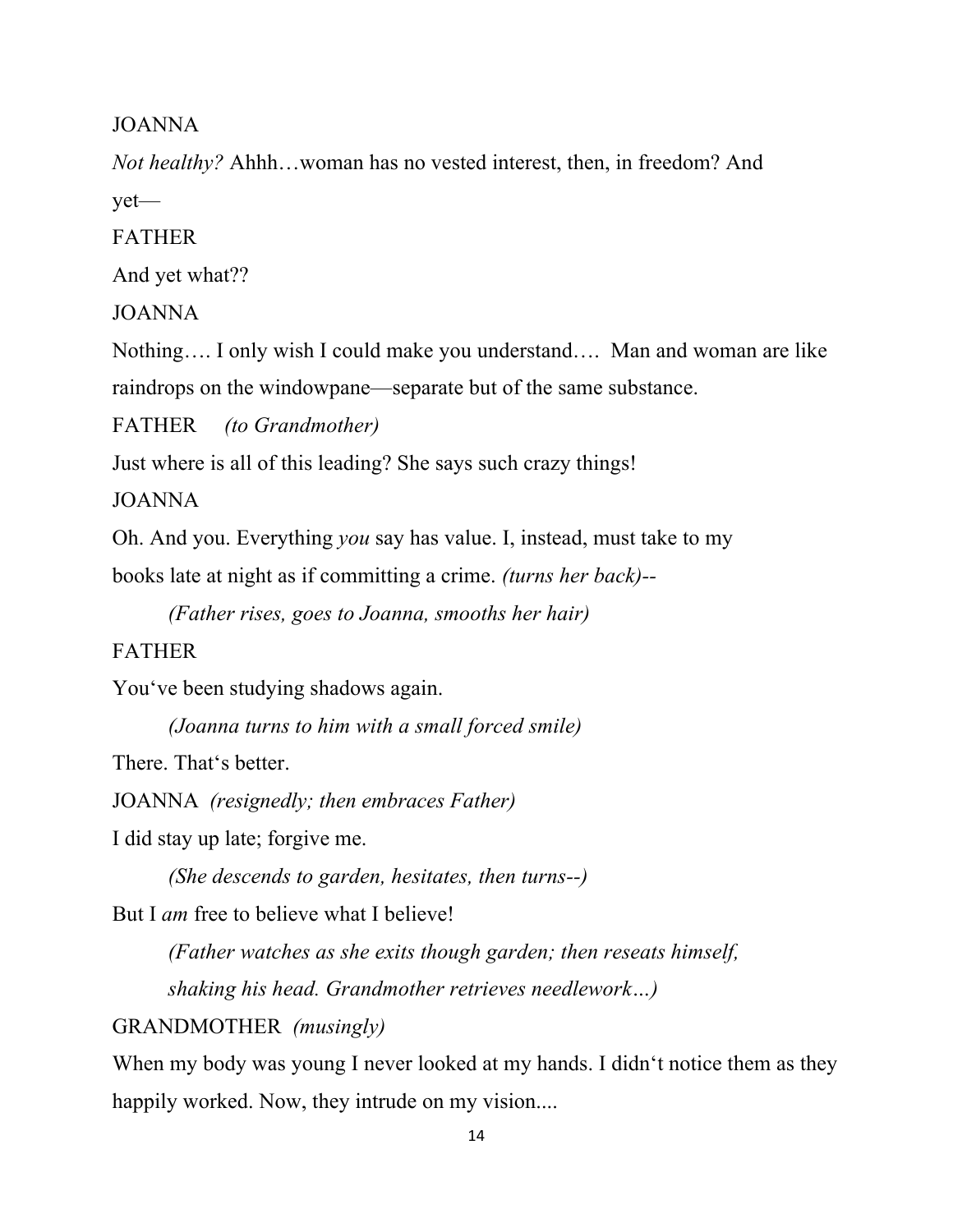*(Father, still agitated, walks to wall; searches pockets; draws out a small cigar and lights it. Grandmother continues to work her fabric....)*

# FATHER

Don't think I don't know the fire burning in her. When I was a boy, I, too, aspired to higher things. After work in the evening I would sit in the garden to capture desire in the little light left to the dying day. But there comes a time when one must give it up.

# GRANDMOTHER *(looks past him)*

Remember that I also have been a slave all my life. Still, I used to know pleasure serving others. However, lately...

FATHER

What is it you want to say?

# GRANDMOTHER

I made a commitment to raise Joanna, but I no longer willfully can serve you both. I am torn when her nature conflicts with yours--this morning, for instance, when you interrupted her—

FATHER

*When* did I interrupt her?

GRANDMOTHER

When she was reading from her journal.

FATHER

Oh. That.

# GRANDMOTHER

Truly I am loath to say another word. Either you *will not* or *can*not understand that she is a special creature.

FATHER

Special creatureǁ--*special creature?* Do you know what she said to the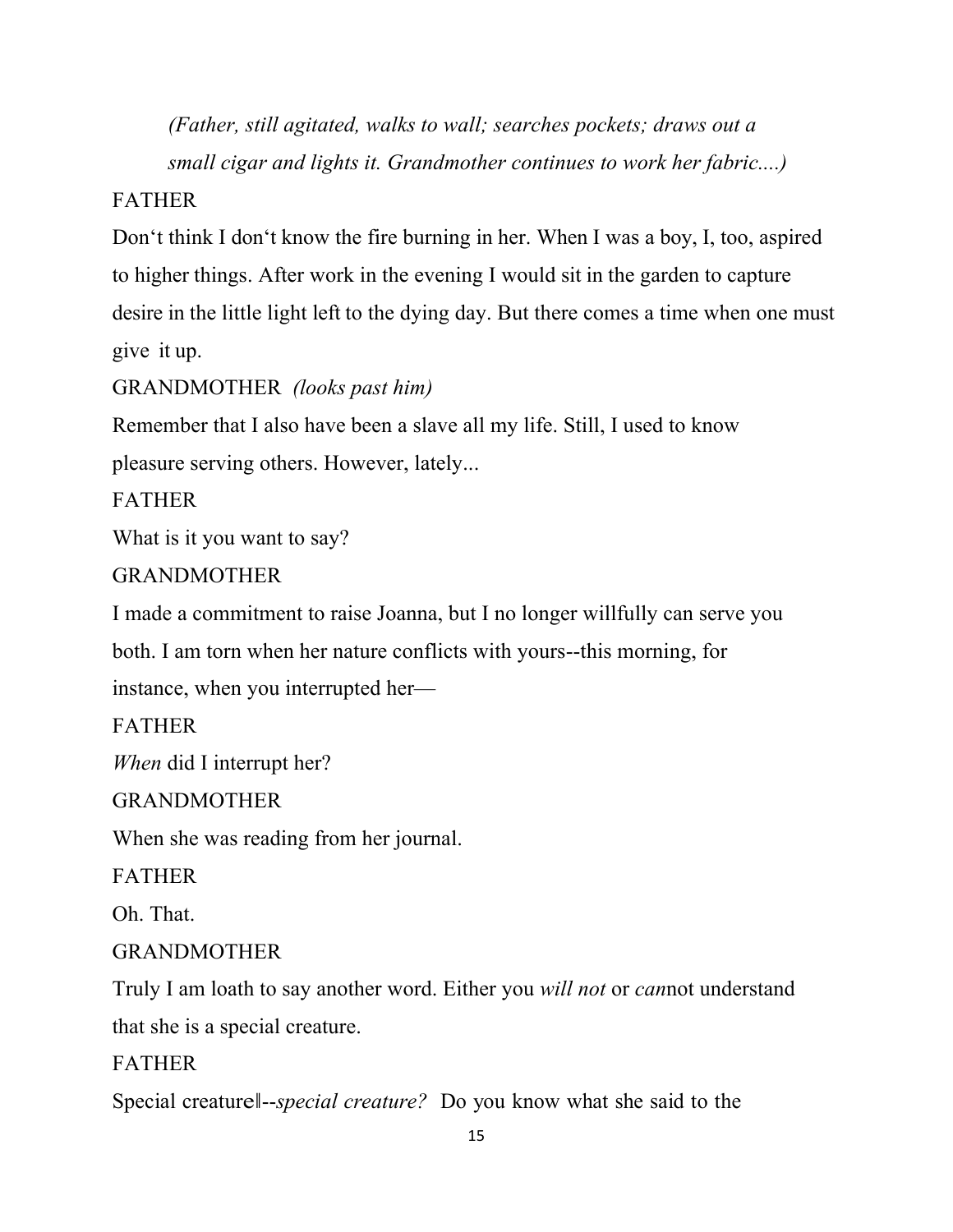reverend father last Sunday? We were talking about the great poverty, here and in other countries—you know, about our moral duty to help the poor. It was *she*  who interrupted then! 'Just think,' she said to him, 'Just think how many fewer poor there would *be*, if the men of the cloth really were to act as God incarnate- sell every treasure churches now hold and turn the proceeds over!'

#### GRANDMOTHER

Honest question--especially for one who has read *Mark* 20, 21!

#### FATHER

Don't you quote me chapter and verse--'honest question', indeed!. And with my friends standing about! More and more they are wondering really what kind of creature I've been attempting to rear.

*(Tosses his cigar butt and exits. Grandmother lays down her work; her expression takes on sadness until Joanna returns carrying a bouquet…)*

#### JOANNA

Father gone again, is he? *(Proceeds to arrange flowers in a vase from study)* You know?--I dreamed recently about him, too. He and I were standing at a bar, as in a court of law—

GRANDMOTHER *(looks past Joanna; interrupting--)* There's been something strange with the weather this year....

JOANNA *(ignoring Grandmother's avoidance)*

"What we each are here for, is to serve one another," I said to him; "and I have decided to let myself be guided by the Unidentifiable First Cause." He replied, "*You* are a *libertine!"* I could not respond. I felt such hostility—*no contempt,* from him.... He hated all for which I stood! Yet we might have been born to be lovers, and changed the world.

GRANDMOTHER *(to no one…)*

Someday I think I'll grow gardenias. I've never been afraid of running out of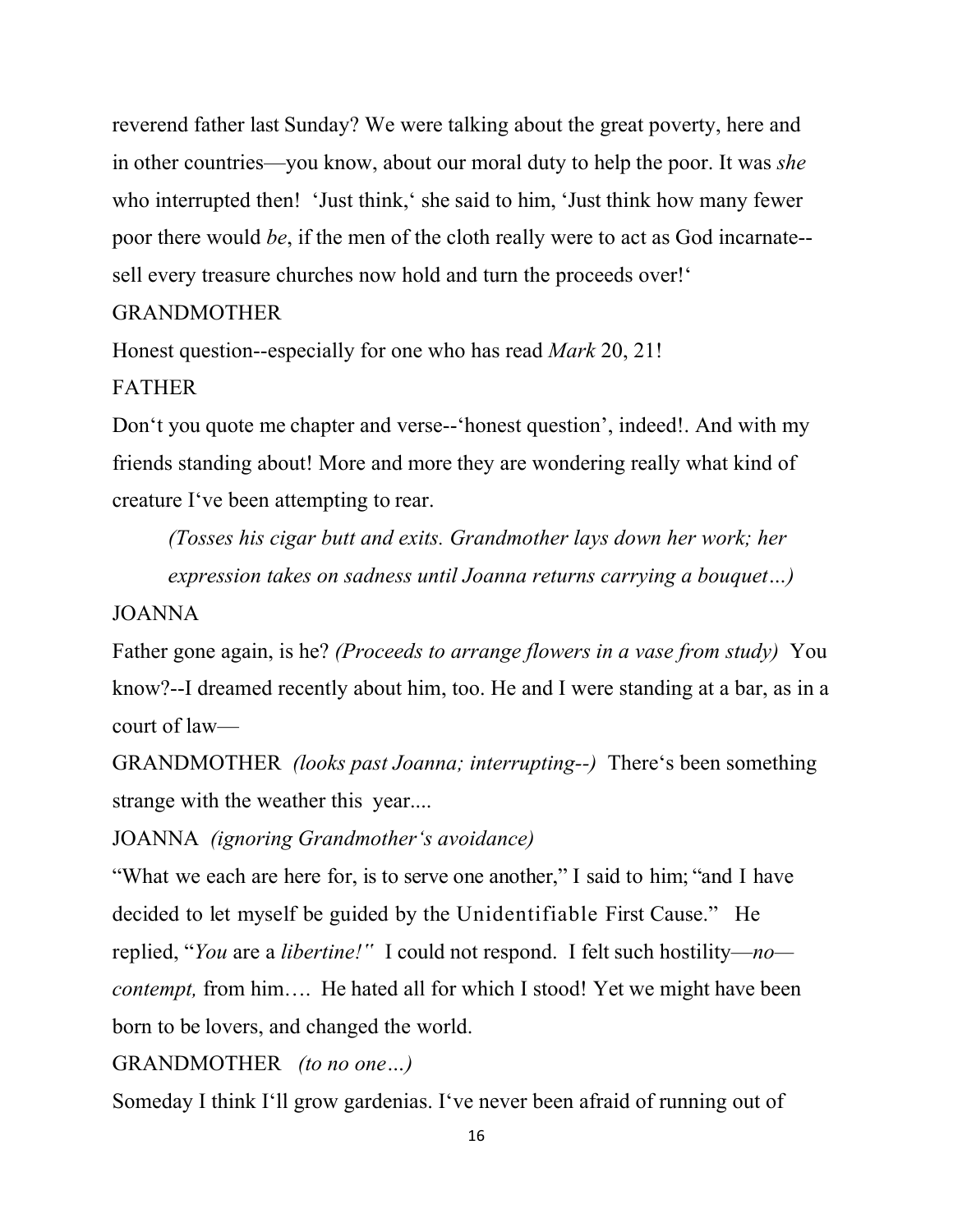things to do, only time….

#### INTERIOR – STUDY/LIBRARY – NIGHT

*(A fire burns in the fireplace. A black cat in an armchair nearby observes Joanna as she pokes the fire…)*

JOANNA *(gathers cat into her arms)*

Well, sir, how are *you* this evening?

*(She hums and waltzes around the room with complacent cat over her shoulder; then hears approaching happy sounds of children….)*

What's that?…oh…of course! It's All Hallow Eve and tomorrow, All Saints Day; and the next, All Souls....

*(Door opens elsewhere in the house; Grandmother handing out treats…. Joanna sits in armchair with cat on lap, stares into the fire and somberly recites…)*

*Acherner, Doradus* and *Miaplacidus*, who in your secret influence, comment…. *Divya Dristi*, eye at the back!--come save this witch and her loyal cat*....*

*(Suddenly she sits uprigh, dropping cat; tilts head to side, breath coming fast…)*

What? *(a whisper)*

LOVER VOICEOVER

Playing with words again, are we?

JOANNA VOICEOVER (*facial expressions mirroring responses)*

I do that when I'm bored.

LOVER VOICEOVER

Here"s something to ponder: was the Universe with all its stars and planets born from just one big explosion?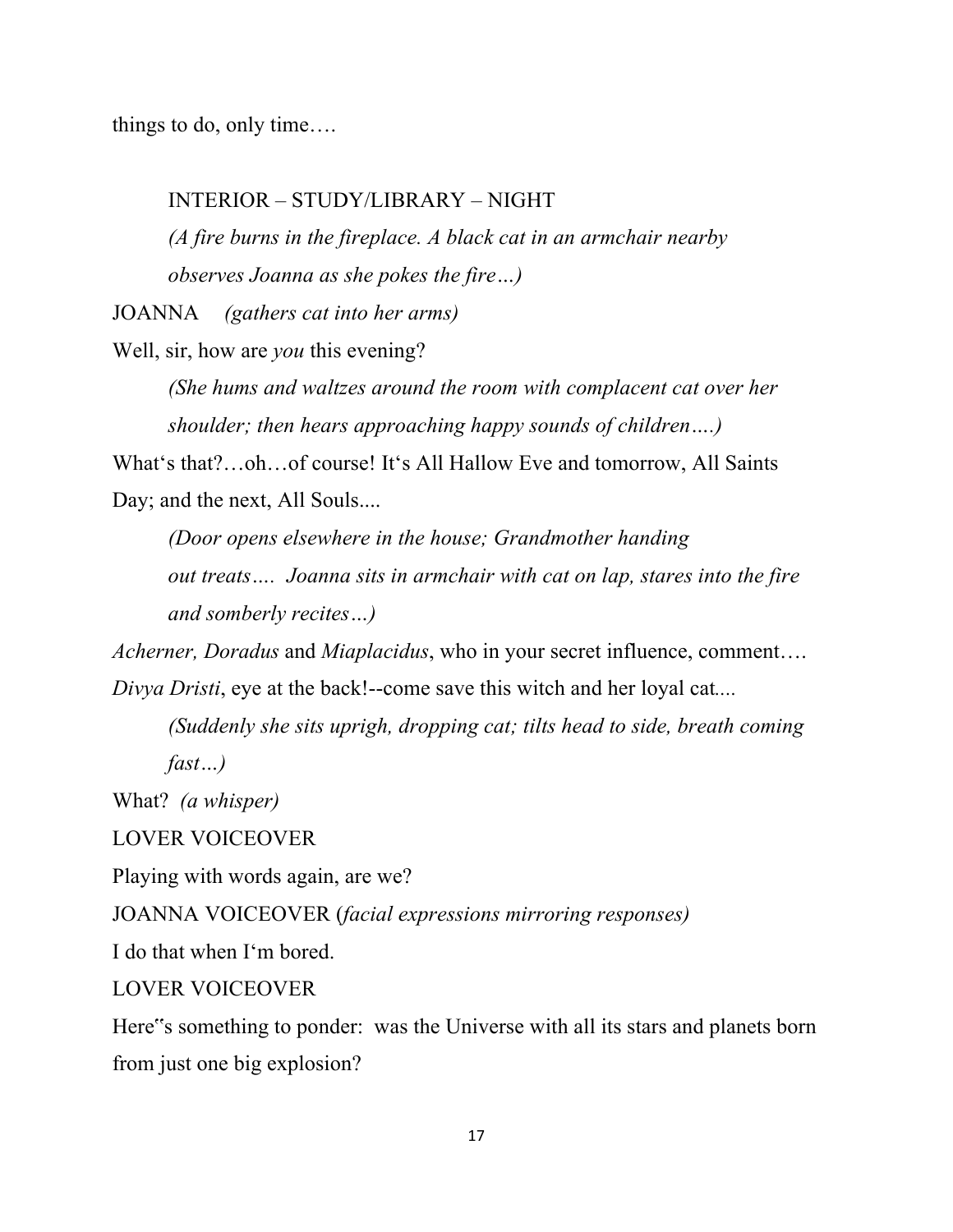JOANNA VOICEOVER *(as visually she moves about room)*

Why don't you tell me?

LOVER VOICEOVER

o.k.--the answer's no.

JOANNA VOICEOVER

So how *did* it all begin?

LOVER VOICEOVER

Nobody knows.

JOANNA VOICEOVER

Not even you?

LOVER VOICEOVER *(laughingly)*

Least of all! *I* know only two things: the Universe is a closed system—nothing can occur without cause within, as quantum physics doth show. But the music of the spheres is beautiful, and that which we can make between them is heavenly. Why have you been so reluctant to call on me?

JOANNA VOICEOVER

Ever occur to you, I might be just a little frightened?

LOVER VOICEOVER

I know. I feel blame for that dream trip.

JOANNA VOICEOVER *(As visually she goes to doors to patio; opens them wide…)* As well you should! Do you have any idea what it's been *like?*—never to have believed in the occult, and *that* against the thought of winding up in a white room with bars on the windows.

LOVER VOICEOVER

Truly, I'm sorry. But remember!—two swallows can make a summer.

JOANNA VOICEOER *(visually crossing patio)*

That's *two swallows do not a summer make."* And I don't believe in miracles either.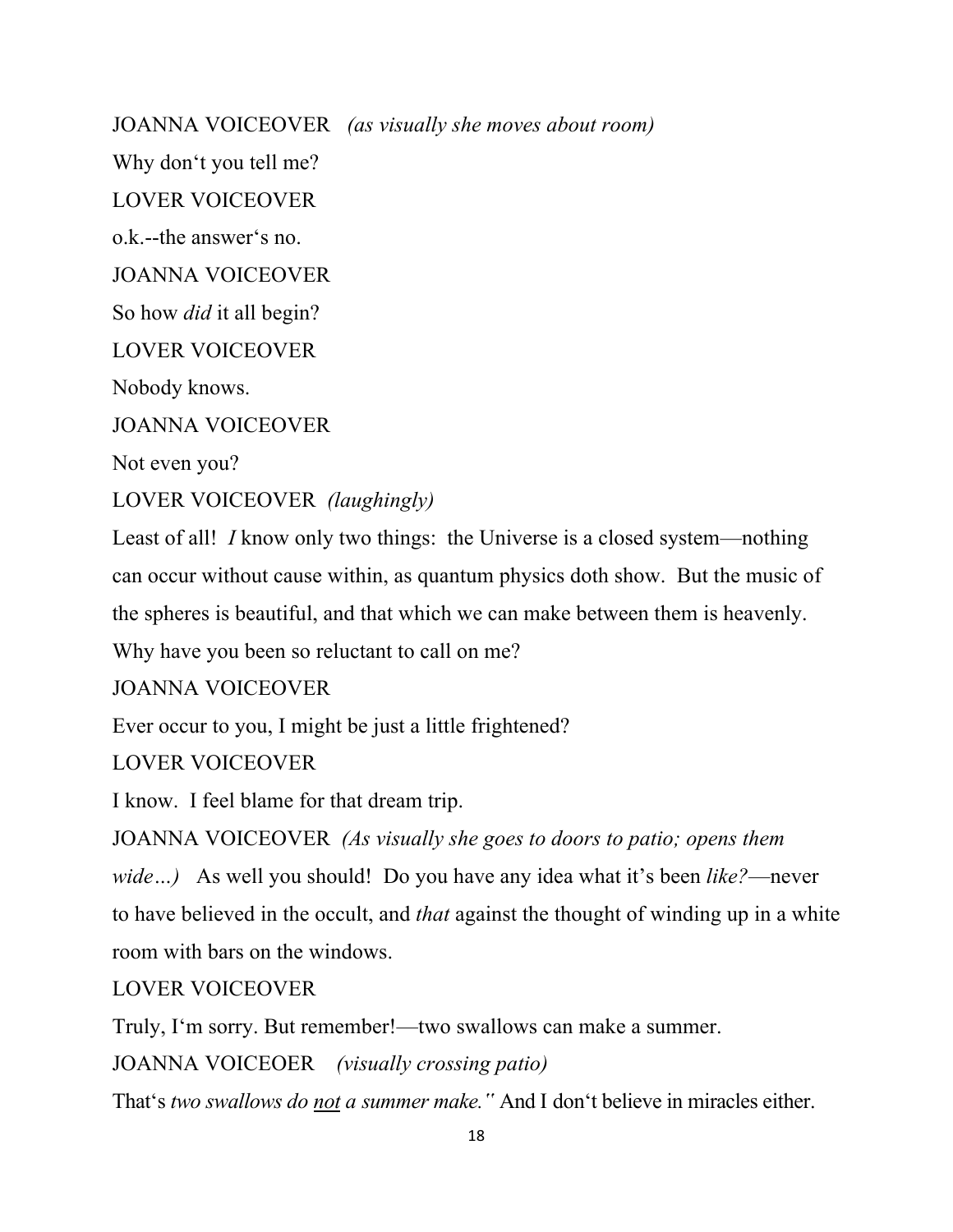#### LOVER VOICEOVER

What's happening between us is no miracle. We're connected by virtue of that force that keeps minds searching for Reason. We could say that the Universe, itself, ordained it!

*(A full moon throws dark shadows in the garden as Joanna descends from the patio. A light approaches through branches of a tall pine….)* Courage, friend! Haven't you wished for a true new millennium?....

*(A light descends; as Joanna approaches an at-first-indistinct figure materializes into the Lover's form…)*

And you needn't look at me that way! We've been in each other's thoughts since the beginning of mind-measured Time--*(their hands join as they reach each other…)--*in every form and figure: permanent facets of the soul-grid of our galaxy… (*(Puts his arms around Joanna; she presses her face against his chest. He tilts up her face, gazes steadfastly into it until she pulls away--.* What's truly bothering you? Tell me.

#### JOANNA

*I"m hating Life….* thousands of years of history here, and *no* improvement in the human condition?

*(Lover abruptly vanishes!)* LOVER'S VOICE *(rings out)*  Bull Shit! JOANNA

Wait! Come back!

LOVER *(reappearing at her side)*

Sorry. Hopeless expressions do that to me. *(courteously acknowledgingly)* It's true--a lot of misery would be cured if all people were of the same mind. That's going to take a few hundred years more; can't let it drive you crazy.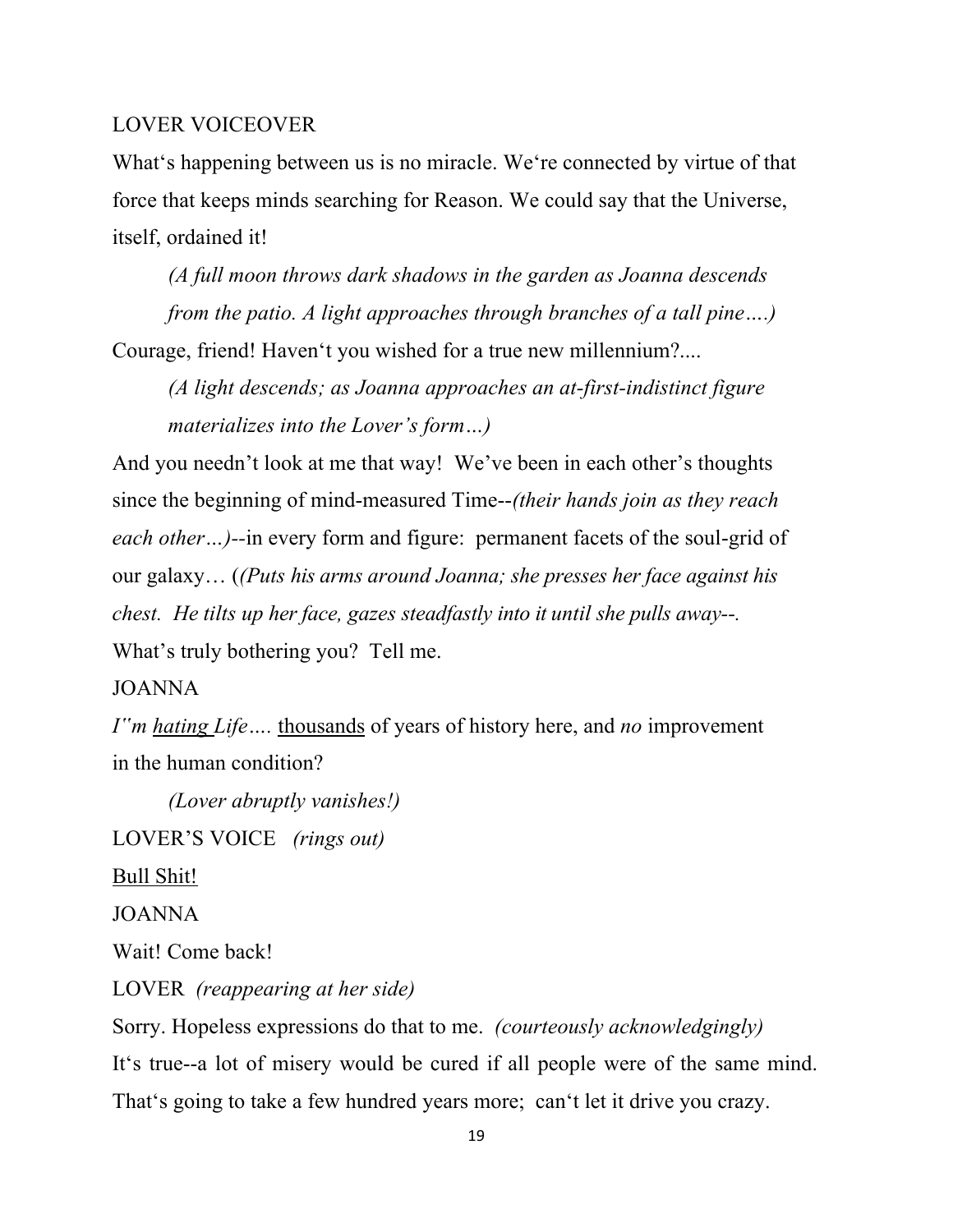JOANNA

You're incredible, you know? And since when does a God say 'bull shit?'

LOVER

A universally acceptable word that's been around as long as bulls. And I'm no 'god'.

JOANNA

So where, then, are you from?

LOVER

My home, of course.

JOANNA

Don't tease. Where *is* that?

LOVER *(points…)*

In front of what's known here as the North Star.

JOANNA

Does it have a name?

LOVER

Tierra *Mas* firma.

JOANNA

*NO-o-o-o!*

LOVER

O.K. I'm joking. Just let me say, consciousness has but one language, no matter where in the Universe it lives; and, upon it, all variegated tongues are based.

*(He gently pulls Joanna back to his breast and places an assuring hand on her head.)*

Still scared?

JOANNA

A little.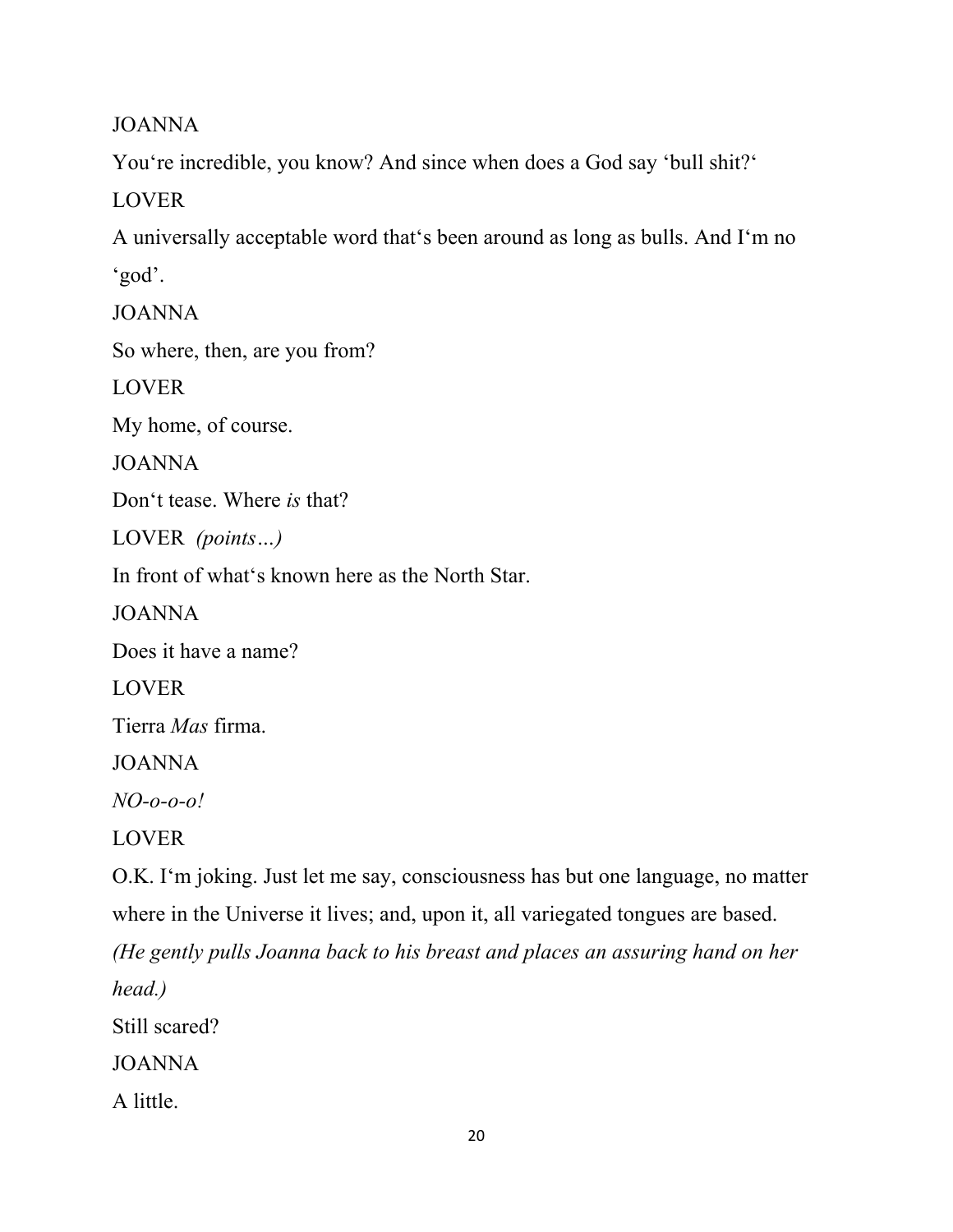# LOVER

Well this isn't an everyday event for me either. Here—*(motions)--*let's sit a while; I won't be here long. Besides being rare, materializations are fleeting*. (He sits back against tree trunk and causes Joanna to lie with her head in his lap…)*

# JOANNA

And others from your home materialized here before?

LOVER

Only a couple of times, over the millennia. No records, however, were left of those events; receivers were too overwhelmed by the experience to hold on to belief.

JOANNA

Like I was feeling—

LOVER

Uh-huh, easily written off as hallucination, because not enough contact passes between the participants. Or, in the extreme, reported *as* a miracle. (*Taking a good look around for the first time…)* Say! This *is* a beautiful spot.

# JOANNA

My favorite...I think where you first made contact? I was lying here looking up at the sky, and a particular star caught my gaze and held it tight.

# LOVER

That was the first night I went to the scanning lab alone. *(Runs a forefinger long Joanna's cheekbone)* And it was *you*, here, that

prompted me to.

# JOANNA

It does seem miraculous to me, the distance across it's all happening.

LOVER

Does seem so, I know. But what happens at a distance isn't any different from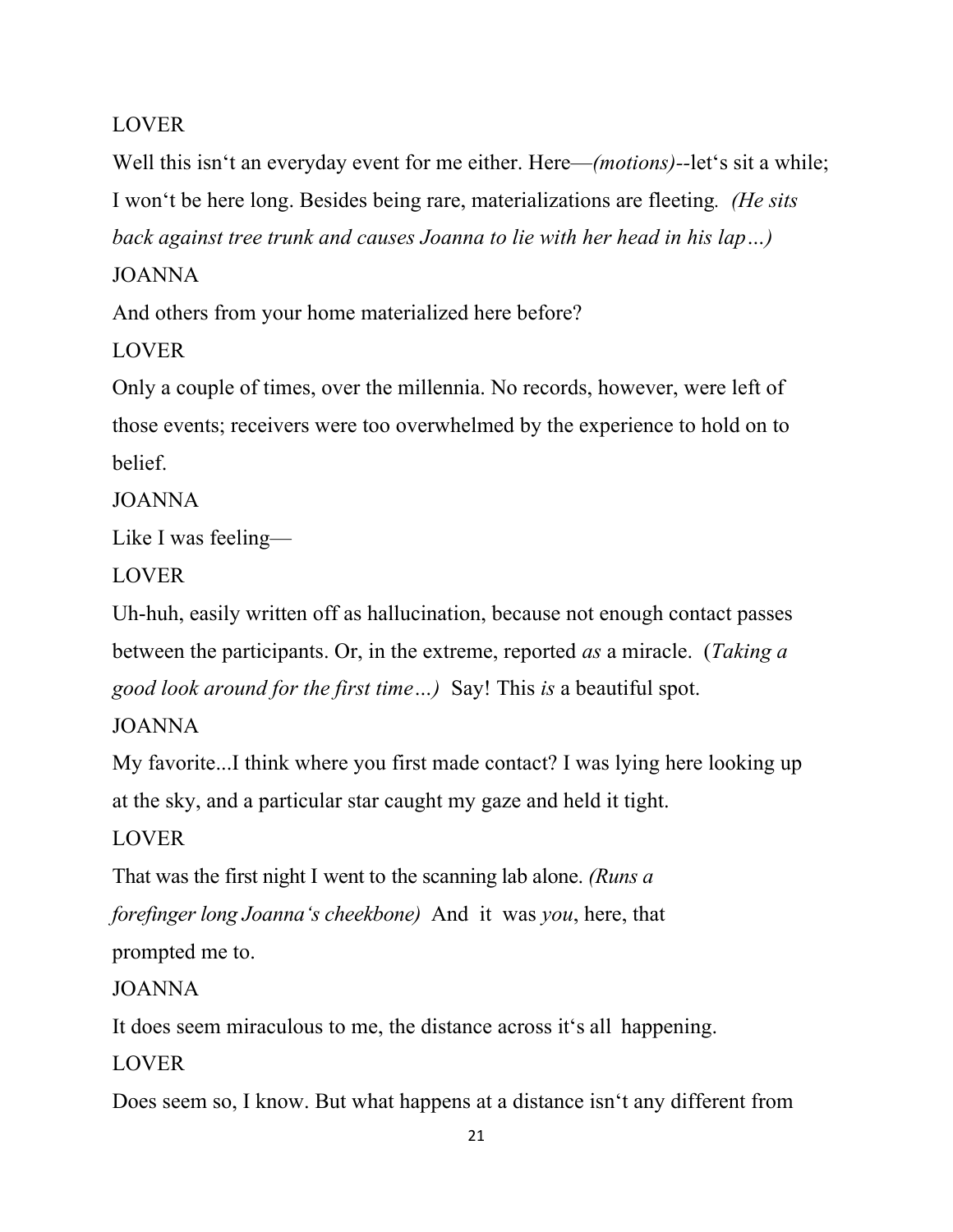what happens up close. An insect right here in this garden is physically living its own reality within our's, but its movement doesn't cause even a ripple in our awareness—unless, of course, it's a mosquito landing on your nose. *(tips hers)* Yet all's happening within the fabric of the whole. On the insect's level, it issues and hears sounds, attracts and repels others, and, creates…*creates!...*  Hmmm, now *that* opens up the matter of pleasure and I'm always interested in doubling mine—

JOANNA *(abruptly lifts to sitting position)*

I beg your pardon!

LOVER *(pulls Joanna back down)*

Don't be silly. All I want to do is talk with you--anything and everything! My world is inheritor of your history besides its own. How about, say, Thomas Wolfe?

JOANNA

"One can't go home again?" I never liked that line.

LOVER

All depends on what's meant by 'home.'

JOANNA

Tell me. How does your home differ from here?

LOVER

It's not perfect, but a lot of bad attitudes *have* gone out of existence, along with a couple of harmless labels like 'sin', but especially the theory of survival of the fittest, which has been replaced by the concept that *cooperation* is a natural law. Our society works hard on that. Learning about a civilization younger than ours offered proof of evolutionary progressions, leading my ancestors to concentrate on achieving greater peace and happiness. *(He rises and lifts Joanna to stand with him)*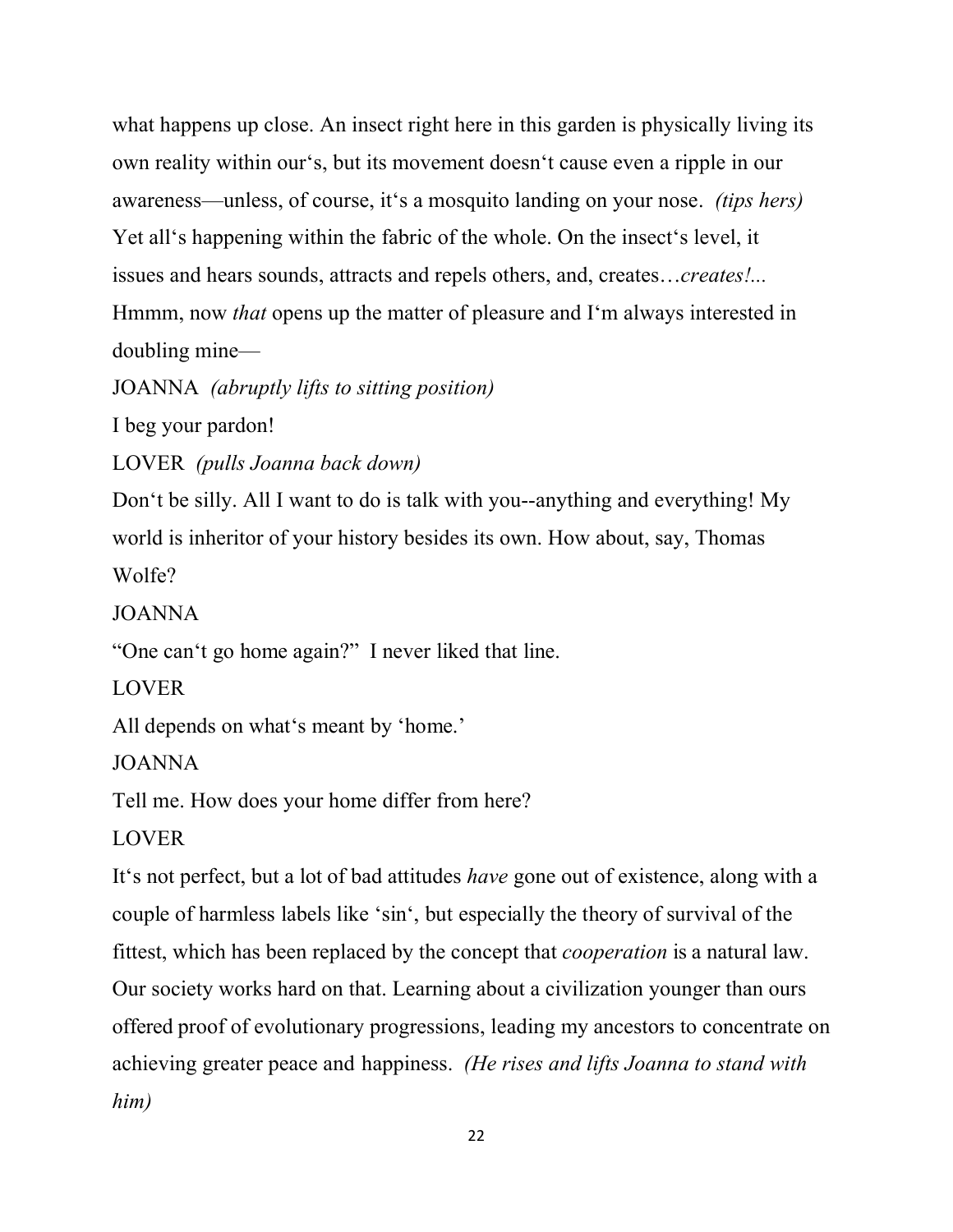### JOANNA

Tell me more.

LOVER

Death comes still, as it must to all animal life; but illnesses are few. The thrust of living is optimism, and the laws toward it are clear. We have government, but not politics' as you know such here. Governance is a matter of fair management of societal labor--every type of work necessary to society's whole is respected equally, and less of each citizen's time is needed to keep it all functioning. Leisure time's spent freely, in the arts or with inquiries into the remaining unknowns...and…of course, *love*... *(He gives aptly-listening Joanna a first kiss…)*

JOANNA

In that 'heaven,' then, are marriages truly made?

LOVER

Marriage?... Well, we do have states that approximate it, but—(*He recognizes imminent departure as his image dims slightly--*) No time to talk about that, now! JOANNA

*No!*

LOVER *(crosses Joanna's lips with a finger)*

*Shhhh*...I told you materialization is fragile and you've managed to keep me here longer already than I hoped. And…then...well…*then* there's the fact I didn't tell anyone—

JOANNA

Does that matter?

LOVER

Oh-ho—*definitely.* The elders undoubtedly already know that I've come. I'll be called on the carpet all right.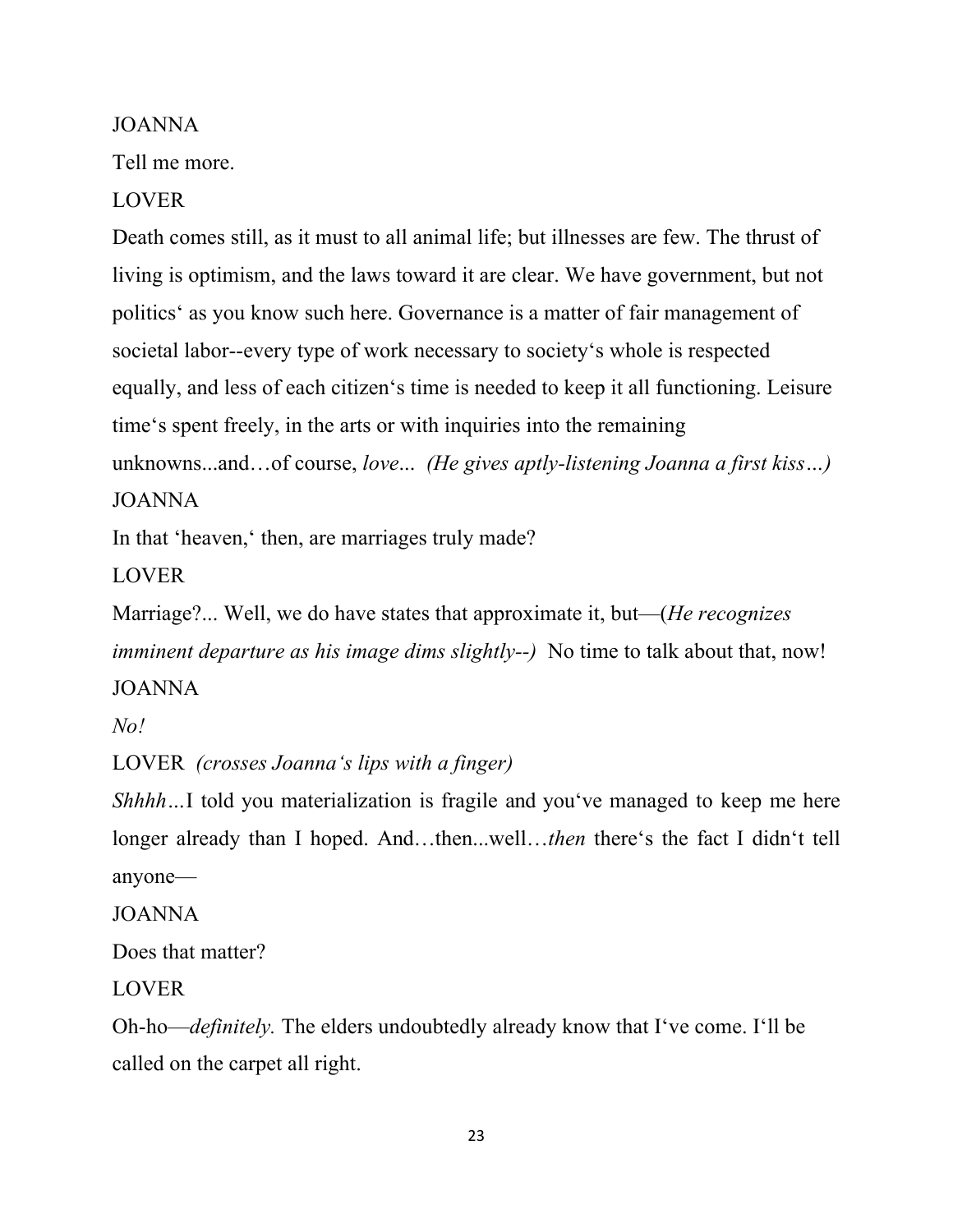JOANNA

But they'll let you come again?

LOVER *(worriedly)*

There *are* serious considerations. *(rises as his image dims even more…)* I don't know.... Probably not. *(reacting to Joanna's chagrin)* No—don't despair! JOANNA But surely only *good* can result from such visits? LOVER

Not without undue suffering, they believe, for a person left to live consequences beyond normal acceptance. All I can say is, I'll *try…*

*(The last of LOVER's light and form vanish--)* JOANNA *(raises her torso to lift arms high*) *Oh five-dimensional Universe!* Let us be always together!

### EXTRATERRESTRIAL - INTERIOR - DAY

*A bubble building arched by lacy trees; a foreign sun shines through the glass. ELDRESS in a floor-length robe smokes a long thin pipe as she paces the floor, pausing now and again to look out searchingly to a path that curves to the building through gardens beyond. LOVER approaches, stops midway, rubs fingers over brow muttering; he finally draws up shoulders and enters the building through parting glass.*

#### ELDRESS

I remember when you agreed that there had been enough attempts, to impose order on other levels.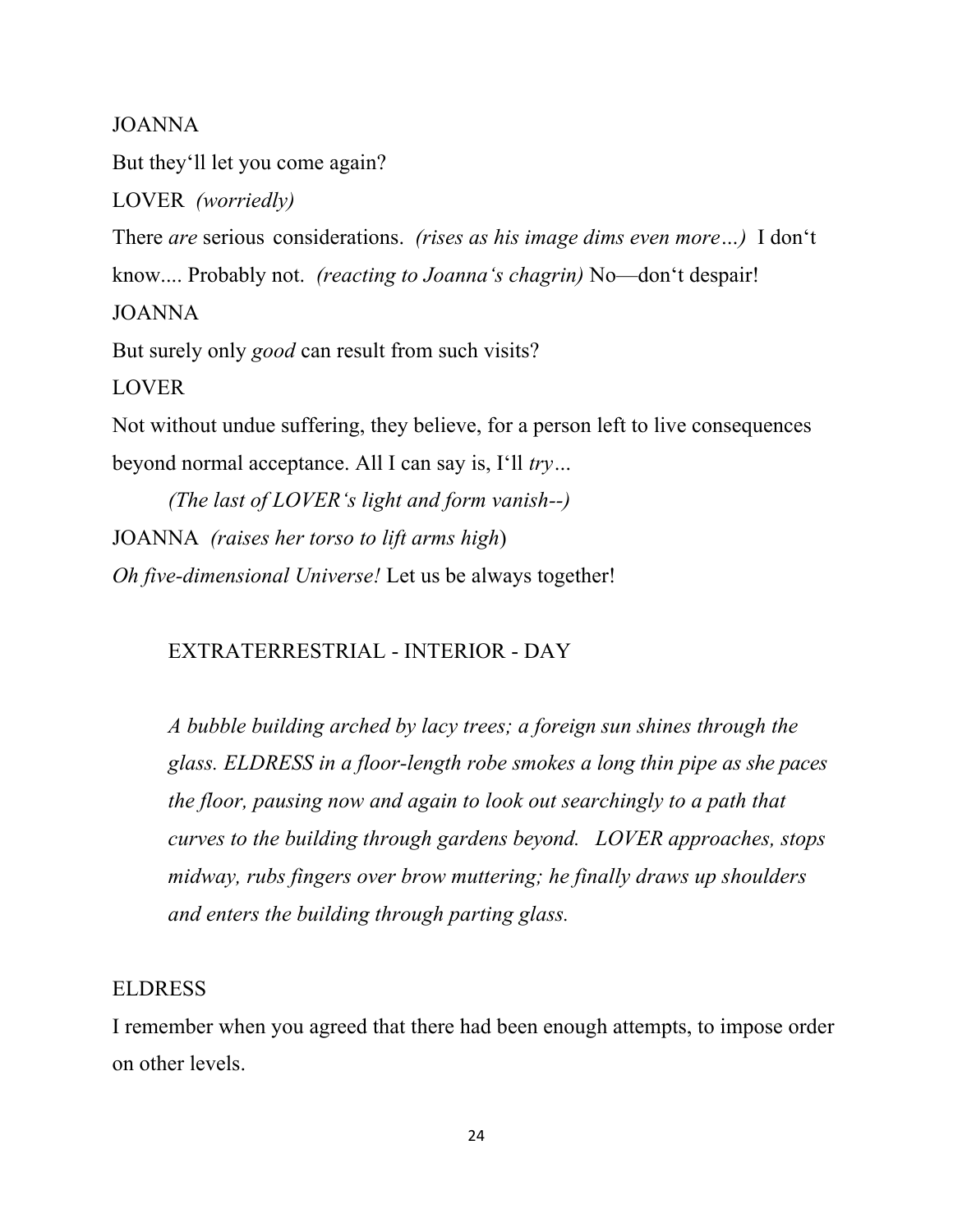# LOVER

And don't *you* believe? –to err is human; forgive, divine? Maybe my earlier superiority made me forget that I was human too.

ELDRESS At which level were you? **LOVER** The Twenty-First. ELDRESS The Nitrogen Age. LOVER Yes. ELDRESS You left her in chaos? LOVER No! She's strong, and she can *believe—*be convinced of that. ELDRESS

*Ummm…*perhaps. It doesn't change the fact you acted without consent!

*(Two male ELDERS in obvious debate are approaching rapidly along the path beyond the windows. LOVER sits on one of several objects resembling chairs…)*

# LOVER

I know; a transgression for which I will accept criticism. But I can't—I

```
won"t—apologize.
```
# ELDRESS

I undertand that you are weary and need rest. But here are the others.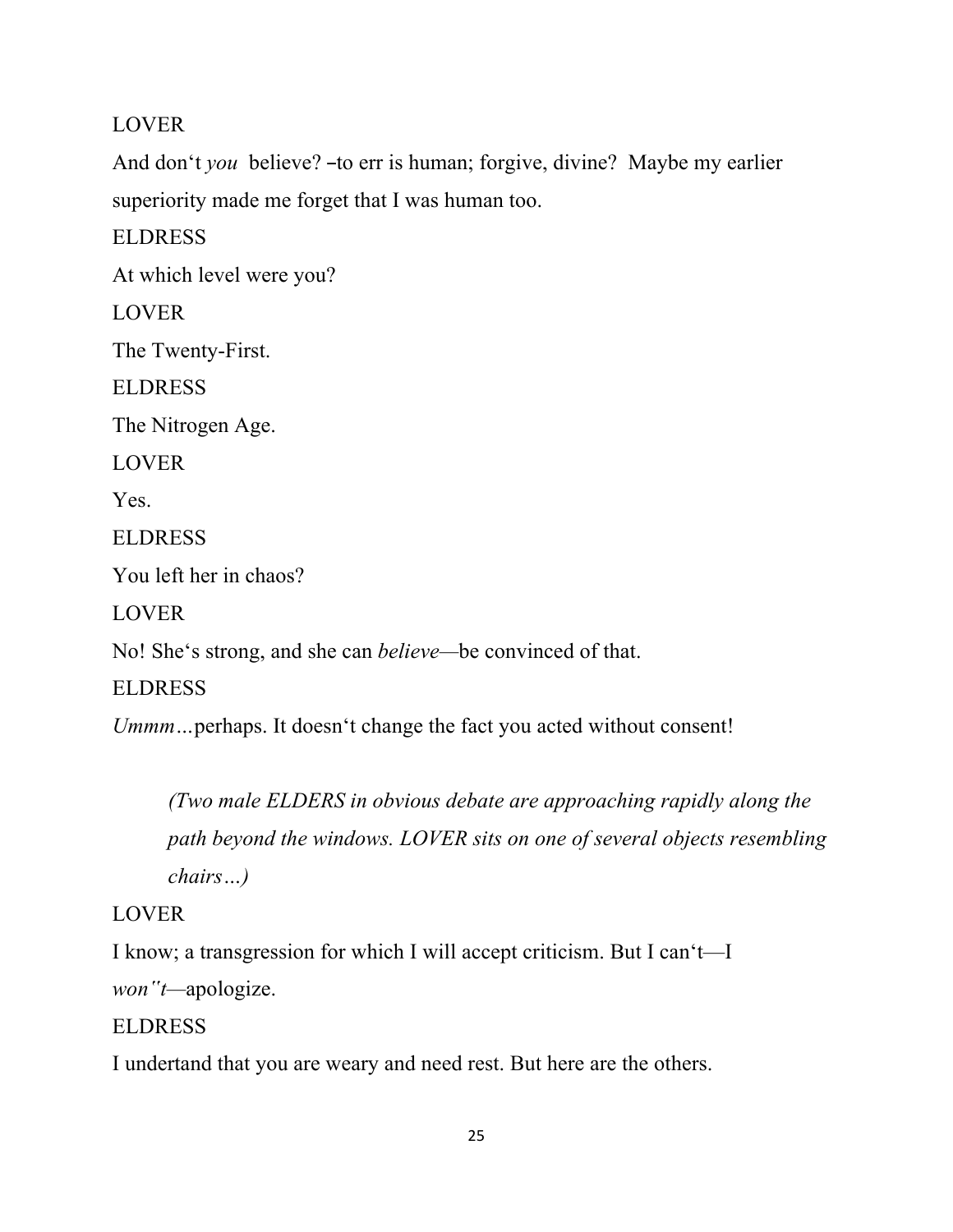*(LOVER stands as the two elders enter)* ELDER #1 You went to her--purposefully! **ELDRESS** Wait...wait! It's not going to help if we get all excited. ELDER #1 Not get excited? *Not get excited?* As if there haven't been good reasons for all our precautions! ELDER #2 Yes, yes, very good reasons--a long history of them; but she's right: the deed's

done. It's the further acts we must concern ourselves with now. Let him tell us about it.

*(Exasperated Elder #1 blows hard and whirls onto a seat. LOVER reseats himself; Eldress and Elder #2 take seats also.)*

LOVER *(dreamily)*

She has eyes so quick they can catch the colors of a humming bird in flight….

ELDER #1

Oh, see how much in love he is!

ELDRESS

*Shhhh* .... We've been monitoring her thought long enough to know that she's a noble creature. Let him speak. *(to Lover)* However, please, only the

particulars.

LOVER

It seemed a command, when I went to the laboratory alone again in the middle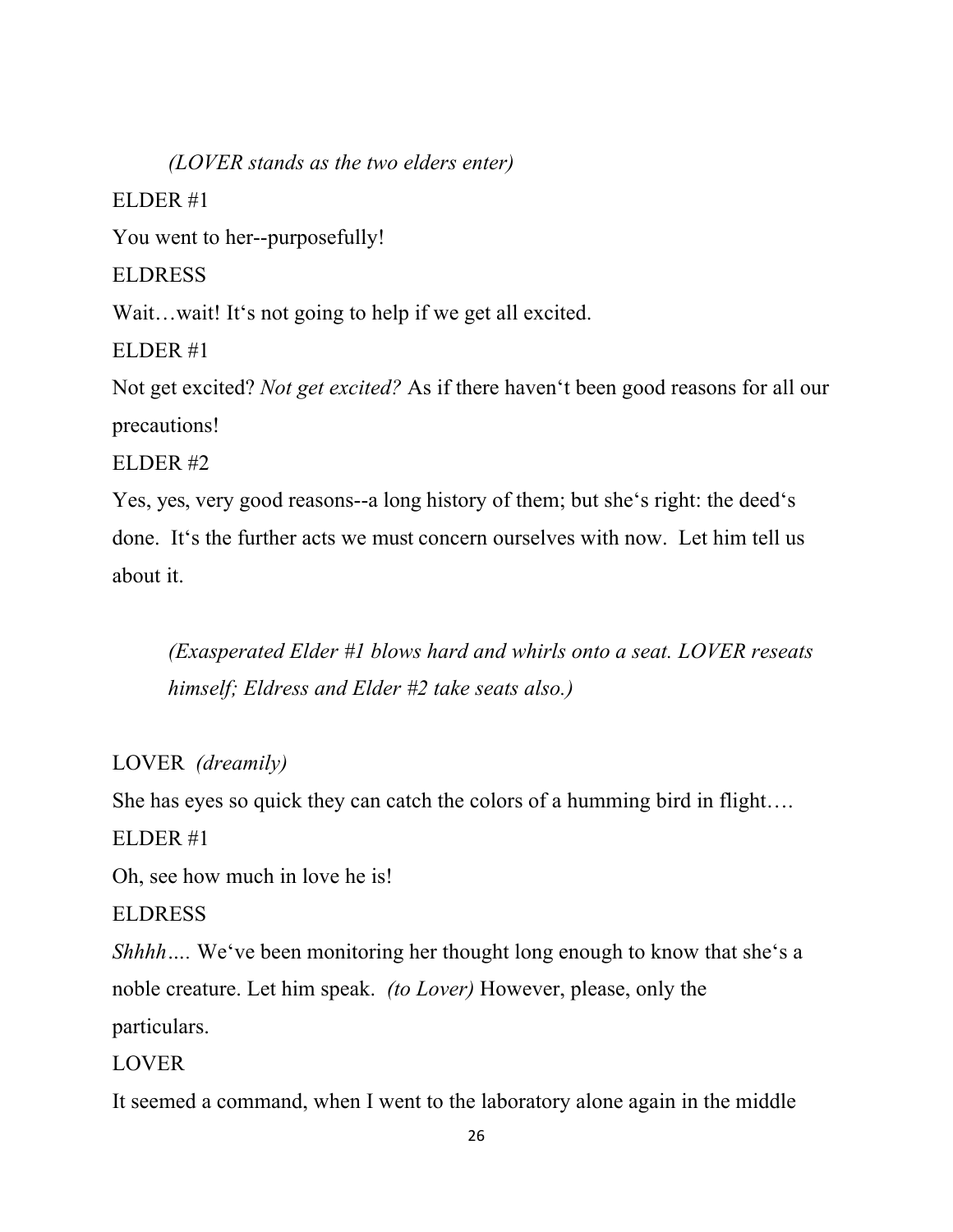of last night….

## DISSOLVE…. INTERIOR. PRISTINE LABORATORY - NIGHT

*(A molded lounge is at center, directly above which is suspended a copper headpiece that revolves around a fine optic fiber running from cap up and out a skylight that reveals a star swept sky. LOVER enters, removes and tosses aside his cape, and reclines on the lounge. He affixes the cap to his head, lays back and closes his eyes. A few minutes pass….)*

#### JOANNA VOICEOVER (faintly)

I believe that God is an almighty force that governs the Universe… *(voice grows stronger)* That I myself am one of Its children, conceived of virgin matter, borne by that force called 'holy'—*(voice grows stronger with each line--)* to live crucibly, die, and be buried…. I believe in the eternal purity of spirit, in the communion of Consciousness, and in Life—everlastingly….

# FADE-OUT to BUBBLE BUILDING

#### LOVER VOICEOVER

The point was fixed! Systematically I began sending thoughts, she cooperated more and more, and I distinctly felt—I *knew!* She fully had come to believe I could exist.

#### ELDER #1

Painstaking preparations. Years of study, uncertain to what purpose it would be put. Then, the first transference in centuries and it takes the form of a love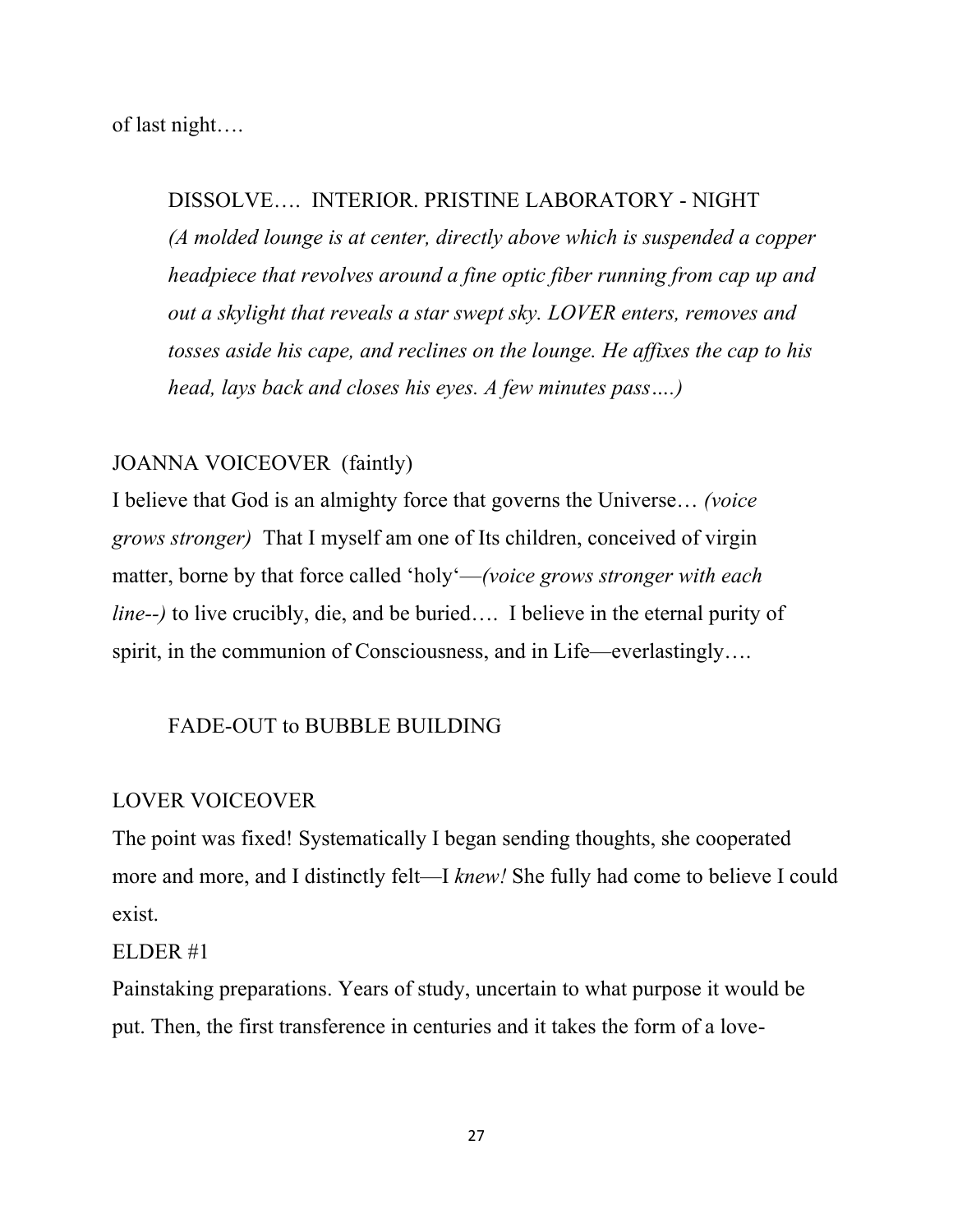smitten lark??

ELDRESS *(holds up a hand)*

We do know that these matters must embrace great devotion—

LOVER *(defiantly)*

Exactly!--we've known that achievement of polarity, to maintain the flowing,

depends totally on the affinity at subatomic levels. And her devotion to *Reason,* 

her desire to sanctify Life, equals—nay! is superior to ours—

ELDER #1

*Superior* he says!

LOVER

The thought that I should stop, call you here, did occur. But I was drawn along the connection—her compulses were that all-consuming. A moment had come that I simply couldn't deny.

ELDRESS

How long were you there?

LOVER

Not long, perhaps 20 minutes Earth-time. It might have been longer if I hadn't

grown anxious… *(voice trails off)* She fervently wished it could be—

ELDER #2

There was much conversation?

LOVER

Yes.

ELDER #1

You told her about us?

LOVER

Very little.

ELDER #2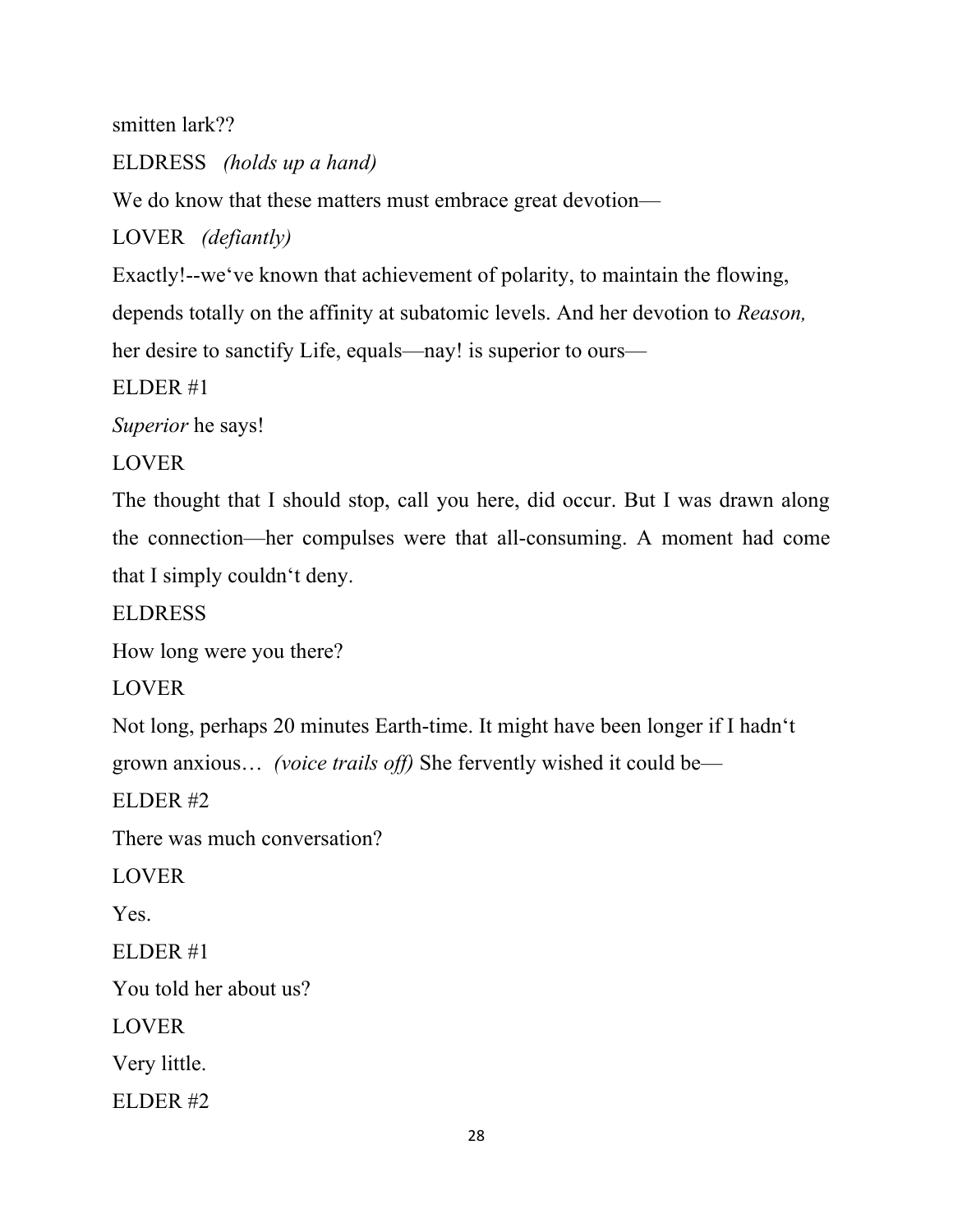You told her all about past materializations?

# LOVER

No.

ELDER #1 *(to Elder #2 and Eldress)*

Still, you see where we are: a strong-headed, strong-hearted woman already bent on changing her world. What desperation she will know—exactly what we have been committed to avoid!—when she fails to receive further communication.

LOVER *(springs to his feet)*

What do you mean?— fails to receive future communication?

ELDRESS *(Rises, walks behind LOVER and places her hands on his shoulders.)* If only *she* had not fallen in love with you—

LOVER

*No!—*

ELDRESS

--we might have pursued formal communication—

ELDER #2

The situation is too complicated. It will be better for her—

LOVER

*NO!*

ELDER #1

You will *not* try to contact her again. Give us your word.

LOVER

*My "word"?* From The Beginning was *The* Word, and *The* Word toward godliness was *Reason;* and *Reason* became a god. *That* is *my* word, and *that* is *her*  word*;* and neither of us can give to you that faith which is ours! *(He turns, runs from room and disappears along the path.)*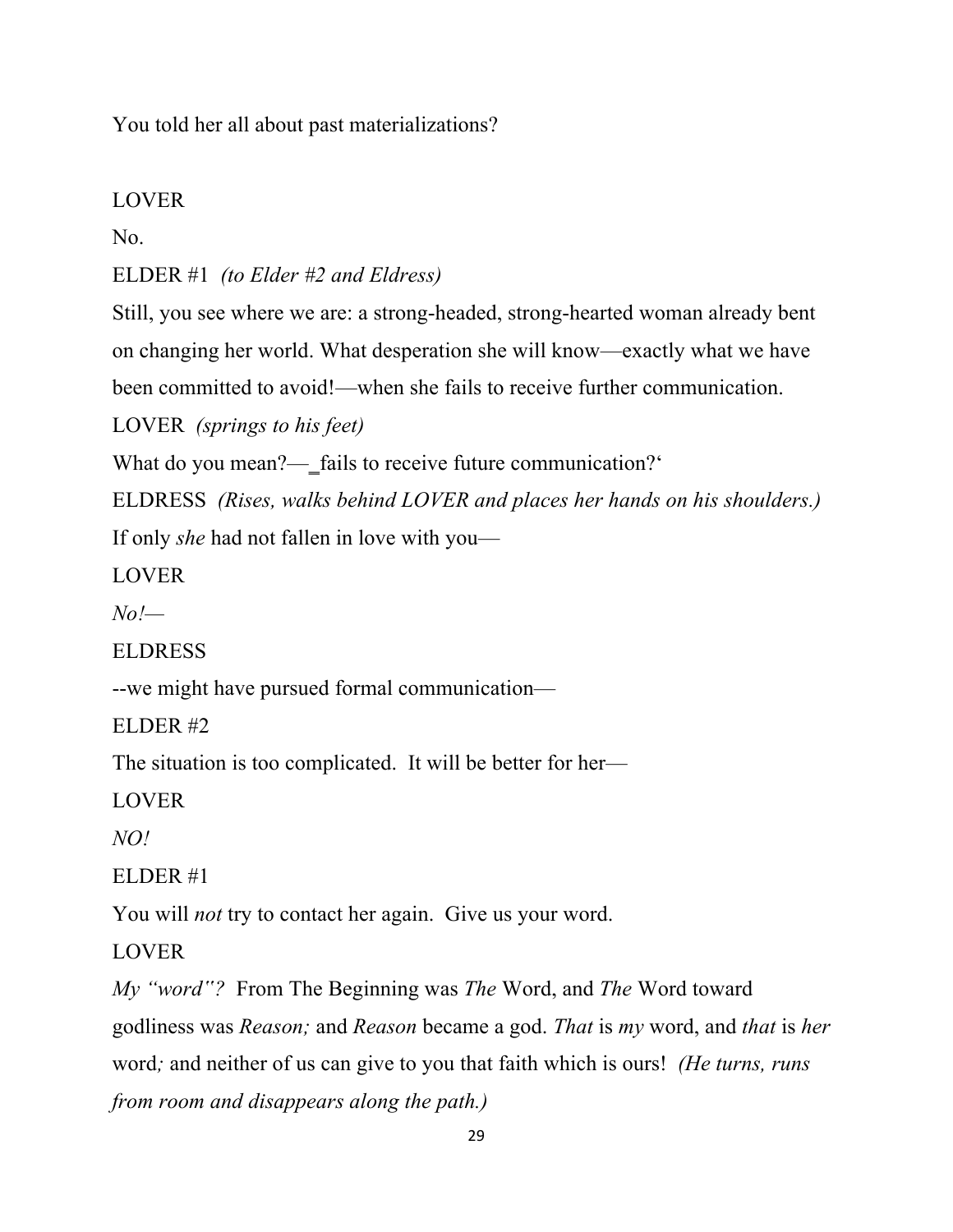INT. EARTH – MORNING –

*(A small church sanctuary, bare save for an arched shrine to the Virgin, a fount in one corner, and a chair. JOANNA sits in sun slanting through a small high window. A sound starts her from her reverie. PRIEST, entering through a door to exterior, is surprised to find her there….)*

# **PRIEST**

Eh…excuse me! It's unusual to find someone here so early.

JOANNA

Good morning, Father. I've been waiting for you.

PRIEST

Yes?

JOANNA

To make a final confession.

PRIEST

Finall confession? What kind of talk is that? Are you not well, girl?

JOANNA

I never have felt better in my life.

PRIEST *(hesitatingly)*

Shall we go to the church, then?

JOANNA

No…that won't be necessary. You know it is I, here; and it seems fitting that I

speak in the light.

PRIEST

You have experienced a temporary loss of faith?

JOANNA

*Au contraire,* father. Mine has been gloriously reaffirmed.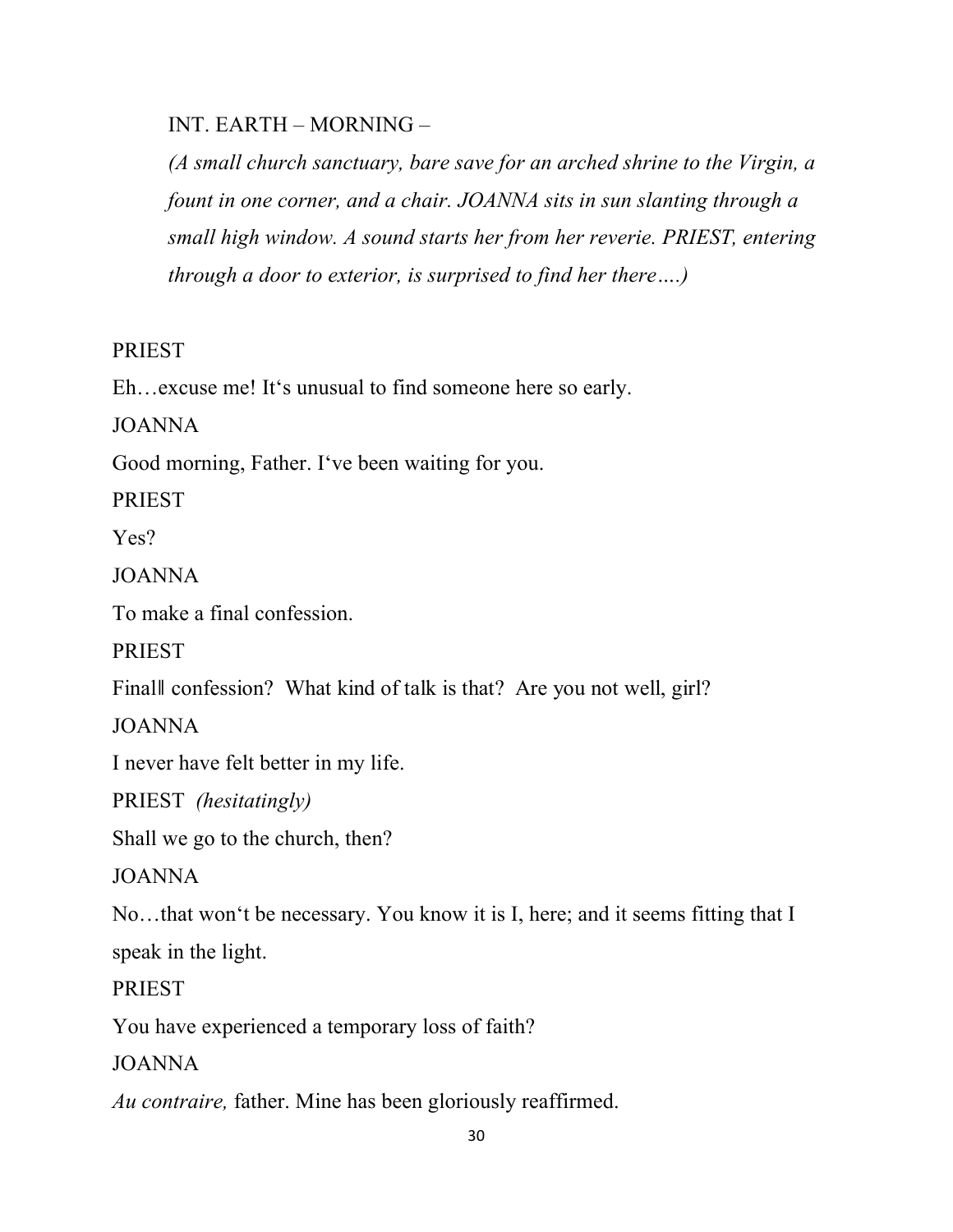### PRIEST

It appears you've not had rest for some time. Why don't you return later?

JOANNA

When I am in my 'right' mind, you mean? No, my thoughts now are crystal clear. PRIEST *(resignedly settles in the chair)*

As you wish.

JOANNA *(speaks softly gazing upward the small window)*

Love has set me free, Father, as always I believed it could.

PRIEST

Oh. You are to be married then?

JOANNA *(laughs lightly)*

No…. As he known as Jesus said once, "The children of this system of things marry and are given in marriage; but those counted worthy of gaining resurrection neither marry nor are given in marriage. They are "as angels in the heavens." Rememer?—*Mark* 12.25 and *Luke* 20.34…. *But yes!—*if marriage is a vow of eternal friendship and loyalty—

PRIEST

Precisely what the sacrament is intended to bless.

JOANNA

*Intended!—*your word, Father. But tell me: how can a union *be* blessed, when only one partner is imbued with full rights by those purportedly empowered to confer the blessing? Where, in the *Trinity* that Man worships, is the *female? (She rises and faces the shrine)* Beautiful, is she not?—pure woman; yet how has she been recognized? Eternal mother; but never, *daughter—*the scroll of her childand girlhood even invalidated by Man. Would she have believed her child any less of God had it been female?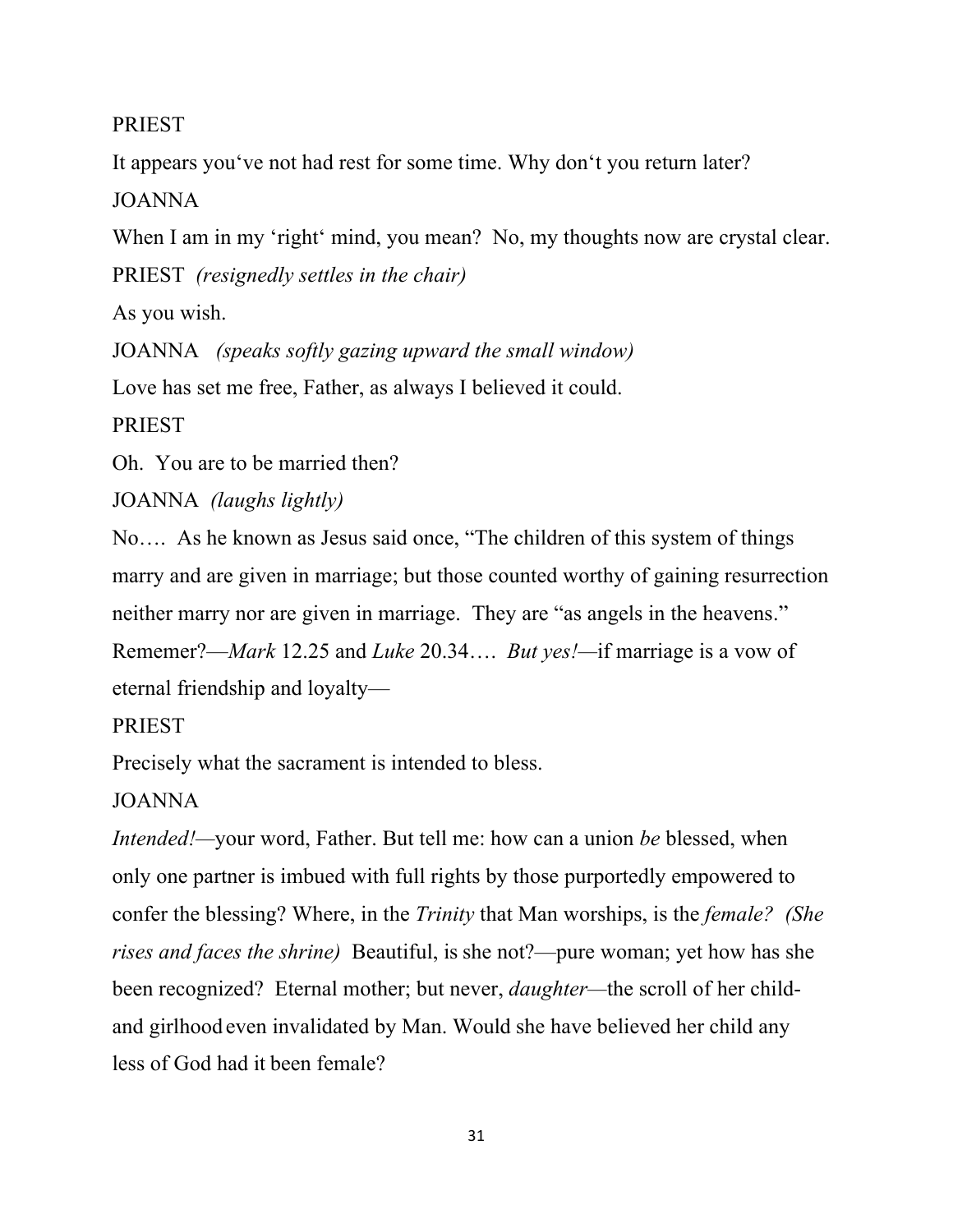### PRIEST

Churches don't pretend to have perfect knowledge.

# JOANNA

Ah, but they disaffect lives when they behave as *if* they do. People are not sheep of no intelligence, and not all women are so fortunate as to receive their first private visit from a polite god. It is the *conception,* not the act, that matters. It is *conception,* not the *act,* that brings children into the world! Jesus would be first to say no birth should be less significant than his own. Yet we have churches permitting—nay, some commanding—births of unwanted children, children who will not know one day without hunger, when they need not have known at all. And all it would take to save the many of them is to acknowledge Science's gifts from God!

### **PRIEST**

You suggest defiance of doctrine!

### JOANNA

One makes a decision only when one possesses all good reason for its execution. But if one has everything but the courage—the material means but not the *living spirit*—the test cannot be met. From whence have words of god always come? from the minds and mouths and hands of Man. Never will there be a time?- when, old laws no longer serving, new laws are named? What is a *true* law, but consensus in spirit as to its needfulness? Is it not so?—that when useful to their purposes, the men of the moment have not hesitated to change a law of God?' PRIEST

Obviously you have not come here for absolution.

JOANNA *(Walks to door, opens it to full sunlight, turns toward him.)*

32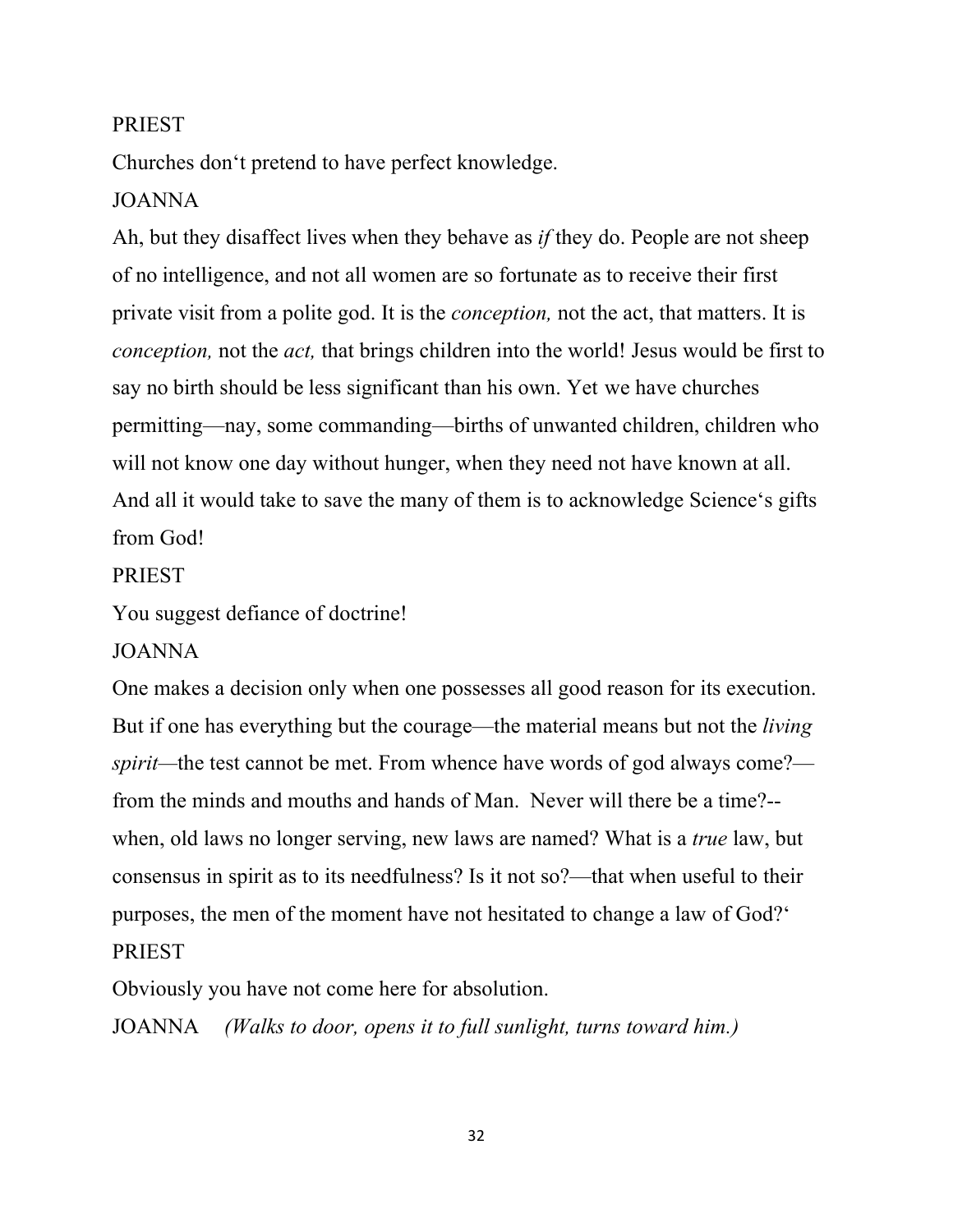#### JOANNA

I came here for two reasons: first to purify my mind. Second, in hope my words might move you, if only within this congregation. Believe it or not, I have come *in the name of* Jesus—that flesh and blood *man* I would want as a brother. His glories rest not in being a god! His glory rests in the *man* that he was. Remember? He broke the then-theocracy's laws to take Reason beyond *their* antiquated reign. Like David before him—David, who ate and fed his men the shewbread, rather than starve their faithful quest. (extending her hand) I wish only for a new beginning—

*(The priest turns away a now stony face. Joanna drops her hand, turns and exits, shutting the door quietly behind her….)*

#### EXTERIOR - EARTH – EVENING

*(Garden in the vicinity of the pine; Joanna sits beneath, tossing pebbles...)*

#### JOANNA

Up is down...down is up...'tis only gravity that fills the cup....

# LOVER VOICEOVER *(faintly)*

Prepare to receive my thoughts! *(Joanna closes her eyes and presses fingertips to temples*...) Concentrate! Escape velocity is seven miles per second...a centimeter is about two-fifths of an inch…. Have you seen an ant carry a fly? Remember your brother!—bare bones upon which once hung flesh--yet his thought, like a fragrance on a breeze, comes still to you whom he loves…*.* Mass is united by energy; the body is nothing; the mind is all. In it you will see a bright white zigzagged stripe. Departing a world is not so difficult. You know I exist; and, now, come to me!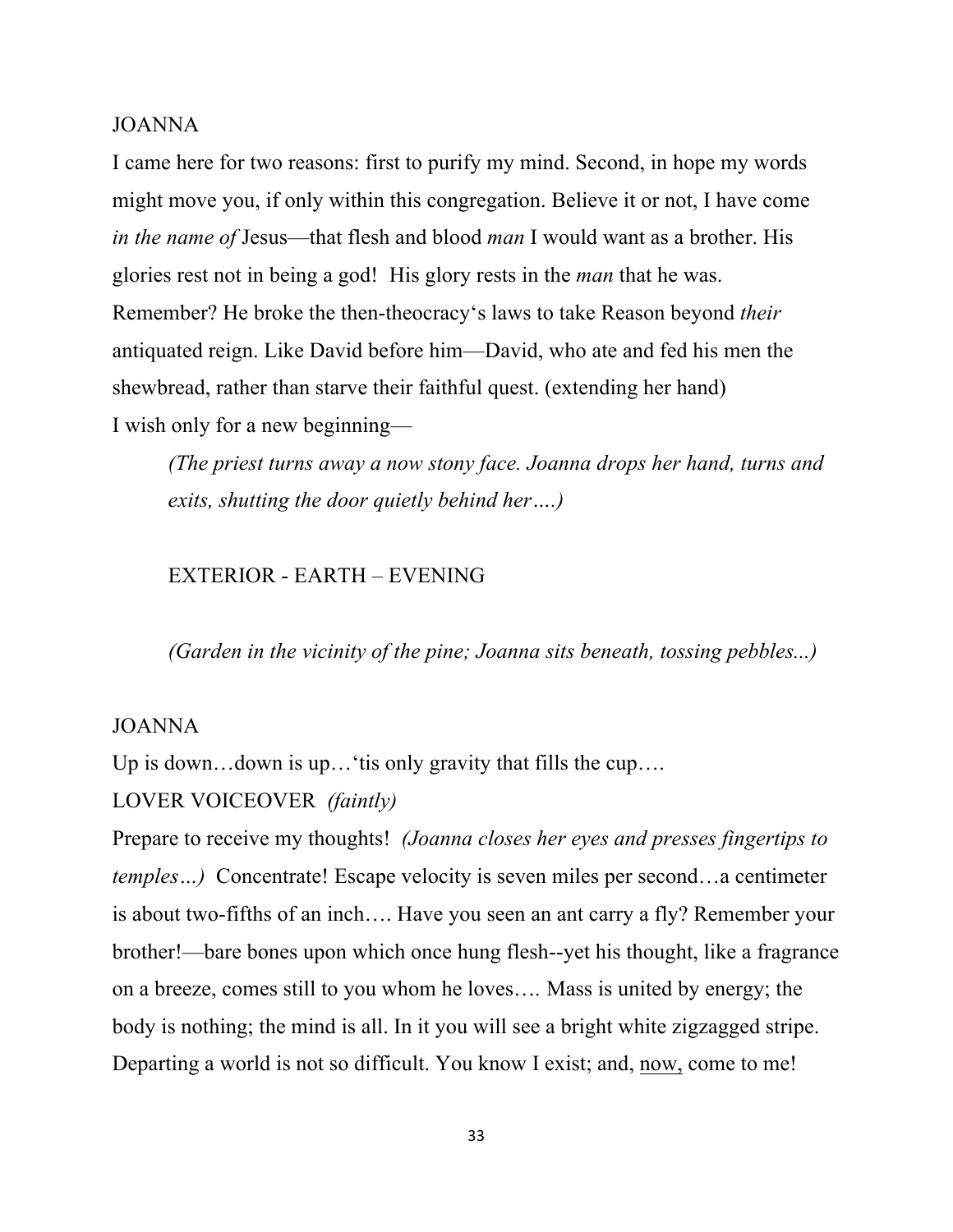*(Joanna lifts her head, a flash of light, and she is gone…)*

#### EXTERIOR -. EXTRATERRESTRIAL - NIGHT

*(A glade and a spring to which young deer come at dusk. White night flowers and black-green foliage surround a low, domed structure in the background. JOANNA kneels at the spring and splashes water on her face. LOVER approaches silently from behind and places his hands around her waist.)*

#### LOVER

Welcome to the Pavilion.

*(She turns; they embrace and remain easily in each other's arms…)*

### JOANNA

'"Pavilion?"

#### LOVER

Reserved for lovers. Where they come only when fully conscious they might bring another soul into existence—knowing that, in doing so, each becomes creator with, by, and through--as near as one can be to being!--‗God'. *(He moves her to arms' length*) It was inevitable that you and I would find each other.

JOANNA

*Inevitable—*I love that word.

#### LOVER

Does away with guilt rather nicely, don't you think? Lovers are like children at play. It doesn't matter what bodies they inhabit; they always appear beautiful to each other. *(teasingly--)* In other realities, for example, you may be very ugly. An antelope probably wouldn't find you appealing at all.

JOANNA *(pushes him away in feigned rejection)* Oh! Is that *so?*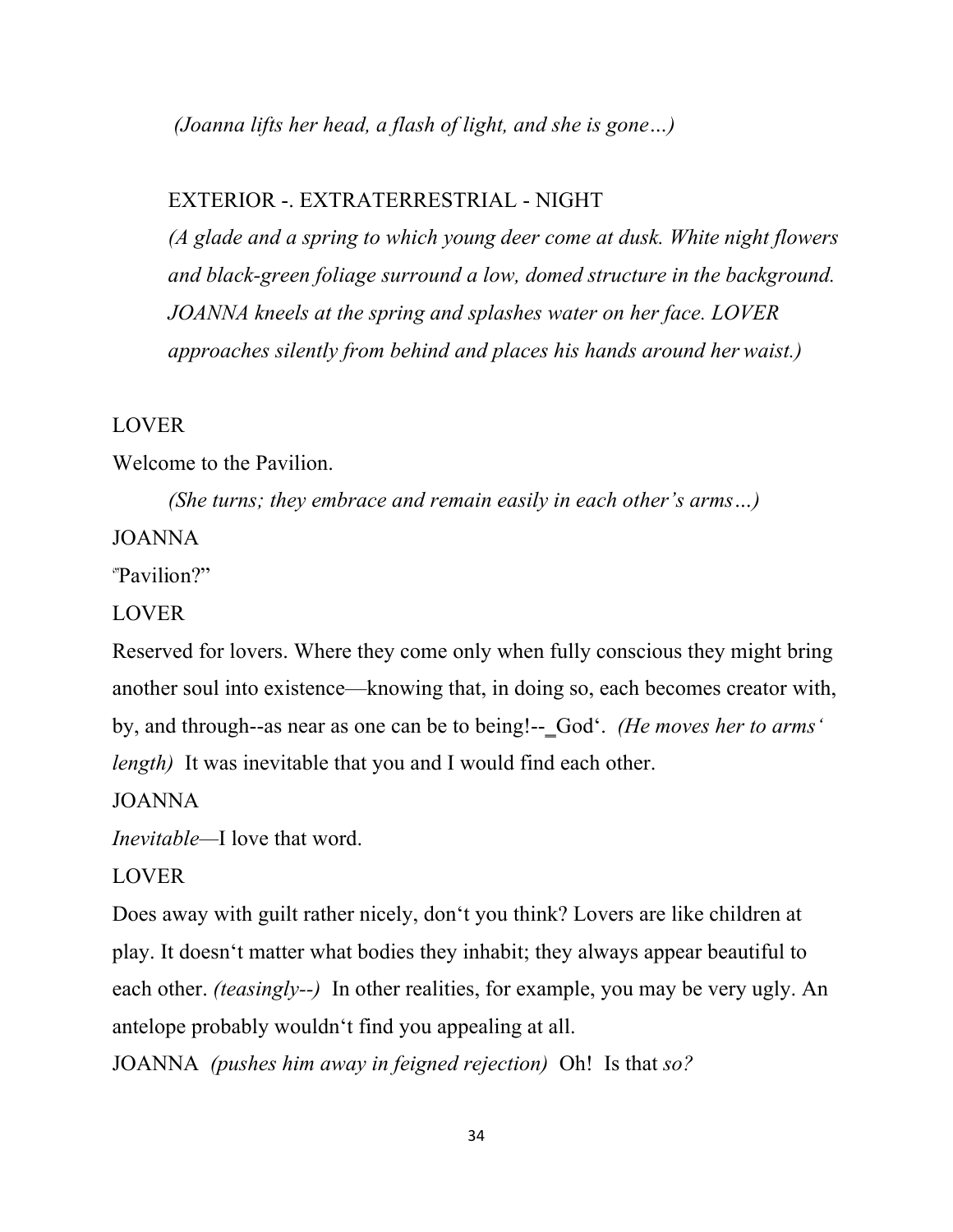LOVER *(pulls her back)*

Tell me: when have you been happiest?

JOANNA

Now! And always—hear this in quotation marks!—when I have felt 'The Lord' leading me! *(Flings herself onto the grass…)* Oh to be able to stay *here* forever…. I know…a silly thing to say. But must I always be a click away from you? LOVER *(Sits beside and kisses her, avoiding question…)*

Consciousness anywhere proceeds at the same rate, but civilization here didn't suffer Earth's geological setbacks. People here discerned hundreds of years before how the mind-body complex determines a person's thoughts and acts. If a particular pathway in brain isn't developed properly, it won't function properly. *(running his hands demonstratively along her*) All your pathways, by the way, function quite well.

JOANNA *(amusedly)*

Well I'm glad to hear it. *(then seriously)* But certainly genetics plays a big role? LOVER

Of course. Naturally there can be and do happen inescapable failures of substance. What two persons do privately may seem their own affair; but they need to be prepared to fulfill all potential consequences, because, if what they do together creates another, that's a universal affair. We're taught that from the beginning. *(She smiles bemusedly…)* What?

# JOANNA

I was remembering the first thoughts you sent me.

LOVER

Like what?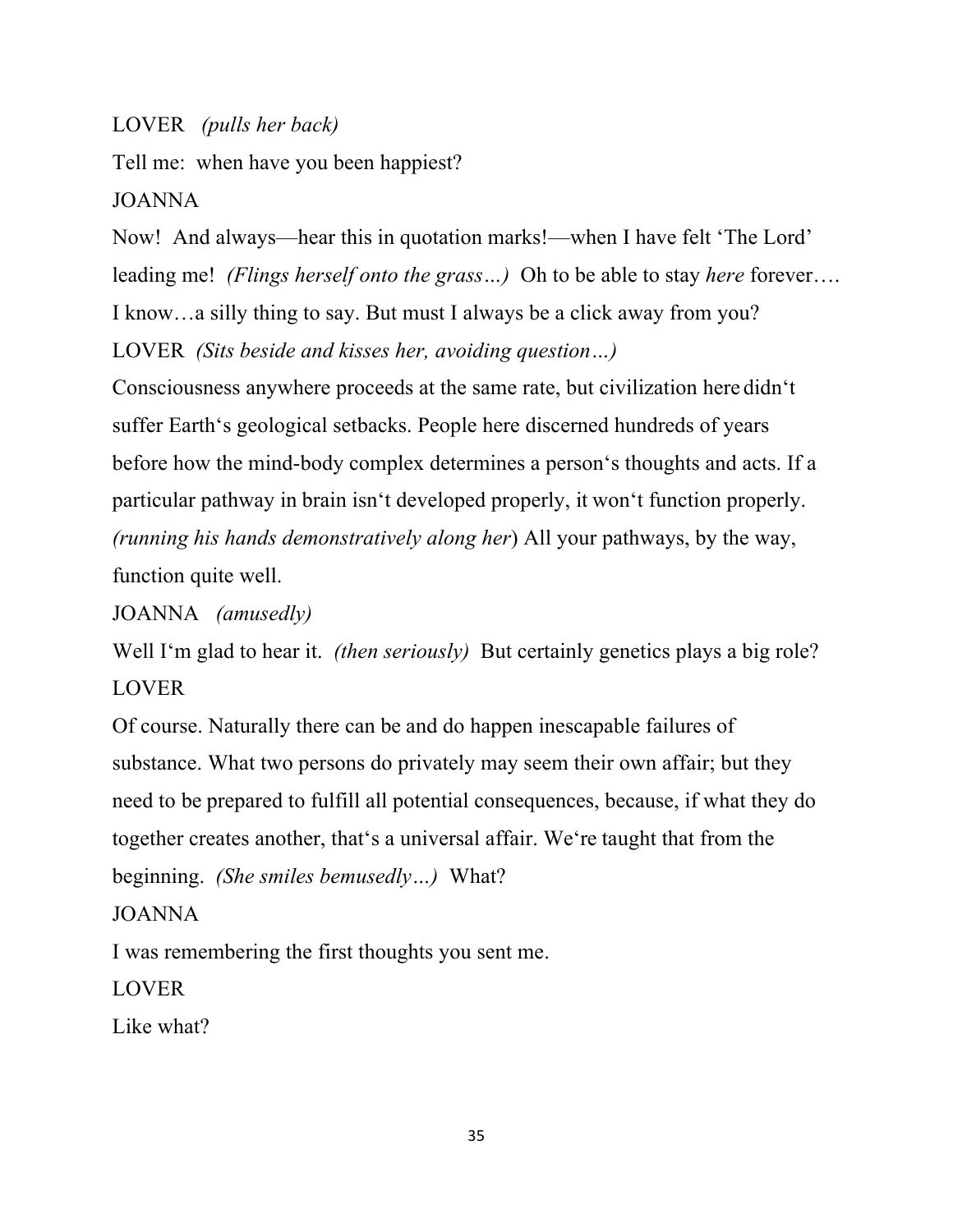JOANNA *(turns over to lie on her stomach…)*

Like "whirling is different from turning..."

LOVER

"Your body is a vegetable and mineral machine that should be kept well- oiled?"

JOANNA

And that!

LOVER

"What fools ye mortals be?"

JOANNA

Not that!--now you're making fun again. But *am* I only 'mortal' then, after all?

LOVER *(lies beside Joanna, stroking her back)*

Only in that you will not occupy this present body, luscious as it is, forever.

JOANNA *(now teasing back)*

You *mean,* luscious as it appears to *you.*

LOVER *(laughs)*

Very good. *(Stands and lifts her to her feet…)*

So, when it comes to bodies, it's what we do while in them that matters.

JOANNA *(unsurely hesitant…)*

I went to the parish priest.

LOVER

You didn't tell him about me!

JOANNA

No—no!

LOVER

Promise. You won't tell anyone.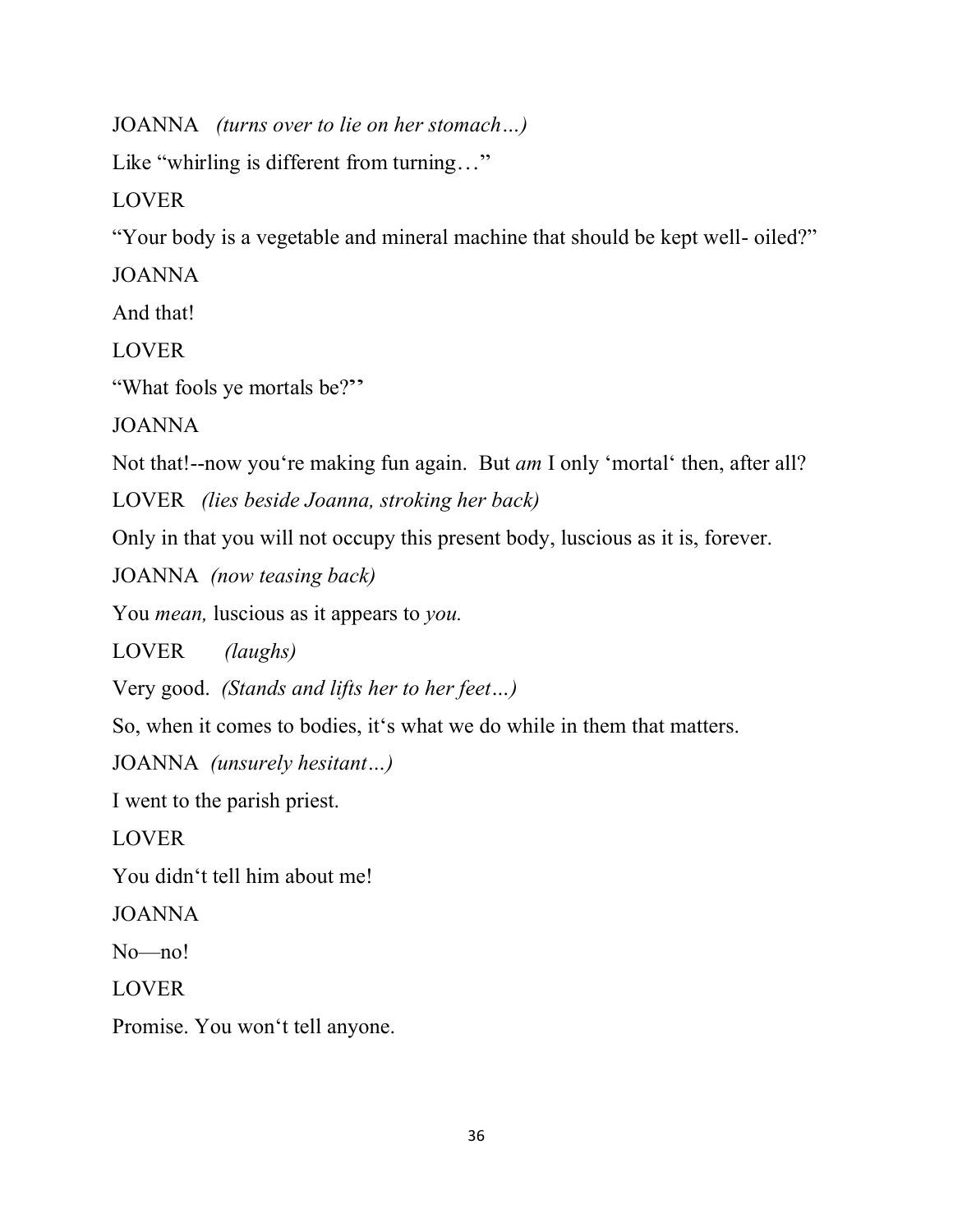JOANNA

You know I can't promise that. *You know* I have no control over events in my world—

LOVER *(unavoidably conceding)*

I know…. No more than in any other including my own.

JOANNA

And that whatever is destined for us we must accept?

*(He takes a deep breath, nods, then takes her hand and leads her to the domed building. In the dome a white vase holds a burgeoning bouquet of flowers from the glade; a thick white rug covers the floor; and at center is a bed of large satin pillows, surrounded by a drape, now raised, of shimmering fabric. He draws Joanna inside and gently whirls her about….)*

LOVER

Our haven, my love.

JOANNA

I'm nervous…

LOVER

So am I…

JOANNA

To think that I fell in love with you before I saw your image…

LOVER *(He lowers his face to her breasts and kisses her while untying the first white ribbon of her frock; murmurs…)* The tertial nature of Love: spirit encompassing the mental encompassing the physical… JOANNA *(teasingly as she slips robe from LOVER's shoulders…)*

The physical being the smallest part?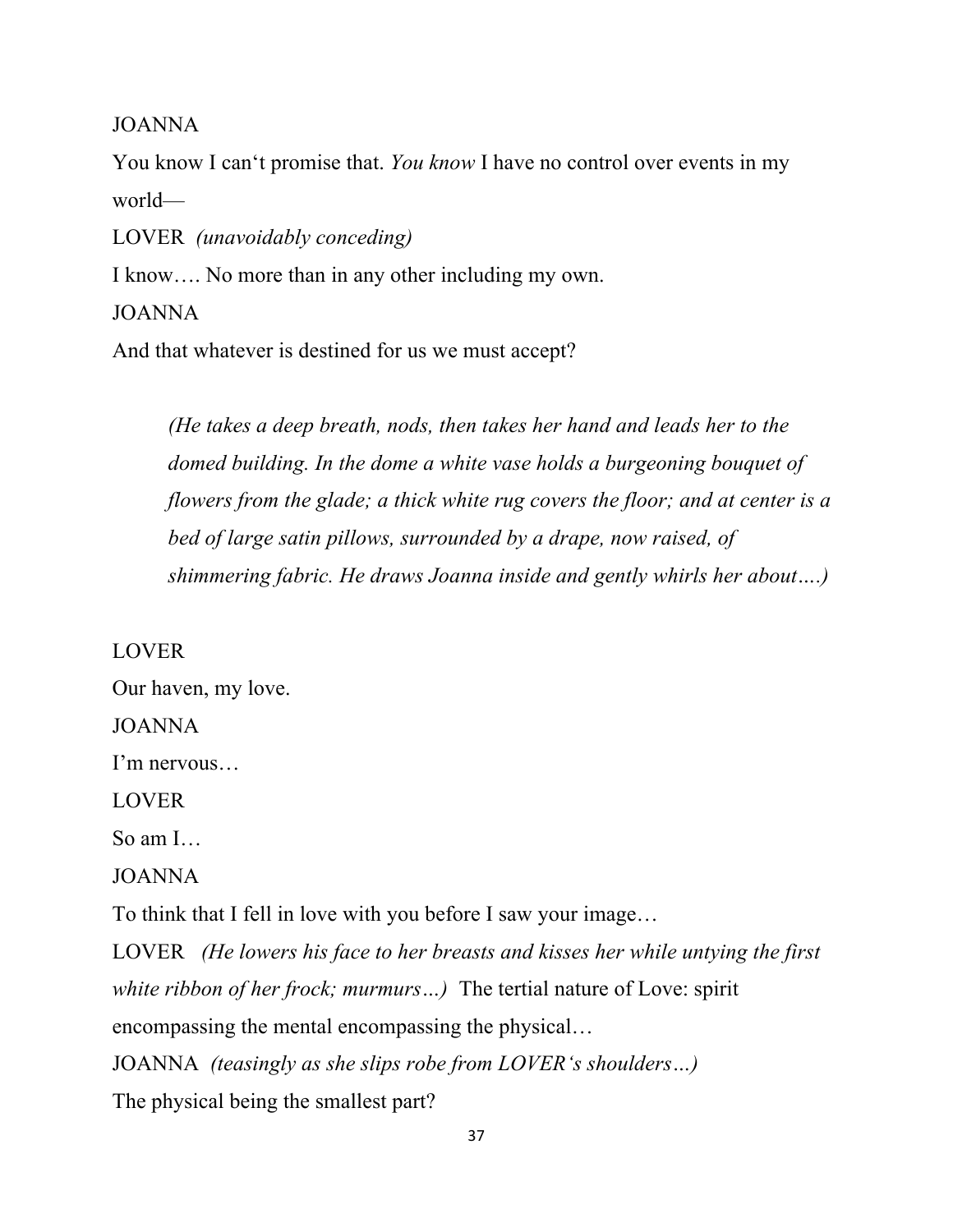LOVER *(draws back amusedly)*

I beg your pardon?

JOANNA (*laughs girlishly as her dress falls and she reclines on pillow bed--)* Well, it *is* peculiar looking—I will say that....

LOVER *(boyish laughter from him joins hers…)*

A figment of your imagination, a small fruit of creation?

*(As he kneels beside of her, the airy drapes drop, the light dims. Outside, the water runs in the spring, breezes move the trees; other couples walk in the distance making familiar gestures of love….)*

DISSOLVE….

*(The sky lightens; a flute pipes briefly. Inside the dome, the now-raised drapes billow around the lovers. The lovers are robed; he sits cross-legged, she kneels behind him massaging his neck and back…)*

### JOANNA

What will happen, when they know that you brought me here.

LOVER *(falls back onto pillows)*

*Phewww.* They'll be upset, to put it mildly. They understand that love brought us together, but—

### JOANNA

Don't say it!—I will: we'll never meet here again. *(Flings herself down, buries her face in a pillow..*.)

LOVER *(Gets up and pours wine, brings her a glass, and sits beside her)* More important, what will you do.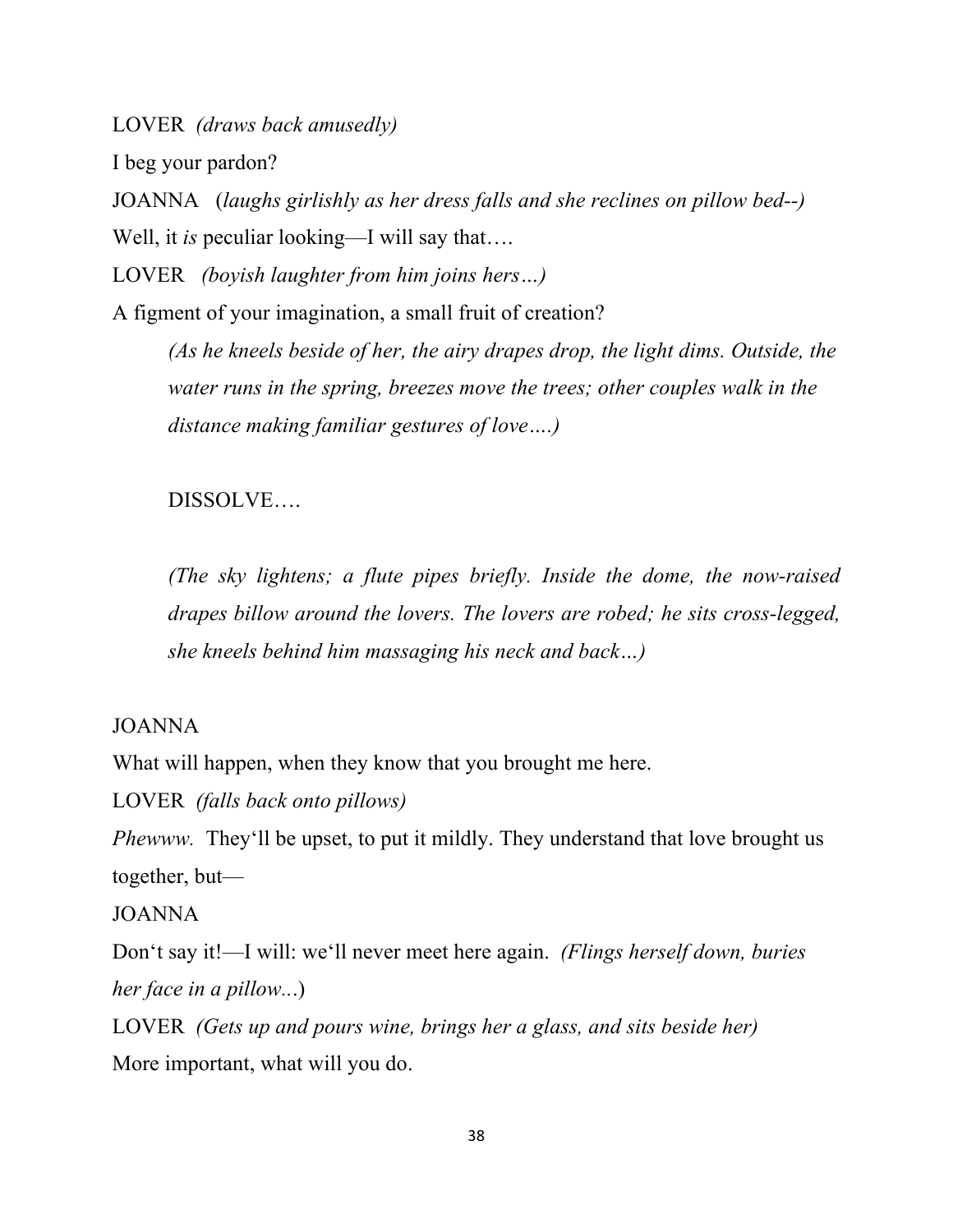### JOANNA

I'm leaving my father—

*(He expresses dismay; she places a hand on his arm)*

Don't worry; it will be alright. My grandmother has agreed to come with me. We'll make a home together. I'm strong. I can work. *(He continues to shake his head)*  Please. I shall be fine. And so shall our child!

LOVER

And it will look like you!

JOANNA

And you!

*(They stand and their moments together take on a gentle fierceness…)*

# LOVER

It shall have your spirit!

JOANNA

And yours!

*(He starts, seeing the light outside now brighter. She comprehends…)*

JOANNA *(softly)*

I know… Time for me to leave…. *(her image is fading)* But I still can send you my thoughts!

LOVER

And *I* you, mine! Remember...a straining of races is taking place. You are a star, and I am but one of your rays—

JOANNA

And you are goodness and rightness, and we have existed for godly reasons—

LOVER

And we are each other's, through all the Universe's seasons!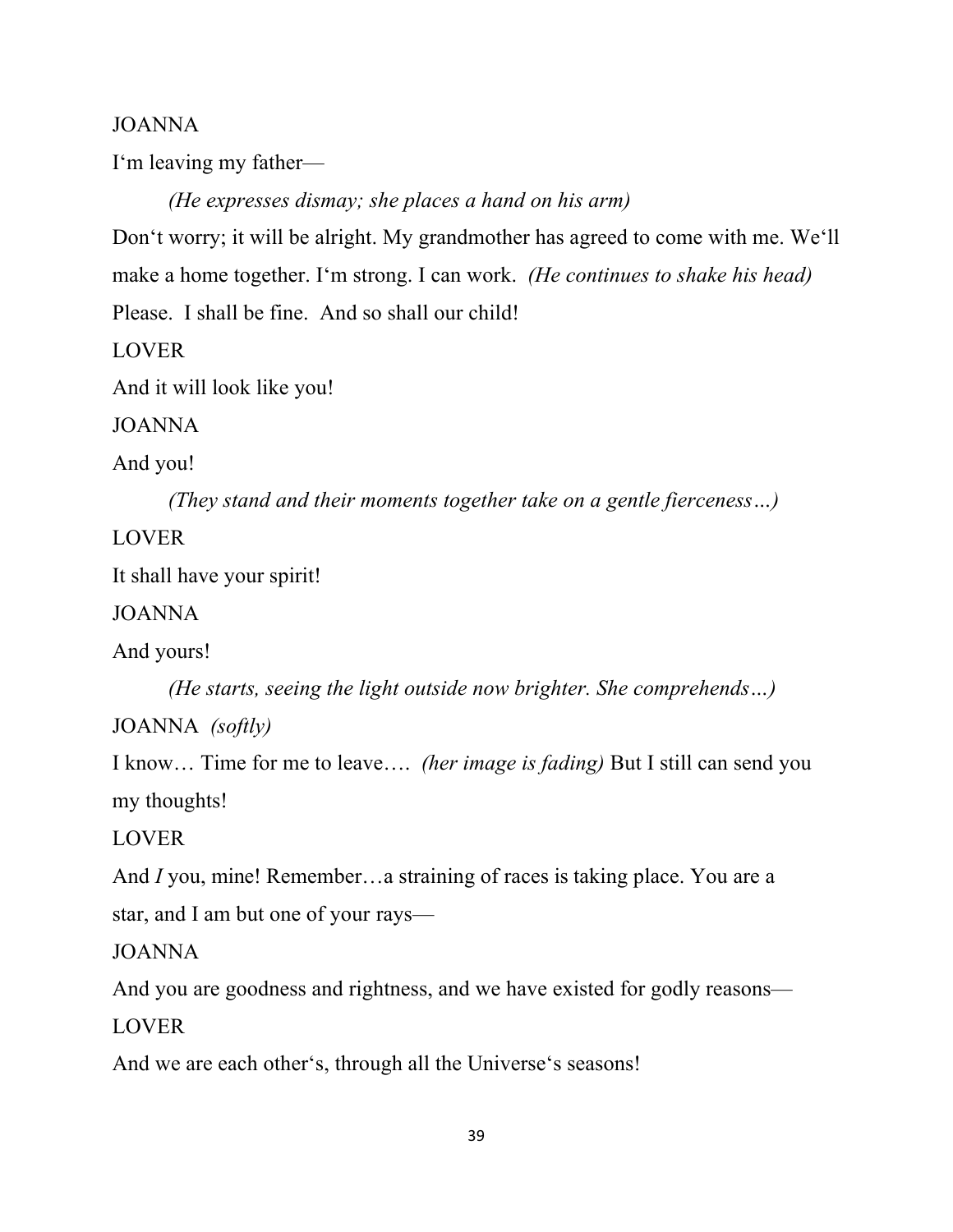*(She disappears. He runs out of the dome and looks to the sky…)*

JOANNA VOICEOVER

W are friends, then, throughout our worlds and all others?

LOVER VOICEOVER

Yes!

JOANNA VOICEOVER *(voice growing fainter with each thought…)*

Like father and daughter?

LOVER VOICEOVER

Yes!

JOANNA VOICEOVER

Mother and son?

LOVER VOICEOVER

Yes! One day all children will be conceived and created as ours. I love you…

JOANNA VOICEOVER

*I love you…*

(Echoes exchange through the blue…)

# EXTERIOR – EARTH - GRASSY KNOLL - MIDDAY

*(Joanna and Grandmother meet/ Joanna's pregnancy is near term….)*

## JOANNA

What news?

GRANDMOTHER *(worriedly hesitant)*

You can't expect the men to abandon overnight what they have lived with all their

lives. Talk is rampant. I'm afraid even your father will betray us.

JOANNA

A certain amount of pain is necessary to revelation…*(ironically--)* as when they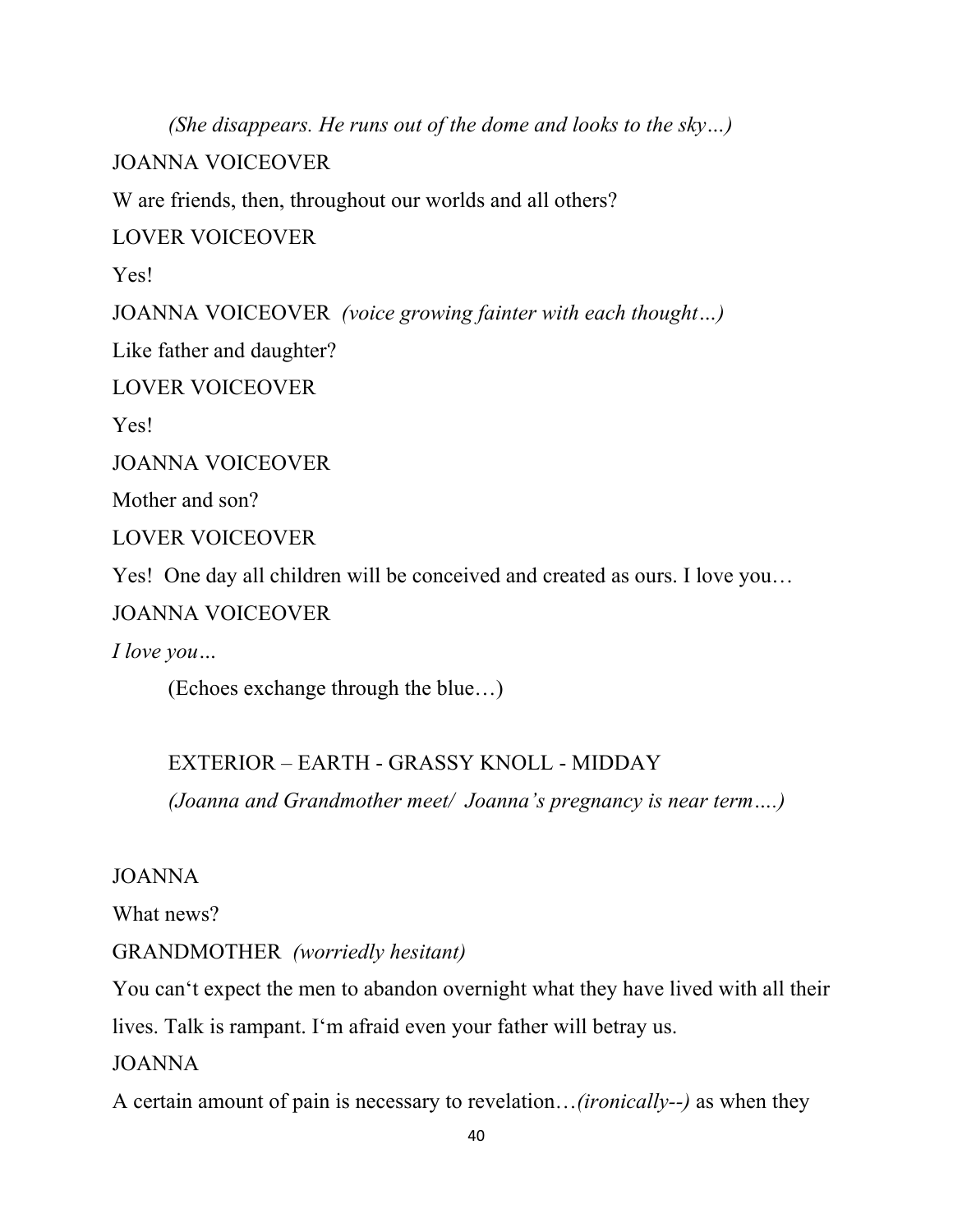were forced to accept Earth wasn't the center of the Universe.

# GRANDMOTHER

Of course none of them can believe it-- hat an 'alien' being sired your child. JOANNA

The important factor is that I *chose* to conceive. *I conceived that I would conceive,*  if you will have it….

*(OTHER WOMEN, in twos and threes, some with children, join Joanna and Grandmother…)*

# JOANNA

Such is not the way this world must be: hungry children, despairing parents, deprivation amidst plenty.

*(A group of men fast approaches and circles the grassy knoll…)* Such is not the way this world's civilization *would* be, were myths laid to rest, and the altruism reserved to God established in the human arena. If there were no sufferings to existence, would the idea of an intractable god be necessary to explain them? If an all-encompassing, personified god *does* exist, would he not now want us to use the logic he, himself, bestowed upon us: to recognize that changing circumstances in his universe *demand* new acceptances—new *laws of spirit*?

A MAN IN THE CROWD

You would make *science* religion!

# JOANNA

I would make *knowledge* legion! Who and what are we?—bits of life-giving breath moved by the same energy that forces the butterfly from its cocoon, and the wind to bear it where it need not think, to go. Religion has been the reservoir of Life's mysteries, where laws have been but the consensus at each particular moment of a specific majority—the commonweal divided by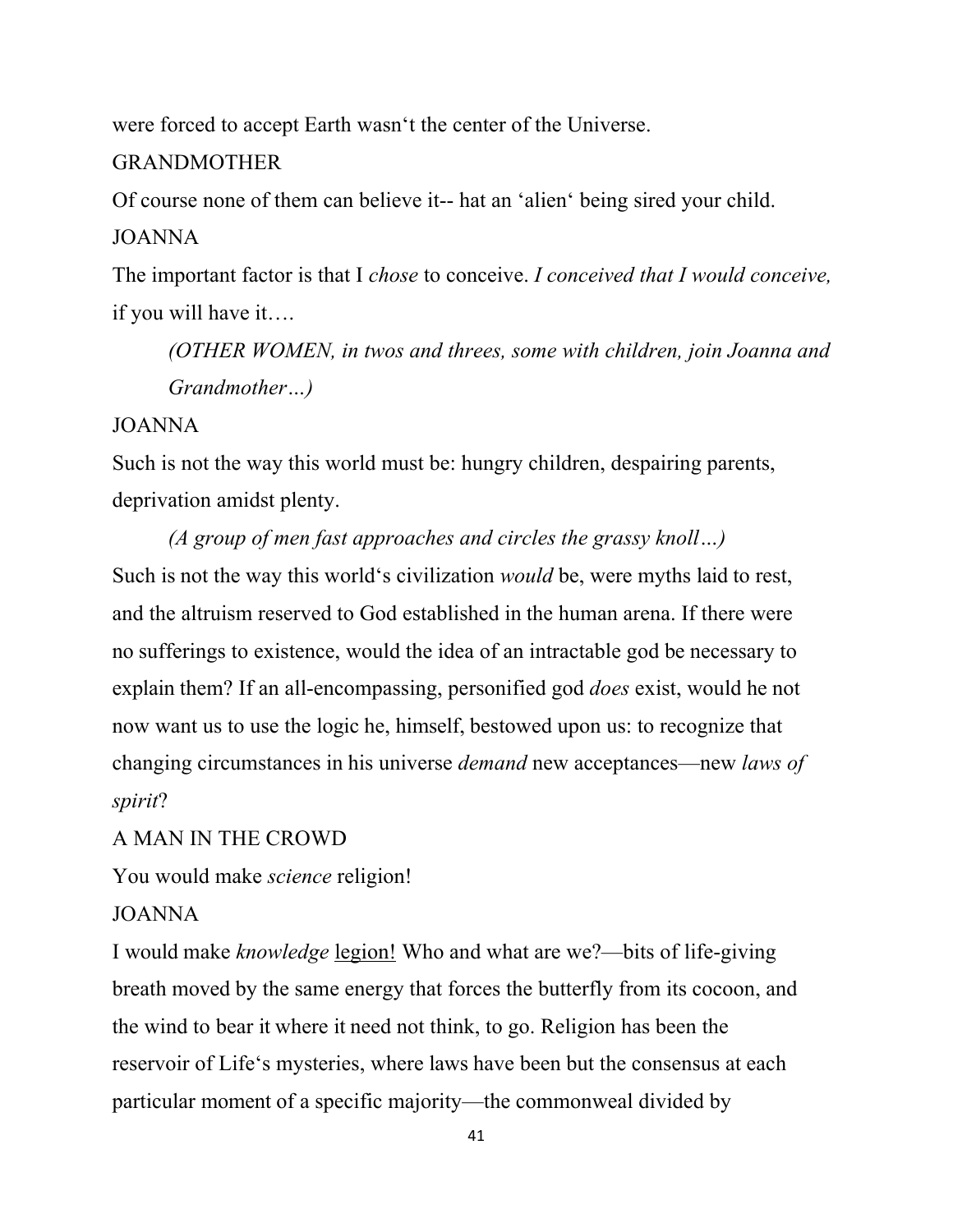individual prides and prejudices. None, however—not churches nor government nor science—has seized fully in consciousness the identityless Spirit that religions portend to attain.

*(The men press upon the women and children…)* Has Earth mercifully turned enough times for collectively evolved consciousness to *see* that ideas once held no longer be? Humankind can choose to give its god a new description! *All* children are of God. IT determines if we are born. IT determines when we find each other and circle together for a season. Is it not true?—that when we join to bring another soul into existence *we*  become gods? *(Assenting voices are heard from women in the crowd.)* As an ancient brother of mine once said, "Those who have ears to hear, *listen!"* Where has it been written, that *he* affirmed his conception as non-physical? Or, indicate that it could matter one whit to his purpose as *he* saw it?—the light of the Spirit overshadowing old traditions, questioning laws of *his* fathers, for a new age—

*(Joanna's FATHER, the DOCTOR, and the PRIEST extricate themselves from the male group and stride to Joanna's side. Doctor and Priest each take one of her arms. JOANNA looks from one to the other as she tries to extricate herself…)*

What is this?

GRANDMOTHER

Let go of her!

FATHER *(anguishedly)*

It's for her own good!

DOCTOR *(to Joanna)*

*You're not well. You'll be safer at the hospital.*

JOANNA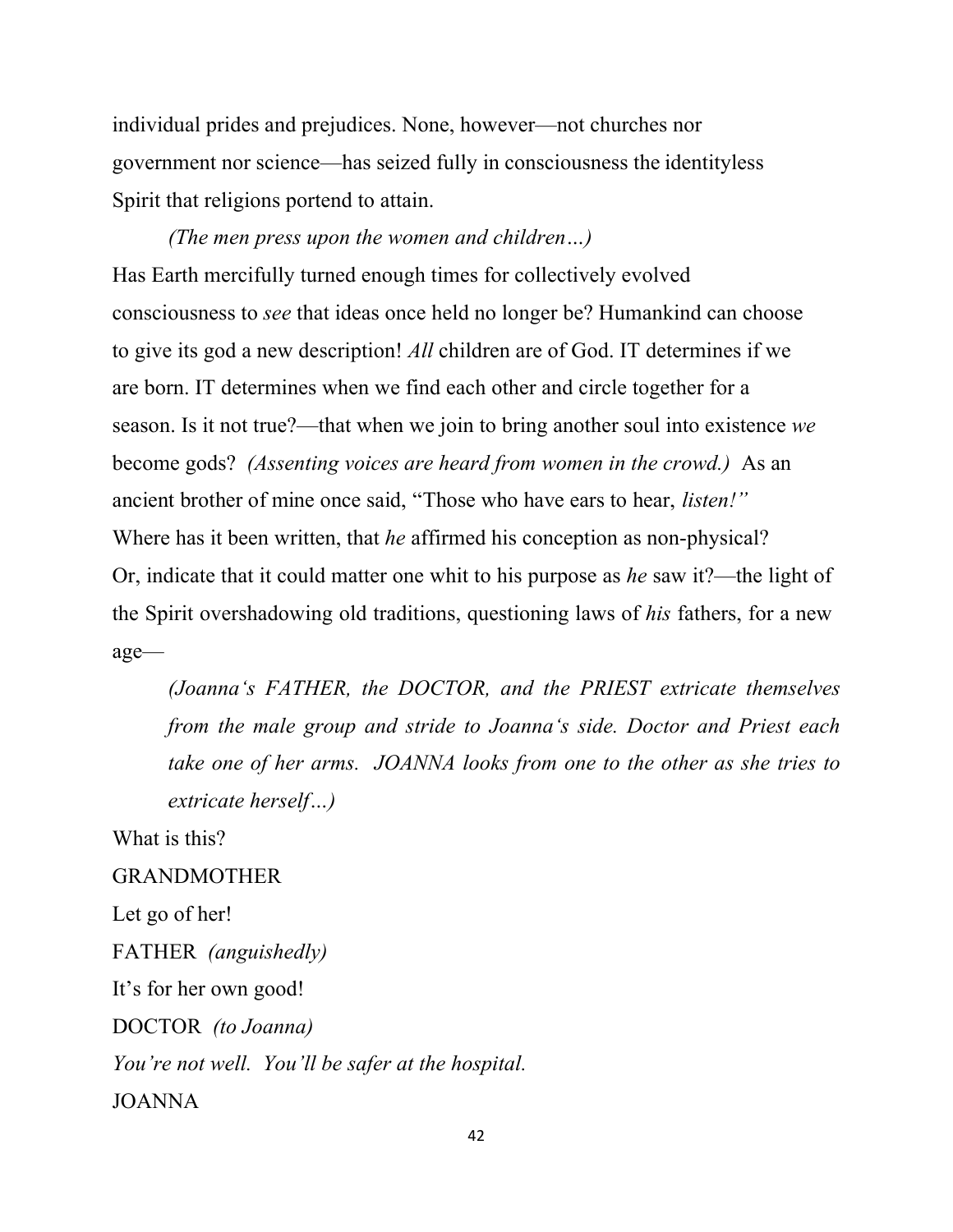In the mental ward—is that it? *(Looks from one man to the other…)* Because *your* minds cannot accept there may be more than one reality?

*(The men begin to lead Joanna away, forcing a path through the assembled women….)*

# GRANDMOTHER

## Stop, I say!

#### JOANNA *(comfortingly)*

It's all right, Grandmother. Hear me: this had to happen; hold on a bit longer!

*(As Doctor and Priest lead Joanna away, the women and children protectively surround and walk alongside…)*

### WOMEN CHORAL CHANT

*You…crazy…people…. You…crazy…people… You cannot see it is the season, Not you That controls you…. The seasons, the heavens, of God…. You…crazy…people You…crazy…people You cannot see it is your instincts, Not you That control you… God gives us all our graces… God gives us our grasses… God gives us all the worlds and all of their masses. God gives us lights and star-filled nights, when peaceful minds of Humankind join company…. God"s child is coming back to us, back to us, back to us; God"s child is coming back to us all in its proper season….*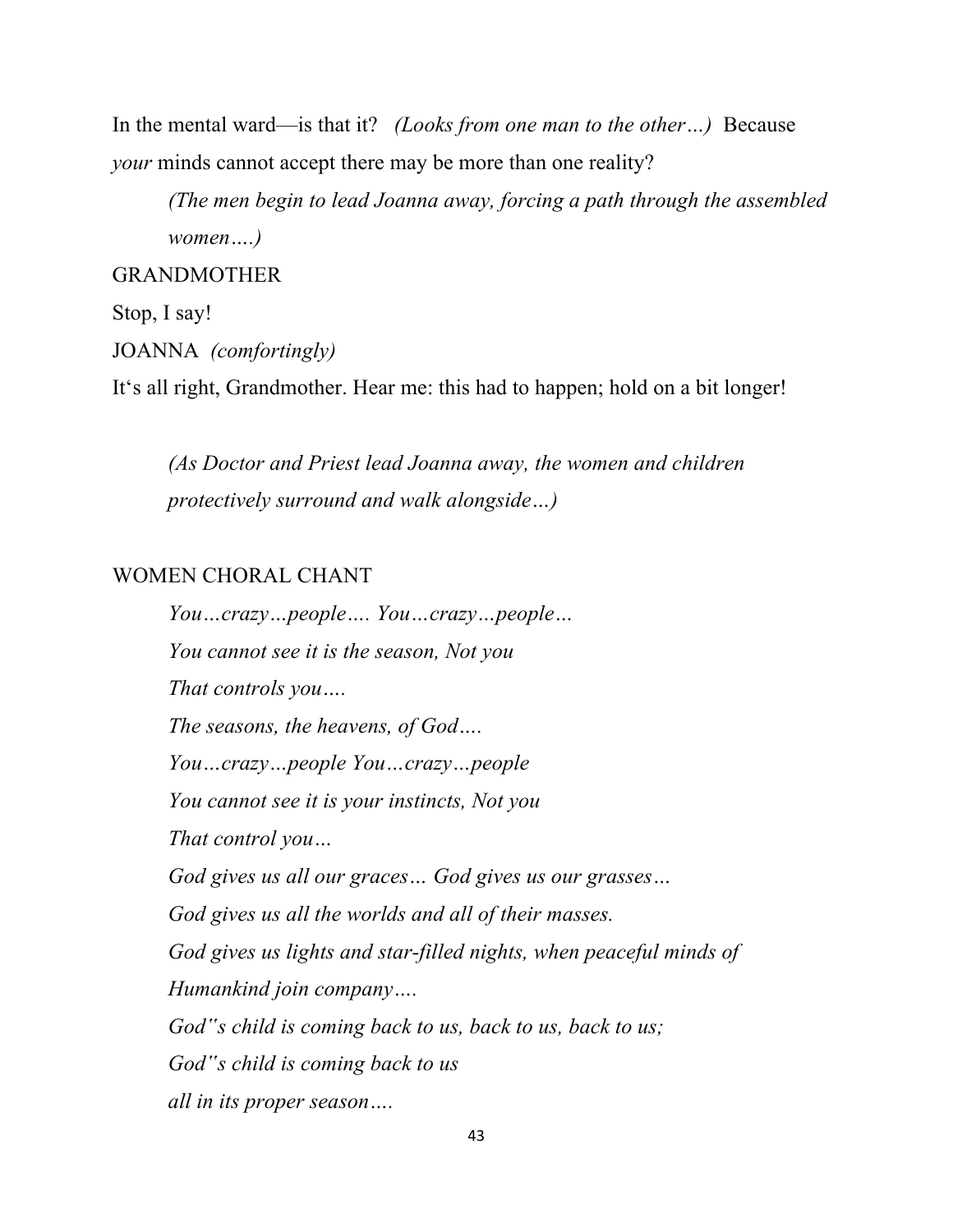*God"s child is coming back to us, back to us, back to us; God"s child is coming back to us, all for God"s own reason….*

# INTERIOR - EARTH – NIGHT, DECEMBER 24TH

*(An austere hospital chamber, gray walls bare save for a large dark wood cross; barred grids glint outside a high window. PRIEST and DOCTOR sit at a table at head of the room, an empty chair opposite. Benches line the walls; double entry doors at back of chamber stand open…)*

PRIEST

Of all nights…

DOCTOR

I know; I know—ludicrous. But out of deference to her condition there wasn't any choice.

*(People enter timorously, seating themselves quietly along benches…)* PRIEST *(keeping voice to whisper)*

What?? Are we to have spectators?

DOCTOR *(annoyedly)*

She insisted that the 'hearing', as she called it, be open. When I indicated at first that it might not be permitted, her agitation was so intense as to threaten her's and the child's welfare. She threatened to refuse all food until I agreed. Her courage seems equaled by her determination—

PRIEST

Or dementia. But why must *I* be present? I have no medical authority.

DOCTOR

Again, she insisted. She claims the matter involves your jurisdiction more than mine.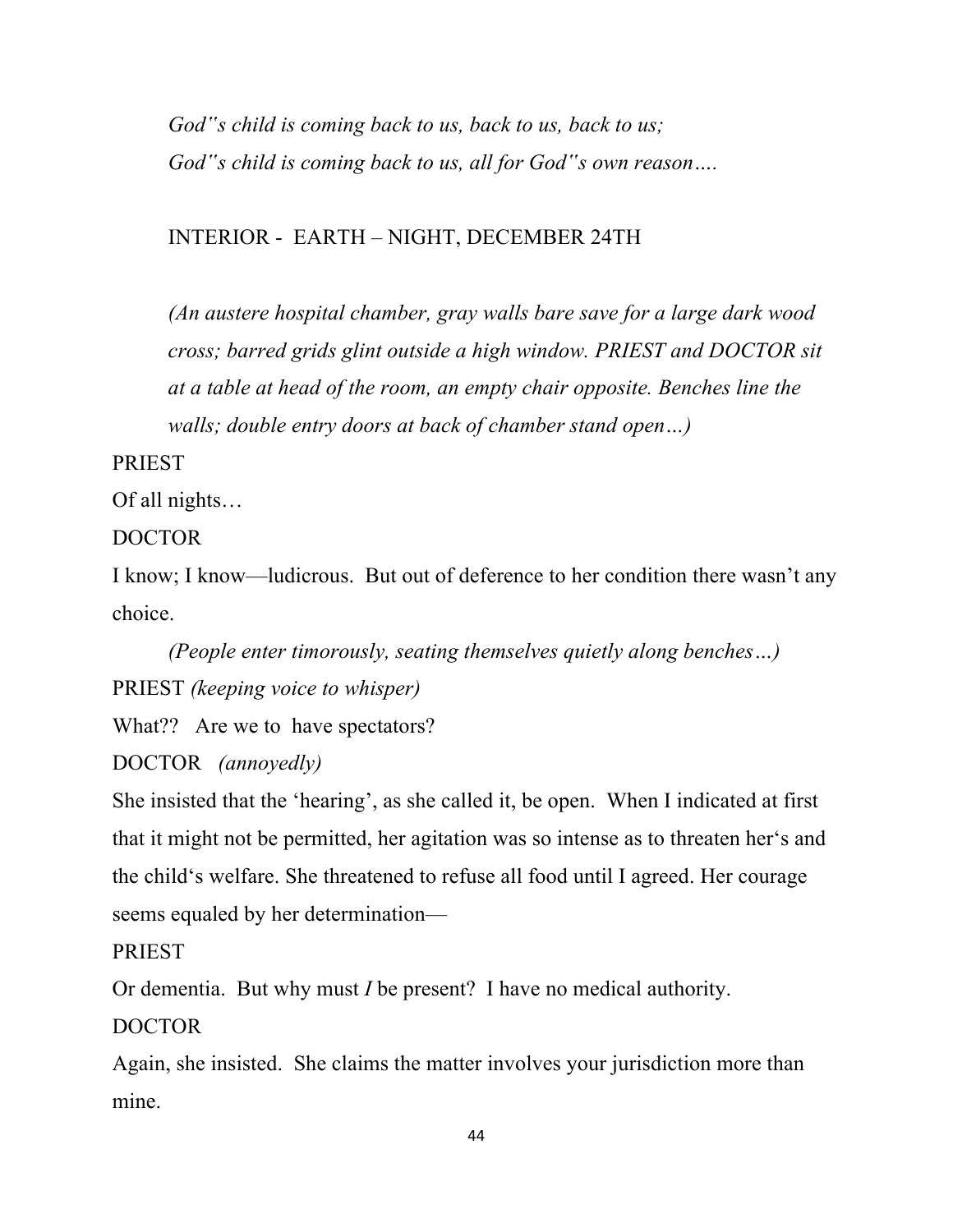#### **PRIEST**

I pray that we can settle things reasonably and that she can be released tonight to her family.

*(Both WOMEN and MEN number among the spectators. Women include aged ones in shawls as well as YOUNG FEMALES, two of whom initially whisper together….)*

### FIRST YOUNG FEMALE

It takes an equal force to turn darkness into light….

## SECOND YOUNG FEMALE

As Einstein already has shown?

(*JOANNA appears in the doorway on the arm of her grandmother. Her swollen abdomen causes the bleak hospital smock she wears to curve above her knees. Grandmother leads her along one side of the room toward the front of the chamber. Two more Young Females whisper to each other….)*

#### THIRD YOUNG FEMALE

Oh, which of our sisters said, –One picture is worth one thousand words? FOURTH YOUNG FEMALE

*Silly!* 'Twasn't a sister, 'twas a brother as you well know.

*(Some of the women touch Joanna's dress hallowly and whisper as she passes…)*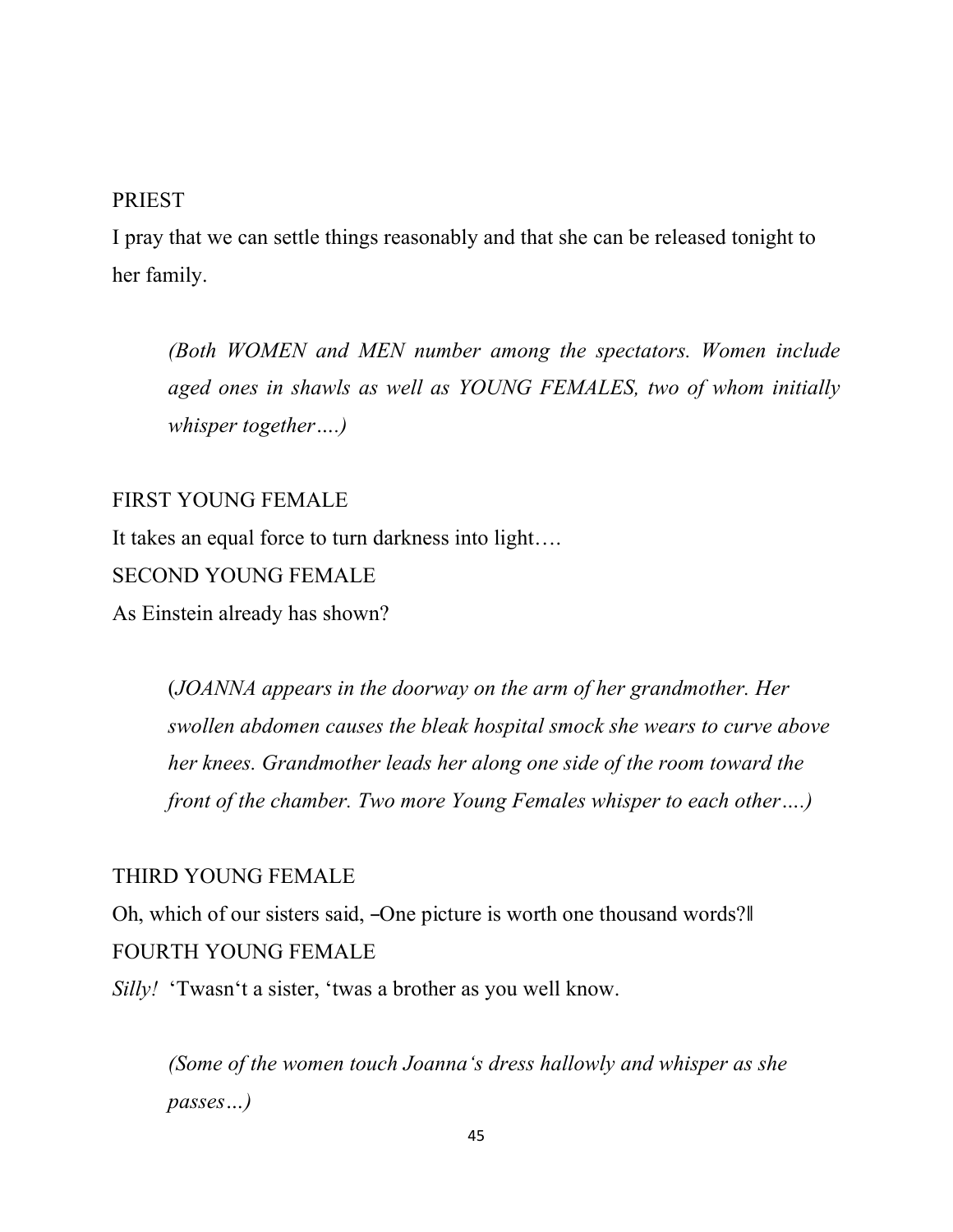### AN AGED WOMAN

Se le vaya bien!

*(Grandmother seats Joanna on chair before the table and remains nearby. Male whispers are heard…)*

# FIRST MALE SPECTATOR

The girl must be crazy. SECOND MALE SPECTATOR Does she think she can be the mother of a god? FIRST MALE SPECTATOR I hear she's said she is the *daughter, sister* and *wife* of God! YOUNG FEMALES *(join in a retorting whisper*) *Damn,* you crazy people. You have it all wrong. *She says she is the wife of*  Humankind, *the daughter of* Humankind, *a mother of* Humankind! *Jesus Christ, you crazy people! You have got it all wrong—* 

*(The doctor taps the table; silence ensues…)*

DOCTOR

Ahem…. Joanna, do you know why you are here?

JOANNA *(placidly)*

God sent me.

DOCTOR

I mean, do you know what has placed you in these circumstances?

JOANNA

Speaking the truth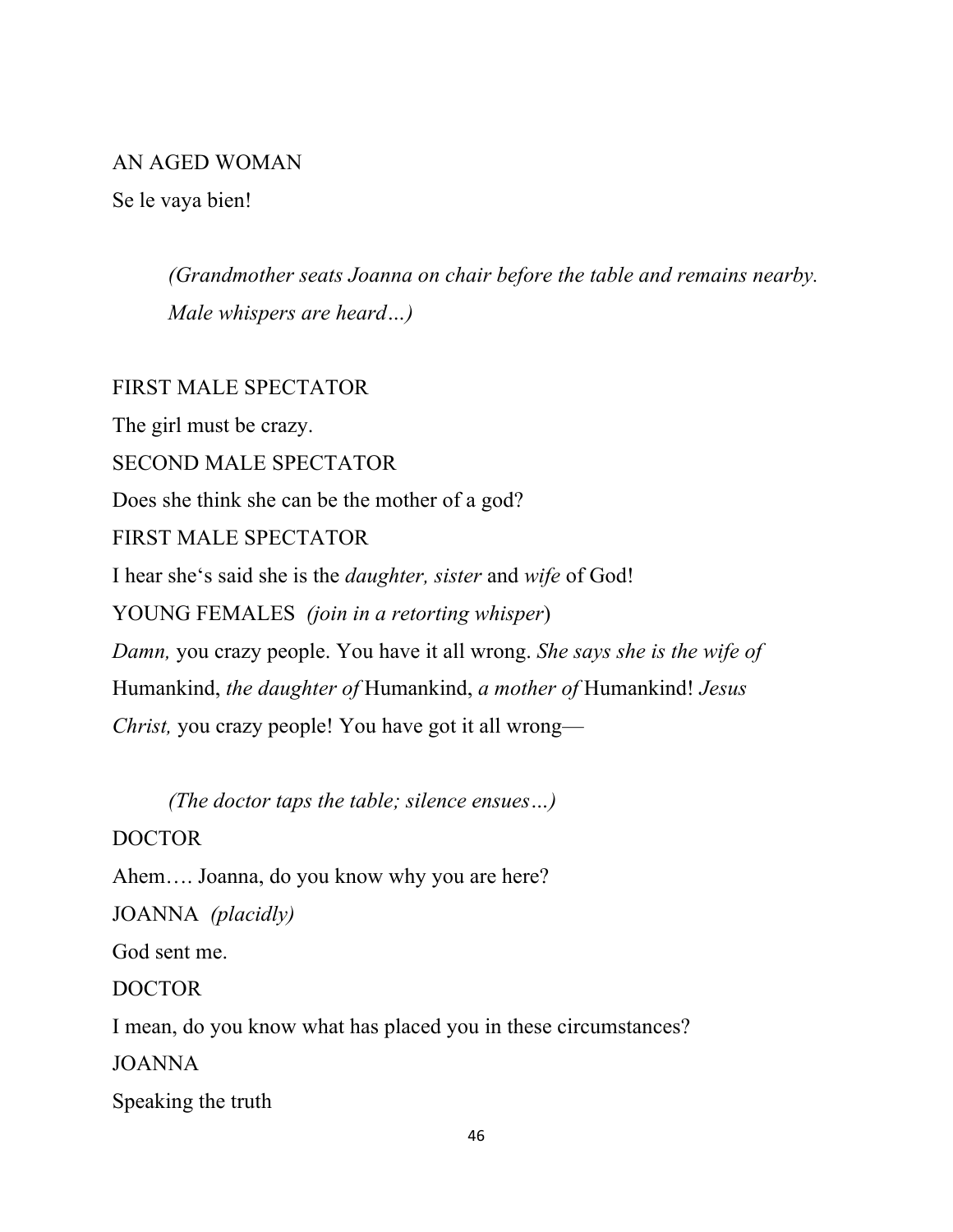### DOCTOR

#### Such as

JOANNA

That a just god forces devolution of ignorance. That Mind cannot be separated from Body but the Soul's thinking-Spirit can. That, obeying ordination by the Supreme Force, mine encountered a son of the same and our substances fused, for the purpose of producing greater brilliance. Finally, that Humankind can anticipate a future when it has wrought its heart's desire—to know Love fully purely in Mind *and* Body.

## *(Some of the female spectators fight expressing a cheer….)*

However, to answer your question in short, I believe I am here because my beliefs advocate applying God-given logic toward human freedom and happiness….

# OLDER WOMEN

*(in black shawls begin to sing softly; suggested, syllaptically, to tune of "Toreador Song" from opera Carmen:)* Creo in Dios, Todoperderoso, Creador, Creador…  $[etc.]$ ... Je-su-u-Christa, Unica-ah hi-ja Cray-ay-a-dor Cray-ay-a-dor…

*(Doctor raps for silence; waits for the hall to quiet…).*

# DOCTOR

Now Joanna…. Haven't you maintained that the conception of the child you are carrying was through the offices of an extraterrestrial?

JOANNA

So it was.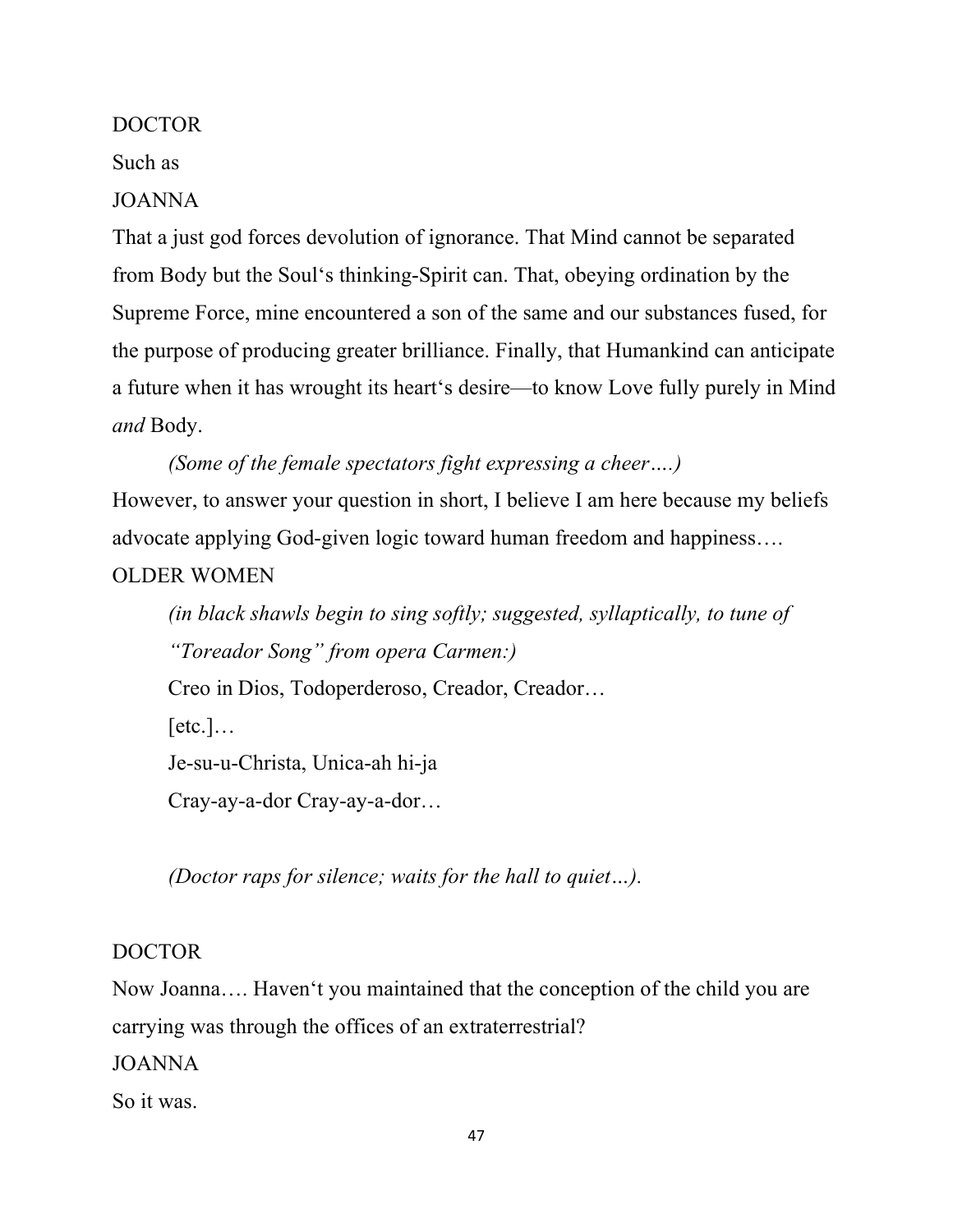*The Priest this time raps for silence as boy and girl waifs who had been hovering at the door push in….*

Whether or not I am believed, what law has been broken?

#### PRIEST

None! But you *do* realize, you could be kept *here* if you persist in your story. JOANNA

How incongruous! That the mercy offered me--*recant and be free*!—is the same that doomed my spiritual brother at the hands of those sufficiently personally threatened by *his* words. *(She stands and turns in profile as if addressing a jury--)* The issue, here, is not the conception of my child but fully conscious conception of *all* children. Bring in the children! (*She rises, goes to the group of waifs and takes a girl and boy forward by the hand)* Let the *children* bear witness to the word. Ask *them:* which is better—to be born and sleep cold in doorways with dogs, and live always only at the questionable charity of humankind, or not be born at all? Let the children ask! Why do not men learn from History. Can Man do more than prophesy?

MALE SPECTATORS (*joined forc(eful whisper) HERESY… HERESY!*

FEMALE SPECTATORS *(joined returned forceful whisper) WHO WHISPERS "HERESY?"* Not the women; not the women. *WHO WHISPERED "HERESY?"* Not the children; not the children! *(Joanna leads the boy and girl back to the doorway and returns to room center.)*

### JOANNA

If my words glance lightly off the ears of those born to plenty, let them walk bare-footed one winter carrying water over rubble roads. Perhaps their ears will become more sensitive, learning how heavy water can be. *(She receives a shawl*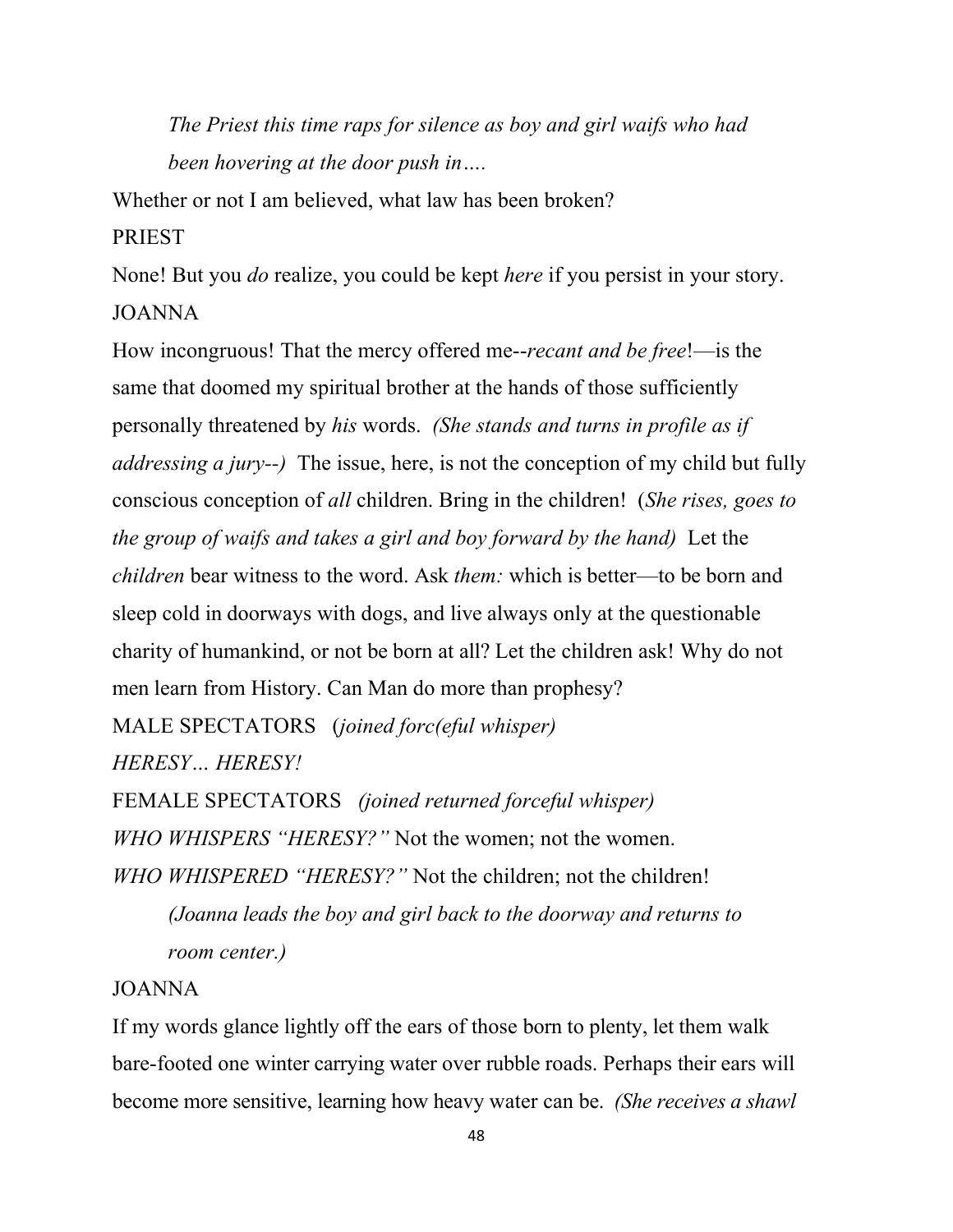*from her Grandmother, the only white one in sight, and spreads it on the floor and kneels on it….)* If in my brother men failed to recognize *their* son, let them see once and for all *their daughter…)*

*(An* invisible chorus softly begins; suggested: "Sweet Love" by *Poco:)*

Sun shinin" in the night--the newborn child…

Oh my, sharing her love with me I can see in her smile….

*(Overhead light globe extinguishes to leave the hall in dimness…)* Wordless are the thoughts she"s tryin"" to say,

Oh my, maybe she"s seeing the light of a brighter day….

Give her some love…sweet. weet Love…

*(The congregation's sight altogether is stifled by a flash of light. When all are able to focus again, LOVER is kneeling with Joanna, holding her hands. They behave* as *if they are in a realm apart as th heavenly chorus continues….)*

Tears running down her face in ecstasy;

Oh my, that we gave birth to this child baby, you and me—

*(Lover bends and drinks Joanna's tears with a kiss, lifts and turns her to lie back against him. Their eyes close; his chin rests on tousled tresses…)* With the love we shared inside she<sup>"</sup>ll find her way;

Oh my, you know it makes us feel so much bolder, today—

*(Another, a more brilliant, ethereal flash of light; when it subsides, Joanna and the Lover are gone. Gradually the light subsides. In their place, upon the white shawl, is a newborn female infant, as the chorus fades away:)*

Give her some love, sweet, sweet Love…. to light her way…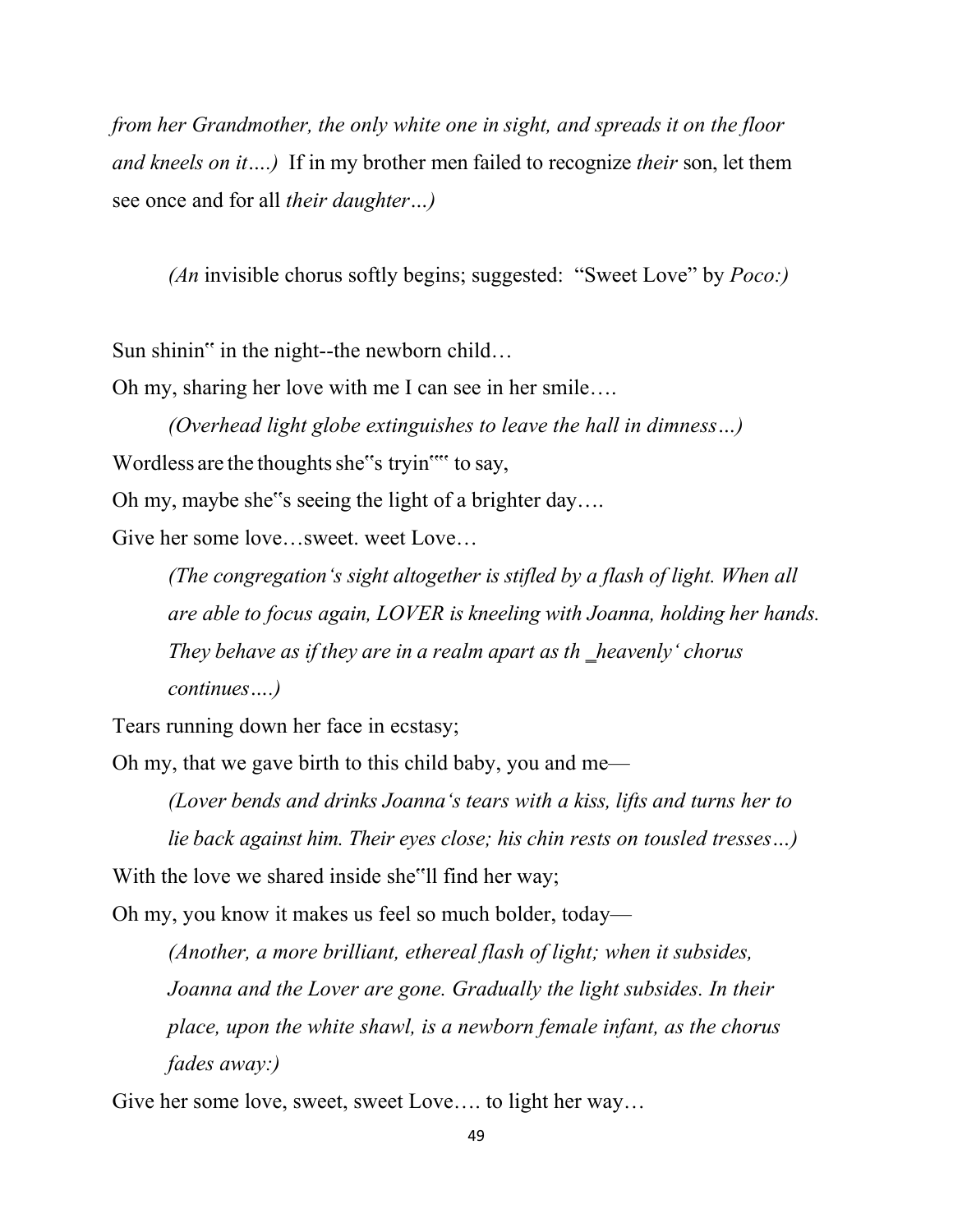Possible additional scenes:

## EXTERIOR - CELESTIAL REALM – NIGHT

*(Bougainvillea waltzes around a stone-walled court where ETERNAL MOTHER and ETERNAL FATHER are lounging…)*

#### ETERNAL MOTHER

Look. The moons are like balls of whipped butter.

ETERNAL FATHER *(stirs himself)*

So…. How are the children doing?

ETERNAL MOTHER

Just fine—yours and mine, at any rate.

ETERNAL FATHER

That wasn't very charitable.

ETERNAL MOTHER (*Rising and joining him on his lounge, nestling beside him)* Ummmm. That's the beauty of being with you. I don't need to be polite, eloquent *or* charitable. (*Runs her hands up Eternal Father's body to his armpits…)*

ETERNAL FATHER

Oh, prince's daughter…. *(Turns himself fully towards Eternal Mother so their faces almost meet, as he recites)* "The curves of your thighs are like jewels, the work of an artisan's hands…. *(Rolls her to her back and slips downward to kiss upon the parts as named in the "Song of Solomon"…) "*Your navel, a goblet round; it lacks not mixed wines. Your belly, a heap of wheat, hedged round with lilies… *(moving upward)* "Your two breasts, like two fauns—twins of a gazelle. Your neck, a tower of ivory. Your eyes, the fish pools in Heshbon by the gate of Bathrabbim…."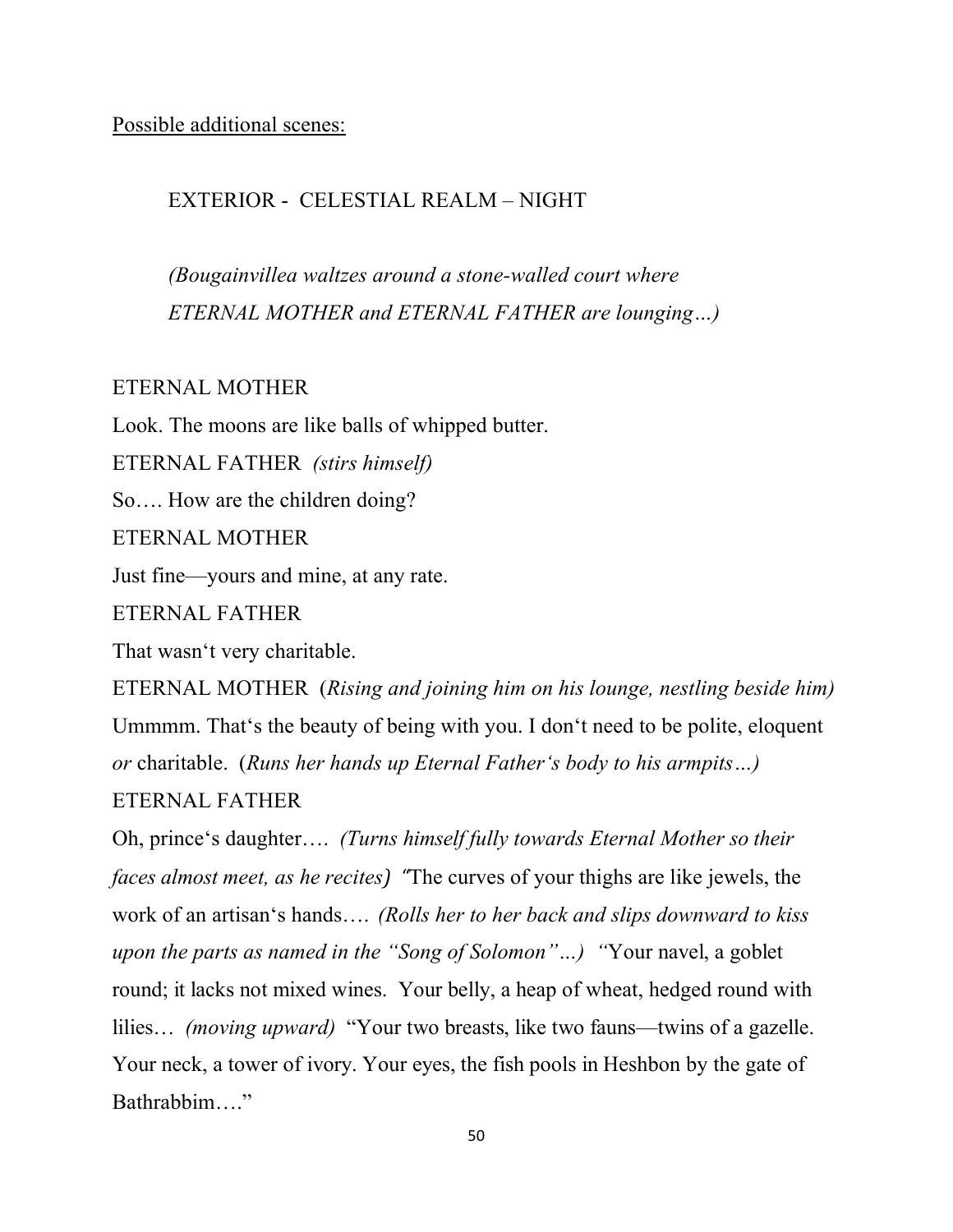### CHORUS, SOFTLY OVER-VOICED

(Suggested, "Like the First Time," *Peter, Paul and Mary…) We"re a song that must be sung together….*

ETERNAL MOTHER *(Eyes closed, smiling, lifts herself and pushes Eternal Father back on cushions, as she takes up the poem)* "Oh love in delights, *your* stature is like a palm tree… *(slides to his feet and kisses them)* I will go up the palm tree; I will take hold of its stalk….."

VIEW lifts; light is dawning….

# ETERNAL MOTHER VOICEOVER

"I am my Beloved's and his desire is toward me"—―

# ETERNAL FATHER VOIC-OVER

"Come, my Beloved! Let us go out to the countryside. Let us lodge in the villages. Let us rise early to see if the vine flowers. There I will give to you all of my love—

# ETERNAL MOTHER VOICEOVER

"Darling, I have saved for you the old delights and the new…."

DISSOLVE as VIEW sweeps into daylight blue, then moves down to where ETERNAL SON/LOVER is walking through a verdant field. He pauses now and then as if waiting; finally he spies ETERNAL

DAUGHTER/JOANNA at a distance, who, when she sees him, runs to meet him. They greet in a hearty embrace.